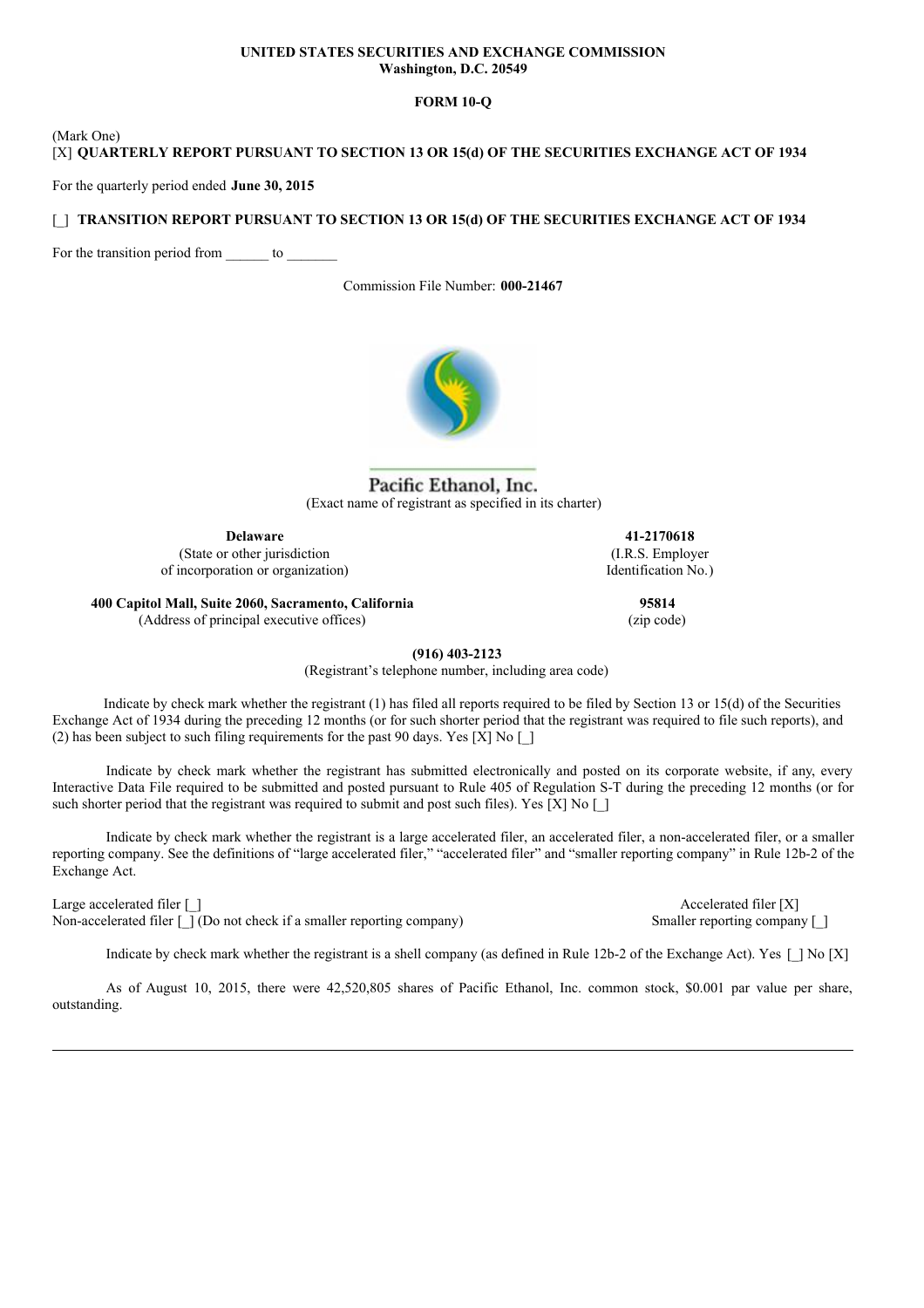# **PART I FINANCIAL INFORMATION**

|         |                                                                                                                | Page           |
|---------|----------------------------------------------------------------------------------------------------------------|----------------|
| ITEM 1. | FINANCIAL STATEMENTS.                                                                                          |                |
|         | Consolidated Balance Sheets as of June 30, 2015 (unaudited) and December 31, 2014                              |                |
|         | Consolidated Statements of Operations for the Three and Six Months Ended June 30, 2015 and 2014<br>(unaudited) | $\mathcal{E}$  |
|         | Consolidated Statements of Cash Flows for the Six Months Ended June 30, 2015 and 2014 (unaudited)              | $\overline{4}$ |
|         | Notes to Consolidated Financial Statements (unaudited)                                                         |                |
| ITEM 2. | MANAGEMENT'S DISCUSSION AND ANALYSIS OF FINANCIAL CONDITION AND RESULTS<br>OF OPERATIONS.                      | 18             |
| ITEM 3. | <b>OUANTITATIVE AND QUALITATIVE DISCLOSURES ABOUT MARKET RISK.</b>                                             | 33             |
| ITEM 4. | <b>CONTROLS AND PROCEDURES.</b>                                                                                | 34             |

# **PART II OTHER INFORMATION**

| ITEM 1.           | LEGAL PROCEEDINGS.                                           | 36 |
|-------------------|--------------------------------------------------------------|----|
| ITEM 1A.          | <b>RISK FACTORS.</b>                                         | 38 |
| ITEM 2.           | UNREGISTERED SALES OF EQUITY SECURITIES AND USE OF PROCEEDS. | 52 |
| ITEM 3.           | DEFAULTS UPON SENIOR SECURITIES.                             | 52 |
| ITEM 4.           | MINE SAFETY DISCLOSURES.                                     | 52 |
| ITEM 5.           | OTHER INFORMATION.                                           | 52 |
| ITEM 6.           | EXHIBITS.                                                    | 53 |
| <b>SIGNATURES</b> |                                                              | 54 |
|                   |                                                              |    |

EXHIBITS FILED WITH THIS REPORT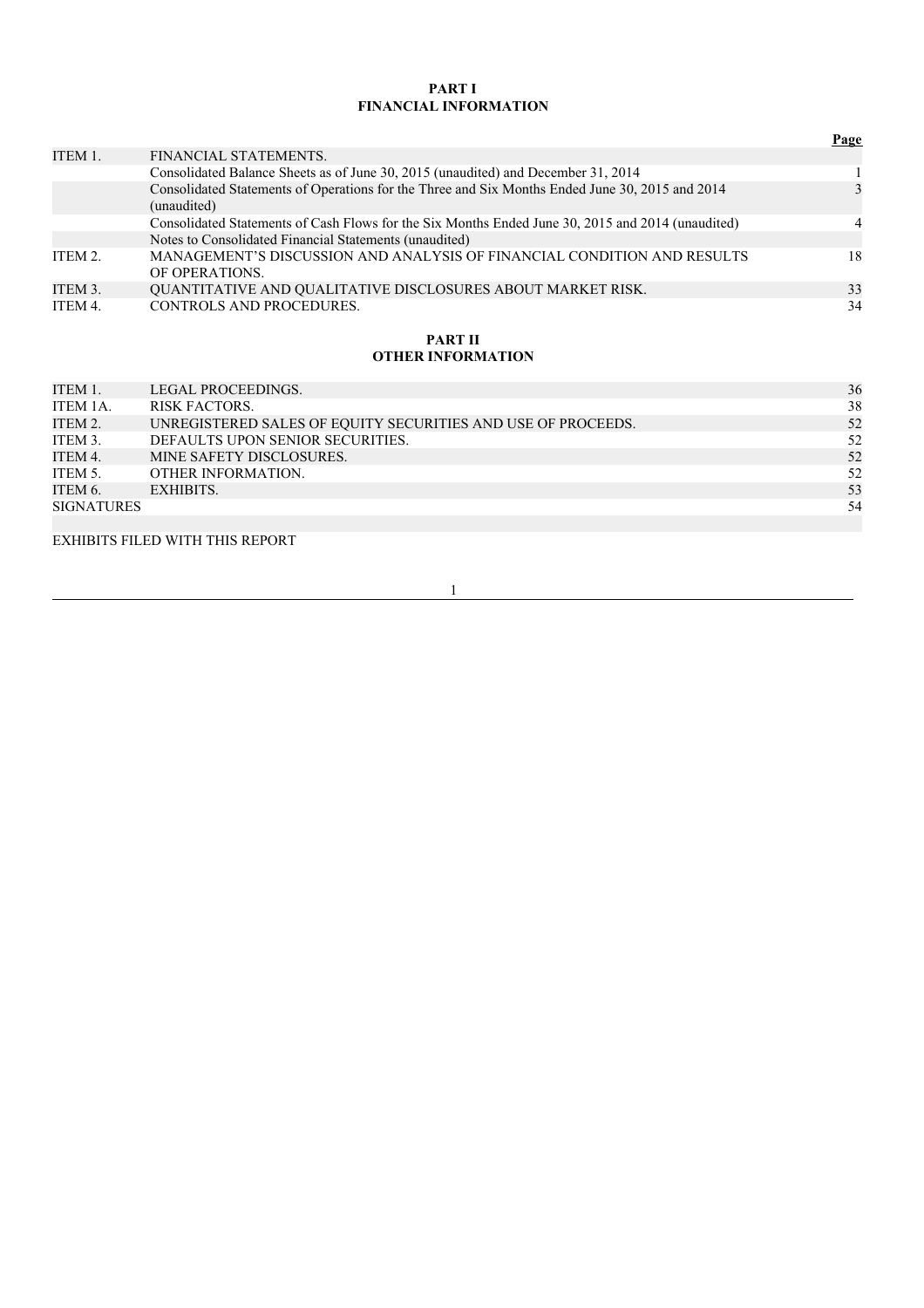# **PART I - FINANCIAL INFORMATION**

# **ITEM 1. FINANCIAL STATEMENTS.**

### **PACIFIC ETHANOL, INC. CONSOLIDATED BALANCE SHEETS (in thousands)**

| <b>ASSETS</b>               | June 30,<br>2015 |             |    | December 31.<br>2014 |  |  |
|-----------------------------|------------------|-------------|----|----------------------|--|--|
|                             |                  | (unaudited) |    | $\star$              |  |  |
| <b>Current Assets:</b>      |                  |             |    |                      |  |  |
| Cash and cash equivalents   | \$               | 49,262      | \$ | 62,084               |  |  |
| Accounts receivable, net    |                  | 28,591      |    | 34,612               |  |  |
| Inventories                 |                  | 18,871      |    | 18,550               |  |  |
| Prepaid inventory           |                  | 8,014       |    | 11,595               |  |  |
| Other current assets        |                  | 12,926      |    | 12,710               |  |  |
| Total current assets        |                  | 117,664     |    | 139,551              |  |  |
| Property and equipment, net |                  | 160,828     |    | 155,302              |  |  |
| <b>Other Assets:</b>        |                  |             |    |                      |  |  |
| Intangible assets, net      |                  | 2,678       |    | 2,786                |  |  |
| Other assets                |                  | 1,776       |    | 1,863                |  |  |
| Total other assets          |                  | 4,454       |    | 4,649                |  |  |
| <b>Total Assets</b>         |                  | 282,946     |    | 299,502              |  |  |

**\*** Amounts derived from the audited financial statements for the year ended December 31, 2014.

See accompanying notes to consolidated financial statements.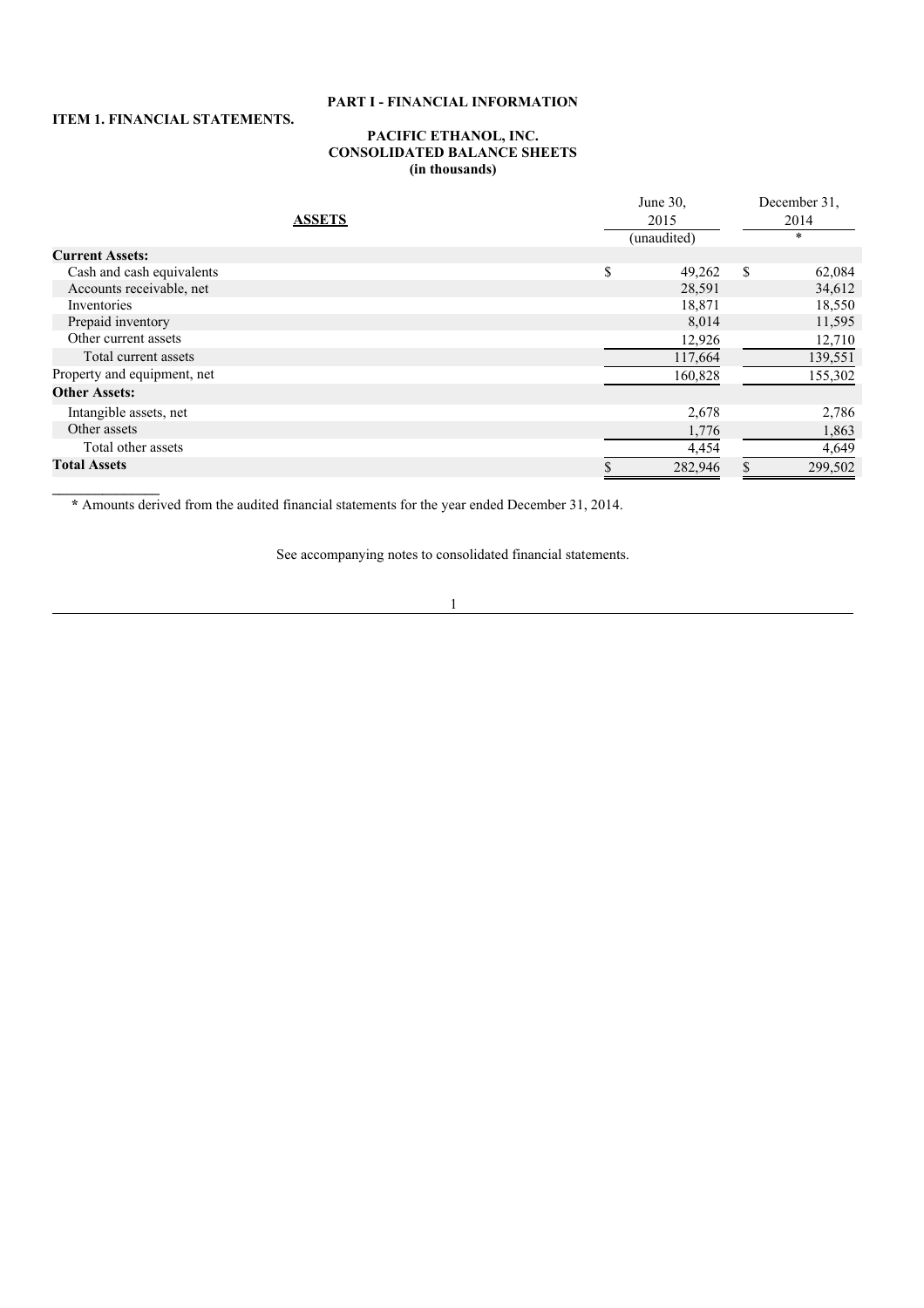# **PACIFIC ETHANOL, INC. CONSOLIDATED BALANCE SHEETS (CONTINUED) (in thousands, except par value and shares)**

|                                                                                                                                                                                                                                                                                                                                                                                                                                                                                                                                                                          |      | June 30,     |      | December 31, |  |
|--------------------------------------------------------------------------------------------------------------------------------------------------------------------------------------------------------------------------------------------------------------------------------------------------------------------------------------------------------------------------------------------------------------------------------------------------------------------------------------------------------------------------------------------------------------------------|------|--------------|------|--------------|--|
| <b>LIABILITIES AND STOCKHOLDERS' EQUITY</b>                                                                                                                                                                                                                                                                                                                                                                                                                                                                                                                              | 2015 |              | 2014 |              |  |
|                                                                                                                                                                                                                                                                                                                                                                                                                                                                                                                                                                          |      | (unaudited)  |      | $\ast$       |  |
| <b>Current Liabilities:</b>                                                                                                                                                                                                                                                                                                                                                                                                                                                                                                                                              |      |              |      |              |  |
| Accounts payable – trade                                                                                                                                                                                                                                                                                                                                                                                                                                                                                                                                                 | \$   | 20,307       | \$   | 13,122       |  |
| Accrued liabilities                                                                                                                                                                                                                                                                                                                                                                                                                                                                                                                                                      |      | 3,305        |      | 6,203        |  |
| Current portion – capital leases                                                                                                                                                                                                                                                                                                                                                                                                                                                                                                                                         |      | 1,735        |      | 4,077        |  |
| Other current liabilities                                                                                                                                                                                                                                                                                                                                                                                                                                                                                                                                                |      | 593          |      | 2,045        |  |
| Total current liabilities                                                                                                                                                                                                                                                                                                                                                                                                                                                                                                                                                |      | 25,940       |      | 25,447       |  |
| Long-term debt, net of current portion                                                                                                                                                                                                                                                                                                                                                                                                                                                                                                                                   |      | 25,559       |      | 34,533       |  |
| Capital leases, net of current portion                                                                                                                                                                                                                                                                                                                                                                                                                                                                                                                                   |      | 1,707        |      | 2,055        |  |
| Warrant liabilities at fair value                                                                                                                                                                                                                                                                                                                                                                                                                                                                                                                                        |      | 1,703        |      | 1,986        |  |
| Deferred tax liabilities                                                                                                                                                                                                                                                                                                                                                                                                                                                                                                                                                 |      | 17,040       |      | 17,040       |  |
| Other liabilities                                                                                                                                                                                                                                                                                                                                                                                                                                                                                                                                                        |      | 427          |      | 459          |  |
| <b>Total Liabilities</b>                                                                                                                                                                                                                                                                                                                                                                                                                                                                                                                                                 |      | 72,376       |      | 81,520       |  |
| Commitments and Contingencies (Notes 6 and 8)                                                                                                                                                                                                                                                                                                                                                                                                                                                                                                                            |      |              |      |              |  |
| <b>Stockholders' Equity:</b>                                                                                                                                                                                                                                                                                                                                                                                                                                                                                                                                             |      |              |      |              |  |
| Pacific Ethanol, Inc. Stockholders' Equity:                                                                                                                                                                                                                                                                                                                                                                                                                                                                                                                              |      |              |      |              |  |
| Preferred stock, \$0.001 par value; 10,000,000 shares authorized; Series A: 1,684,375<br>shares authorized; no shares issued and outstanding as of June 30, 2015 and<br>December 31, 2014;<br>Series B: 1,580,790 shares authorized; 926,942 shares issued and outstanding as of June<br>30, 2015 and December 31, 2014; liquidation preference of \$18,075 as of June 30, 2015<br>Common stock, \$0.001 par value; 300,000,000 shares authorized; 24,694,243 and<br>24,499,534 shares issued and outstanding as of June 30, 2015 and December 31, 2014,<br>respectively |      | $\mathbf{1}$ |      |              |  |
|                                                                                                                                                                                                                                                                                                                                                                                                                                                                                                                                                                          |      | 25           |      | 25           |  |
| Additional paid-in capital                                                                                                                                                                                                                                                                                                                                                                                                                                                                                                                                               |      | 726,873      |      | 725,813      |  |
| Accumulated deficit                                                                                                                                                                                                                                                                                                                                                                                                                                                                                                                                                      |      | (516, 329)   |      | (512, 332)   |  |
| Total Pacific Ethanol, Inc. Stockholders' Equity                                                                                                                                                                                                                                                                                                                                                                                                                                                                                                                         |      | 210,570      |      | 213,507      |  |
| Noncontrolling interests                                                                                                                                                                                                                                                                                                                                                                                                                                                                                                                                                 |      |              |      | 4,475        |  |
| Total Stockholders' Equity                                                                                                                                                                                                                                                                                                                                                                                                                                                                                                                                               |      | 210,570      |      | 217,982      |  |
| <b>Total Liabilities and Stockholders' Equity</b>                                                                                                                                                                                                                                                                                                                                                                                                                                                                                                                        | S    | 282,946      | S    | 299,502      |  |

**\*** Amounts derived from the audited financial statements for the year ended December 31, 2014.

See accompanying notes to consolidated financial statements.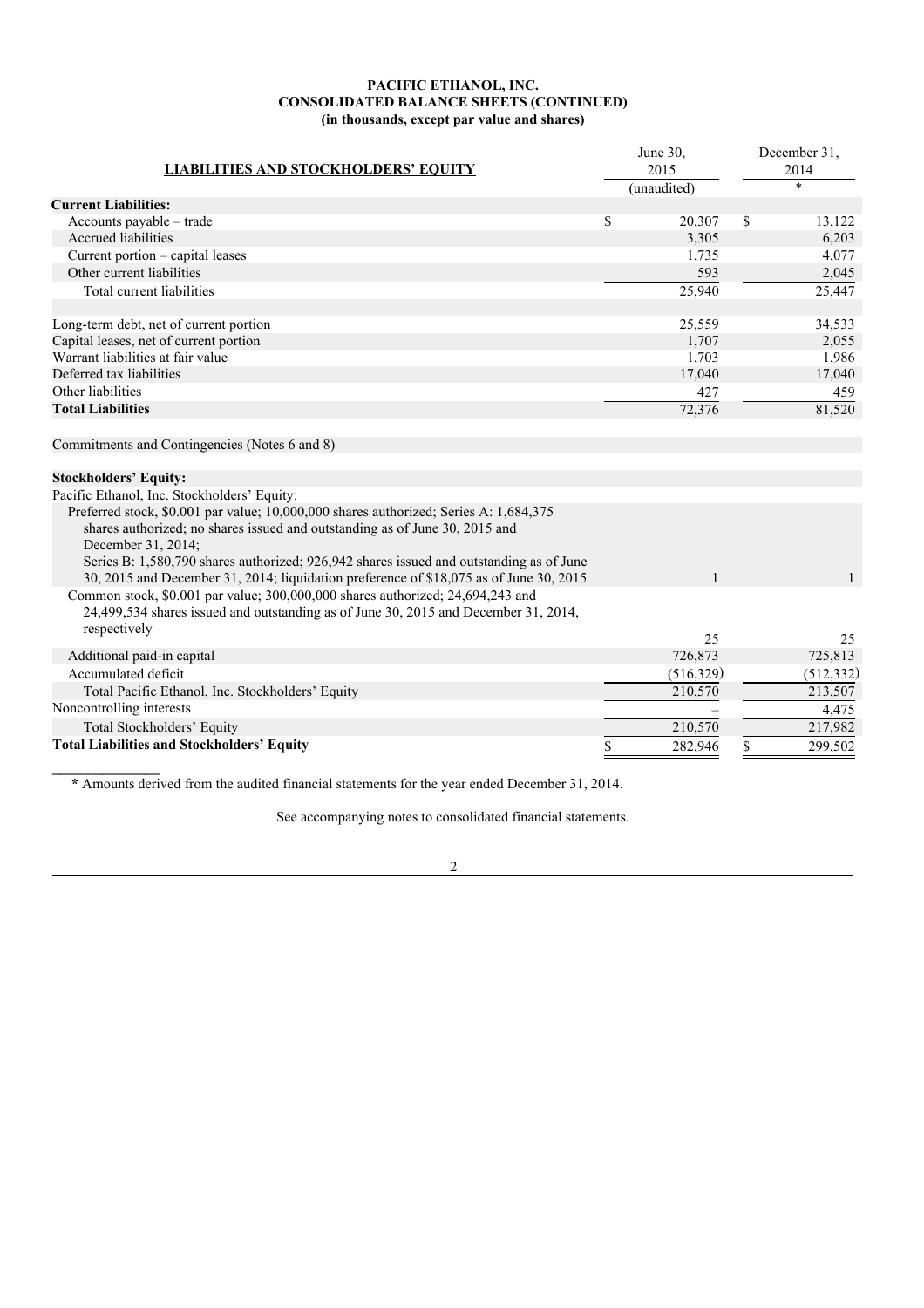### **PACIFIC ETHANOL, INC. CONSOLIDATED STATEMENTS OF OPERATIONS (unaudited, in thousands, except per share data)**

|                                                             | Three Months Ended<br>June 30, |               | <b>Six Months Ended</b><br>June 30, |          |    |           |
|-------------------------------------------------------------|--------------------------------|---------------|-------------------------------------|----------|----|-----------|
|                                                             | 2015                           | 2014          |                                     | 2015     |    | 2014      |
| Net sales                                                   | 227,621                        | \$<br>321,144 | \$                                  | 433,797  | \$ | 575,687   |
| Cost of goods sold                                          | 221,367                        | 287,568       |                                     | 428,530  |    | 503,566   |
| Gross profit                                                | 6,254                          | 33,576        |                                     | 5,267    |    | 72,121    |
| Selling, general and administrative expenses                | 3,993                          | 4,315         |                                     | 8,898    |    | 7,985     |
| Income (loss) from operations                               | 2,261                          | 29,261        |                                     | (3,631)  |    | 64,136    |
| Fair value adjustments and warrant<br>inducements           | 384                            | 485           |                                     | 211      |    | (35, 359) |
| Interest expense, net                                       | (1,005)                        | (2,886)       |                                     | (2,020)  |    | (7,237)   |
| Loss on extinguishments of debt                             |                                | (2,363)       |                                     |          |    | (2,363)   |
| Other expense, net                                          | (58)                           | (335)         |                                     | (187)    |    | (562)     |
| Income (loss) before provision for income                   |                                |               |                                     |          |    |           |
| taxes                                                       | 1,582                          | 24,162        |                                     | (5,627)  |    | 18,615    |
| Provision (benefit) for income taxes                        | 530                            | 7,196         |                                     | (2,170)  |    | 10,466    |
| Consolidated net income (loss)                              | 1,052                          | 16,966        |                                     | (3, 457) |    | 8,149     |
| Net (income) loss attributed to<br>noncontrolling interests | (42)                           | (1, 394)      |                                     | 87       |    | (3, 403)  |
| Net income (loss) attributed to Pacific                     |                                |               |                                     |          |    |           |
| Ethanol                                                     | 1,010                          | 15,572        |                                     | (3,370)  |    | 4,746     |
| Preferred stock dividends                                   | (315)                          | \$<br>(315)   | \$                                  | (627)    | \$ | (627)     |
| Income (loss) available to common                           |                                |               |                                     |          |    |           |
| stockholders                                                | 695                            | \$<br>15,257  | \$                                  | (3,997)  | \$ | 4,119     |
| Net income (loss) per share, basic                          | \$<br>0.03                     | \$<br>0.77    | \$                                  | (0.16)   | \$ | 0.23      |
| Net income (loss) per share, diluted                        | 0.03                           | 0.68          |                                     | (0.16)   | \$ | 0.20      |
| Weighted-average shares outstanding, basic                  | 24,268                         | 19,903        |                                     | 24,589   |    | 18,053    |
| Weighted-average shares outstanding,<br>diluted             | 24,837                         | 22,276        |                                     | 24,589   |    | 20,514    |

See accompanying notes to consolidated financial statements.

3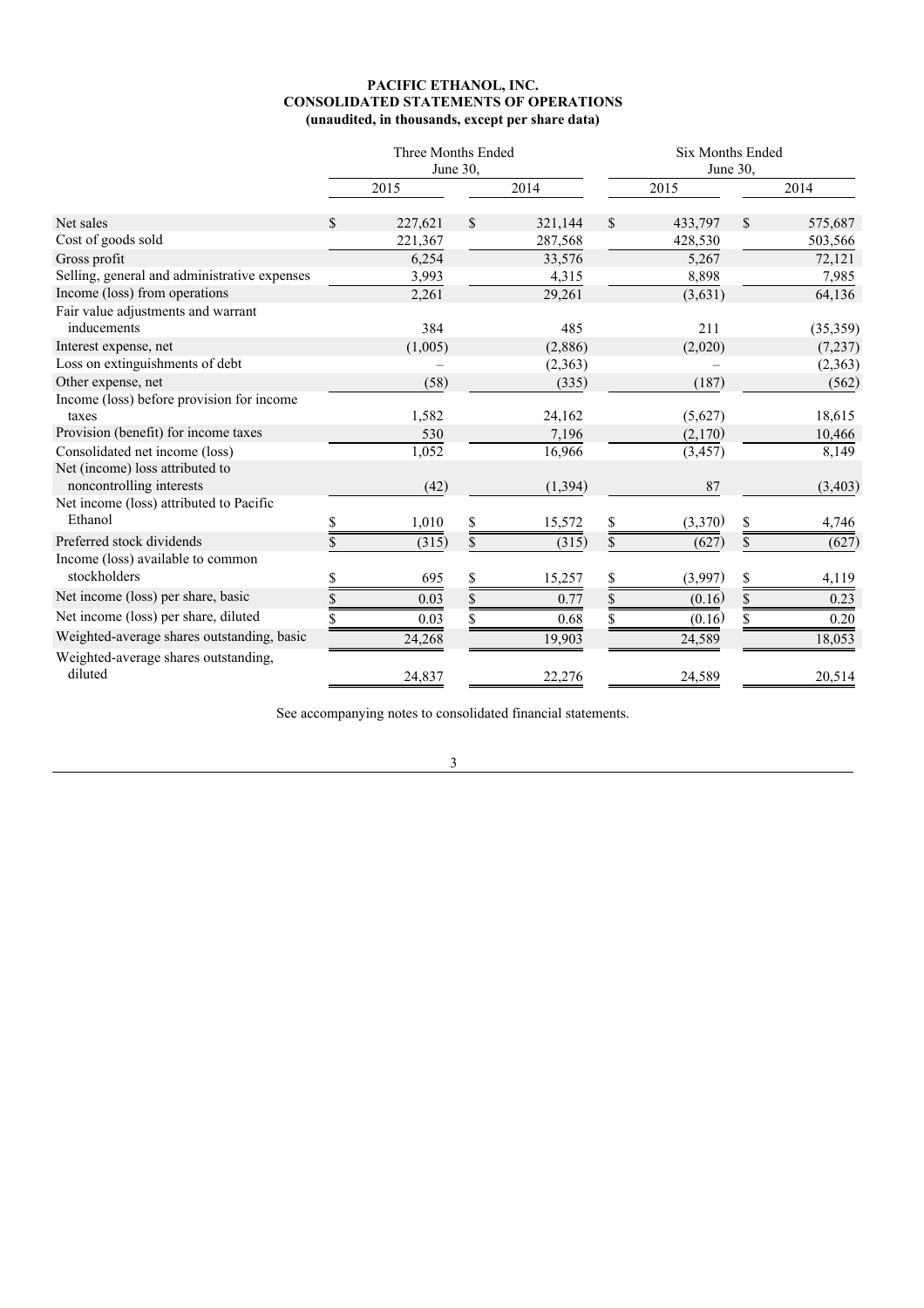### **PACIFIC ETHANOL, INC. CONSOLIDATED STATEMENTS OF CASH FLOWS (unaudited, in thousands)**

|                                                                                                          | Six Months Ended |                          |               |           |
|----------------------------------------------------------------------------------------------------------|------------------|--------------------------|---------------|-----------|
|                                                                                                          |                  | June 30.                 |               |           |
|                                                                                                          |                  | 2015                     |               | 2014      |
| <b>Operating Activities:</b>                                                                             |                  |                          |               |           |
| Consolidated net income (loss)                                                                           | \$               | (3, 457)                 | \$            | 8,149     |
| Adjustments to reconcile consolidated net income (loss) to<br>net cash provided by operating activities: |                  |                          |               |           |
| Depreciation and amortization of intangibles                                                             |                  | 6,748                    |               | 6,438     |
| Deferred income taxes                                                                                    |                  |                          |               | 2,874     |
| Loss on extinguishments of debt                                                                          |                  |                          |               | 2,363     |
| Fair value adjustments                                                                                   |                  | (211)                    |               | 34,559    |
| Amortization of debt discount                                                                            |                  | 99                       |               | 1,764     |
| Amortization of deferred financing fees                                                                  |                  | 121                      |               | 1,077     |
| Non-cash compensation                                                                                    |                  | 915                      |               | 743       |
| Derivative instruments                                                                                   |                  | 477                      |               | (517)     |
| Bad debt expense                                                                                         |                  | 3                        |               | (34)      |
| Changes in operating assets and liabilities:                                                             |                  |                          |               |           |
| Accounts receivable                                                                                      |                  | 6,018                    |               | (7, 733)  |
| Inventories                                                                                              |                  | (321)                    |               | (4, 194)  |
| Prepaid expenses and other assets                                                                        |                  | (1,506)                  |               | 3,058     |
| Prepaid inventory                                                                                        |                  | 3,581                    |               | (2, 499)  |
| Accounts payable and accrued expenses                                                                    |                  | (1,100)                  |               | 5,282     |
| Net cash provided by operating activities                                                                |                  | 11,367                   |               | 51,330    |
| <b>Investing Activities:</b>                                                                             |                  |                          |               |           |
| Additions to property and equipment                                                                      |                  | (12, 166)                |               | (6, 535)  |
| Net cash used in investing activities                                                                    |                  | (12, 166)                |               | (6, 535)  |
| <b>Financing Activities:</b>                                                                             |                  |                          |               |           |
| Proceeds from equity offering                                                                            |                  |                          |               | 26,073    |
| Proceeds from exercise of warrants                                                                       |                  | 368                      |               | 18,240    |
|                                                                                                          |                  |                          |               |           |
| Principal payments on senior notes                                                                       |                  |                          |               | (13,984)  |
| Principal payment on related party note                                                                  |                  |                          |               | (750)     |
| Parent purchases of Plant Owners' debt                                                                   |                  | $\overline{\phantom{0}}$ |               | (17,038)  |
| Net proceeds from (payments on) Kinergy's line of credit                                                 |                  | (8,974)                  |               | 2,329     |
| Principal payments on Plant Owners' borrowings                                                           |                  |                          |               | (35,378)  |
| Payments on capital leases                                                                               |                  | (2,790)                  |               | (2, 450)  |
| Debt issuance costs                                                                                      |                  |                          |               | (438)     |
| Preferred stock dividends paid                                                                           |                  | (627)                    |               | (627)     |
| Net cash used in financing activities                                                                    |                  | (12,023)                 |               | (24, 023) |
| Net increase (decrease) in cash and cash equivalents                                                     |                  | (12, 822)                |               | 20,772    |
| Cash and cash equivalents at beginning of period                                                         |                  | 62,084                   |               | 5,151     |
| Cash and cash equivalents at end of period                                                               | $\mathbb S$      | 49,262                   | \$            | 25,923    |
| <b>Supplemental Information:</b>                                                                         |                  |                          |               |           |
| Interest paid                                                                                            |                  | 1,911                    |               | 4,520     |
| Income taxes paid                                                                                        | $\frac{1}{2}$    |                          | $\frac{1}{2}$ |           |
|                                                                                                          | \$               |                          | \$            | 3,215     |
| Noncash financing and investing activities:                                                              |                  |                          |               |           |
| Reclass of warrant liability to equity upon warrant exercises                                            | \$               | 72                       | \$            | 20,008    |
| Reclass of noncontrolling interests to APIC upon acquisitions                                            |                  |                          |               |           |
| of ownership positions in PE Op Co.                                                                      | \$               | 560                      | \$            |           |
| Accrued payment for ownership positions in PE Op Co.                                                     | \$               | 3,828                    | \$            |           |
| Preferred stock dividends paid in common stock                                                           | \$               |                          | \$            | 1,463     |
|                                                                                                          |                  |                          |               |           |

See accompanying notes to consolidated financial statements.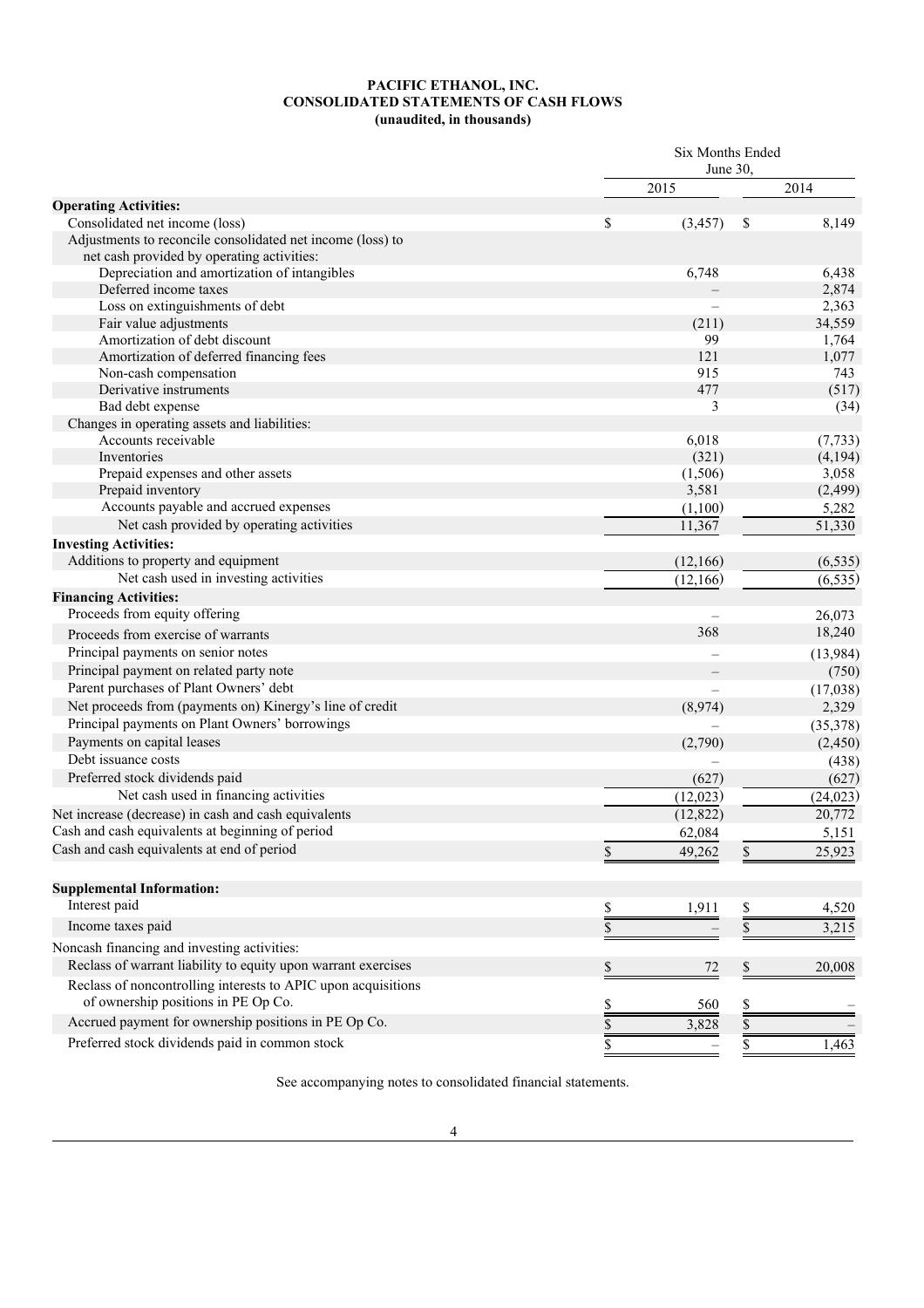### **PACIFIC ETHANOL, INC. NOTES TO CONSOLIDATED FINANCIAL STATEMENTS (UNAUDITED)**

### 1. ORGANIZATION AND BASIS OF PRESENTATION.

*Organization and Business* – The consolidated financial statements include, for all periods presented, the accounts of Pacific Ethanol, Inc., a Delaware corporation ("Pacific Ethanol"), and its direct and indirect subsidiaries (collectively, the "Company"), including its whollyowned subsidiaries, Kinergy Marketing LLC, an Oregon limited liability company ("Kinergy"), Pacific Ag. Products, LLC, a California limited liability company ("PAP") and PE Op Co., a Delaware corporation ("PE Op Co."). The Company's acquisition of Aventine Renewable Energy Holdings, Inc. (now, Pacific Ethanol Central, LLC, a Delaware limited liability company, "Aventine") was consummated on July 1, 2015, and as a result, the Company's consolidated financial statements, for all periods presented, exclude the accounts of Aventine.

The Company is a leading producer and marketer of low-carbon renewable fuels in the United States. The Company's four ethanol plants in the Western United States are located in close proximity to both feed and ethanol customers and thus enjoy unique advantages in efficiency, logistics and product pricing. These plants produce among the lowest-carbon ethanol produced in the United States due to low energy use in production.

With the addition of four Midwestern ethanol plants in July 2015 as a result of the Company's acquisition of Aventine, the Company now has a combined ethanol production capacity of 515 million gallons per year, markets, on an annualized basis, over 800 million gallons of ethanol and produces, on an annualized basis, over 1 million tons of co-products such as wet and dry distillers grains, wet and dry corn gluten feed, condensed distillers solubles, corn gluten meal, corn germ, distillers yeast and  $CO_2$ . The Company's four ethanol plants in the Midwest are located in the heart of the Corn Belt, benefit from low-cost and abundant feedstock production and allow for access to many additional domestic markets; and the Company's ability to load unit trains from these facilities in the Midwest allows for greater access to international markets.

*Accounts Receivable and Allowance for Doubtful Accounts* – Trade accounts receivable are presented at face value, net of the allowance for doubtful accounts. The Company sells ethanol to gasoline refining and distribution companies, sells co-products to dairy operators, animal feed distributors and poultry and biodiesel customers generally without requiring collateral.

The Company maintains an allowance for doubtful accounts for balances that appear to have specific collection issues. The collection process is based on the age of the invoice and requires attempted contacts with the customer at specified intervals. If, after a specified number of days, the Company has been unsuccessful in its collection efforts, a bad debt allowance is recorded for the balance in question. Delinquent accounts receivable are charged against the allowance for doubtful accounts once uncollectibility has been determined. The factors considered in reaching this determination are the apparent financial condition of the customer and the Company's success in contacting and negotiating with the customer. If the financial condition of the Company's customers were to deteriorate, resulting in an impairment of ability to make payments, additional allowances may be required.

Of the accounts receivable balance, approximately \$22,322,000 and \$28,475,000 at June 30, 2015 and December 31, 2014, respectively, were used as collateral under Kinergy's operating line of credit. The allowance for doubtful accounts was \$9,000 and \$6,000 as of June 30, 2015 and December 31, 2014, respectively. The Company recorded a bad debt expense of \$3,000 for the three and six months ended June 30, 2015 and a bad debt benefit of \$34,000 for the six months ended June 30, 2014. The Company did not record a bad debt expense for the three months ended June 30, 2014. The Company does not have any off-balance sheet credit exposure related to its customers.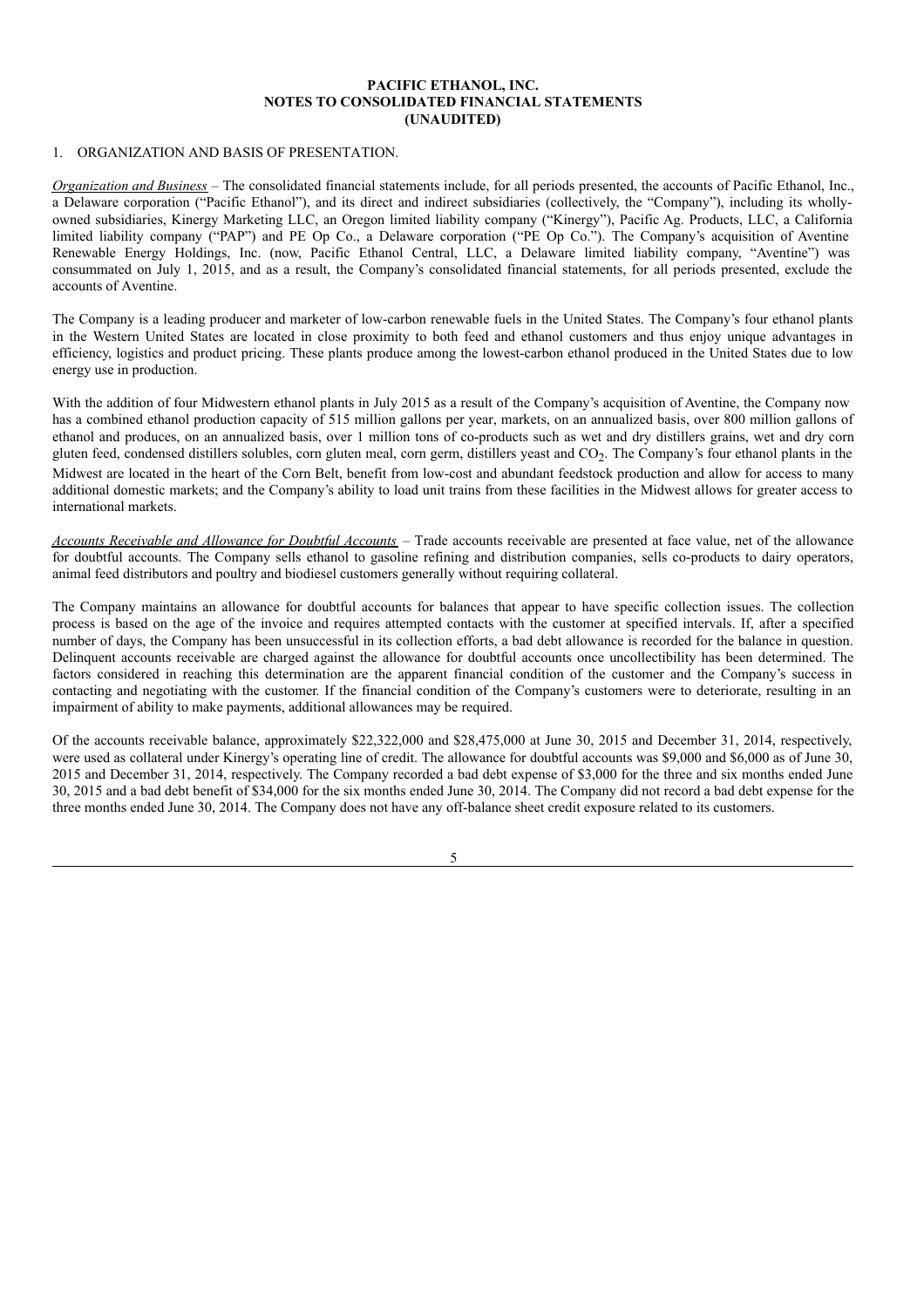*Provision for Income Taxes* – For the three and six months ended June 30, 2014, the Company generated significant income subject to income tax partially as a result of the nontax-deductible nature of its fair value adjustments for the period. As a result, the Company recorded a gross provision for income taxes of \$18.5 million. Further, the Company reversed \$8.0 million of its valuation allowance against its net tax assets, resulting in a net provision for income taxes of \$10.5 million for the six months ended June 30, 2014. The resulting effective tax rates for the six months ended June 30, 2015 and 2014 were 38.6% and 56.2% of pre-tax income, respectively.

*Recent Accounting Pronouncements* – In May 2014, the Financial Accounting Standards Board ("FASB") issued new guidance on the recognition of revenue. The guidance states that an entity should recognize revenue to depict the transfer of promised goods or services to customers in an amount that reflects the consideration to which the entity expects to be entitled in exchange for those goods or services. The standard was originally effective for annual reporting periods beginning after December 15, 2016, including interim periods within that reporting period, but has been further deferred one year. The Company's adoption begins with the first fiscal quarter of fiscal year 2018. The Company is currently evaluating the impact of the adoption of this accounting standard update on its consolidated results of operations and financial position.

In April 2015, the FASB issued new guidance on presentation of debt issuance costs. Historically, entities have presented debt issuance costs as an asset. Under the new guidance, effective for fiscal years beginning after December 31, 2015, debt issuance costs will be reclassified as a deduction to the carrying amount of the related debt balance. The guidance does not change any of the Company's other debt recognition or disclosure. The Company will adopt the guidance beginning March 31, 2016.

*Basis of Presentation*–*Interim Financial Statements* – The accompanying unaudited consolidated financial statements and related notes have been prepared in accordance with accounting principles generally accepted in the United States for interim financial information and the instructions to Form 10-Q and Rule 10-01 of Regulation S-X. Results for interim periods should not be considered indicative of results for a full year. These interim consolidated financial statements should be read in conjunction with the consolidated financial statements and related notes contained in the Company's Annual Report on Form 10-K for the year ended December 31, 2014. The accounting policies used in preparing these consolidated financial statements are the same as those described in Note 1 to the consolidated financial statements in the Company's Annual Report on Form 10-K for the year ended December 31, 2014. In the opinion of management, all adjustments (consisting of normal recurring adjustments) considered necessary for a fair statement of the results for interim periods have been included. All significant intercompany accounts and transactions have been eliminated in consolidation.

The preparation of the consolidated financial statements in conformity with accounting principles generally accepted in the United States requires management to make estimates and assumptions that affect the reported amounts of assets and liabilities and disclosure of contingent assets and liabilities at the date of the financial statements and the reported amounts of revenues and expenses during the reporting period. Significant estimates are required as part of determining the fair value of warrants and conversion features, allowance for doubtful accounts, estimated lives of property and equipment and intangibles, long-lived asset impairments, valuation allowances on deferred income taxes and the potential outcome of future tax consequences of events recognized in the Company's financial statements or tax returns. Actual results and outcomes may materially differ from management's estimates and assumptions.

# 2. PACIFIC ETHANOL WEST PLANTS.

As of June 30, 2015, the Company owned 100% of its four ethanol production facilities located in the Western United States through its holding company, PE Op Co., namely, Pacific Ethanol Madera LLC, Pacific Ethanol Columbia, LLC, Pacific Ethanol Stockton LLC and Pacific Ethanol Magic Valley, LLC (collectively, the "Pacific Ethanol West Plants") and their holding company, Pacific Ethanol Holding Co. LLC (together with the Pacific Ethanol West Plants, the "Plant Owners").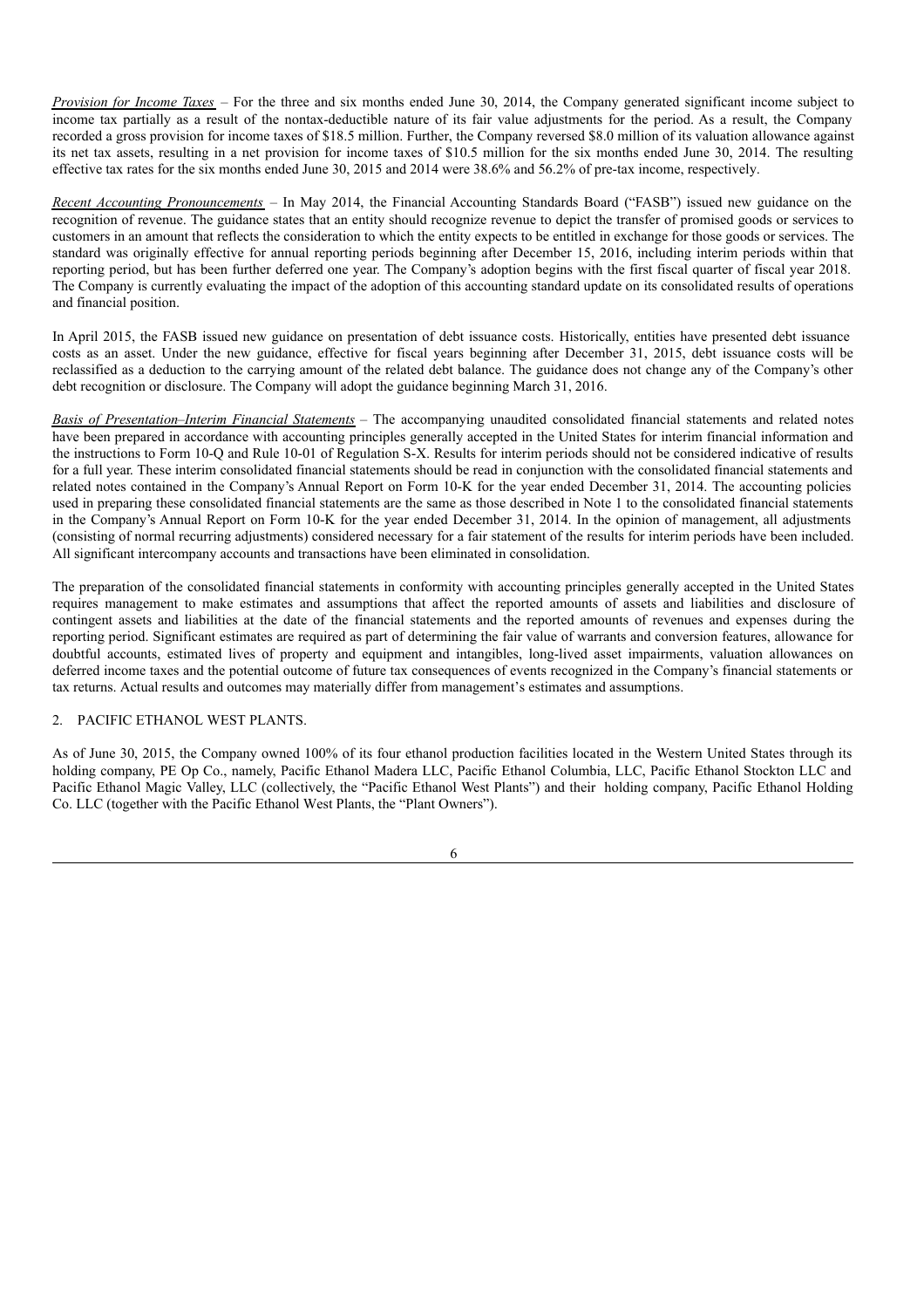The Company concluded that since PE Op Co.'s inception, through the point the Company became a 91% owner of PE Op Co. in December 2013, PE Op Co. was a variable interest entity because the other owners of PE Op Co., due to the Company's involvement through its contractual arrangements, at all times lacked the power to direct the activities that most significantly impacted its economic performance. Since December 2013, as a result of owning 91% of PE Op Co., the Company, with its significant majority position, had the ability to make most all decisions on its own, and therefore determined that PE Op Co. was no longer considered a variable interest entity.

In May 2015, the Company purchased the remaining 4% ownership interest in PE Op Co. that it did not own, and now as the 100% owner of PE Op Co., continues to consolidate PE Op Co.'s financial results under the voting rights model.

For the prior periods in which the Company did not wholly-own PE Op Co., it adjusted its consolidated net income (loss) for the income (loss) attributed to PE Op Co.'s other owners. The remaining amount after this adjustment resulted in net income (loss) attributed to Pacific Ethanol.

Noncontrolling interest decreased from \$4,475,000 at December 31, 2014 to \$0 at June 30, 2015 due to the Company's purchase of the remaining 4% ownership interest in PE Op Co. for \$3,828,000, resulting in a reduction of noncontrolling interest of \$4,388,000, and loss attributed to noncontrolling interest of \$87,000 for the six months ended June 30, 2015.

The Company's acquisition of its ownership interest in PE Op Co. does not impact the Company's rights or obligations under any of its contractual arrangements. Further, creditors of PE Op Co. do not have recourse to Pacific Ethanol, Inc. Since its acquisition, the Company has not provided any additional support to PE Op Co. beyond the terms of its contractual arrangements.

# 3. ACQUISITION OF AVENTINE.

On December 30, 2014, the Company entered into a definitive merger agreement with Aventine, a Midwest ethanol producer, under which the Company agreed to acquire Aventine through a stock-for-stock merger. The merger agreement was amended effective March 31, 2015 to address certain conditions to closing and other matters. The acquisition closed on July 1, 2015 and the Company issued an aggregate of 17,759,193 shares of common stock and non-voting common stock for 100% of the outstanding shares of common stock of Aventine. The common stock issued as consideration had a fair value of \$174.6 million on the acquisition date.

The Company believes the Aventine acquisition will result in a number of synergies and strategic advantages. The Company believes the acquisition will spread commodity and basis price risks across diverse markets and products, assisting in its efforts to optimize margin management; improve its hedging opportunities with a greater correlation to the liquid physical and paper markets in Chicago; and increase its flexibility and alternatives in feedstock procurement for its Midwest and Western production facilities. The acquisition also expands the Company's marketing reach into new markets and extends its mix of co-products. The Company believes the acquisition will enable it to have deeper market insight and engagement in major ethanol and feed markets outside the Western United States, thereby improving pricing opportunities; allows the Company to establish access to markets in 48 states for ethanol sales and access many markets with ethanol and co-product sales reaching domestic and international customers; and enable it to use its more diverse mix of co-products to generate strong co-product returns. In addition, the acquisition also increases the Company's combined annual ethanol production capacity to 515 million gallons per year and annualized ethanol marketing volume to over 800 million gallons, including Aventine's historical volumes.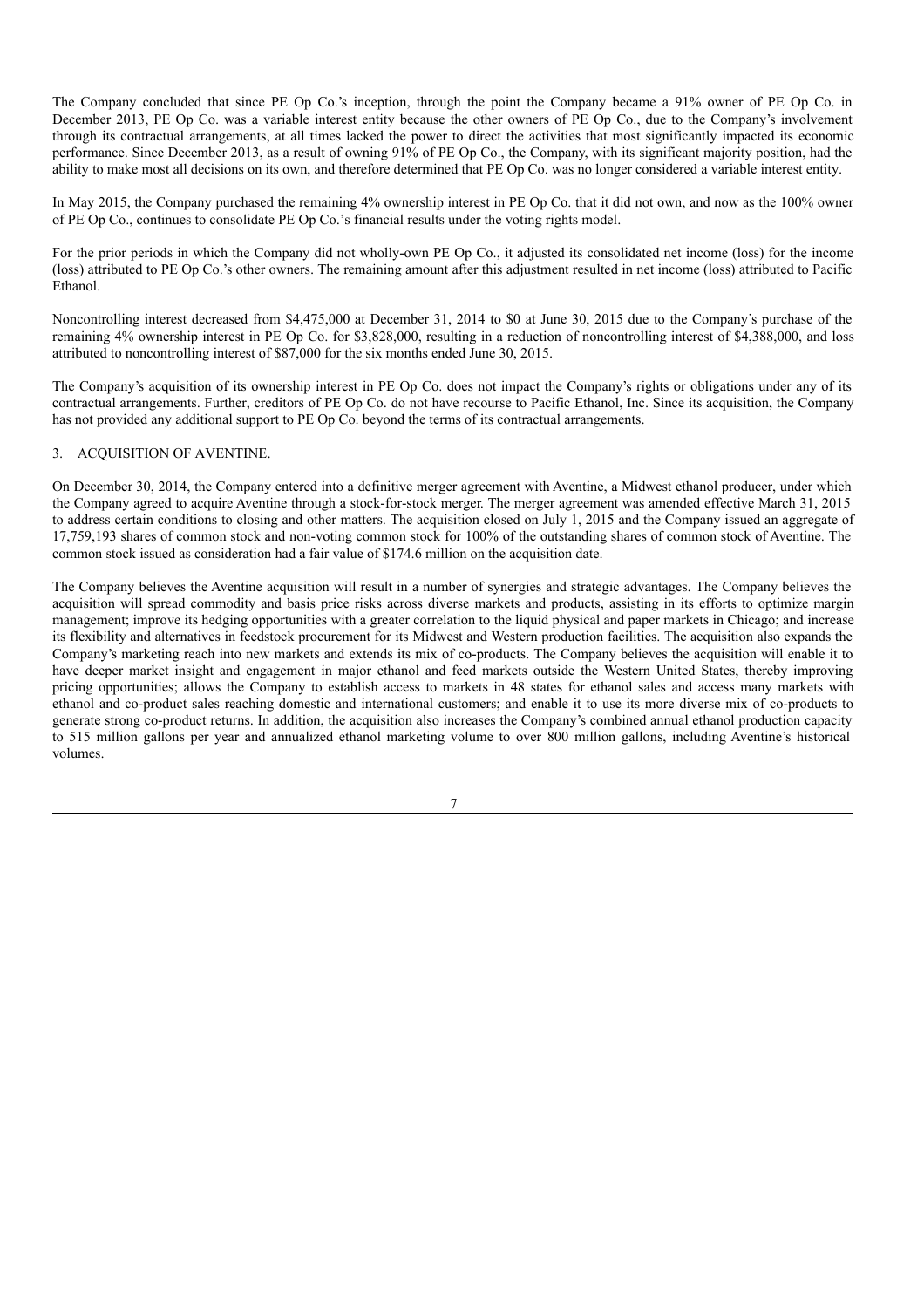The following allocation of the preliminary estimated purchase price assumes, with the exception of property and equipment and long-term debt, carrying values approximate fair value. Estimates of uncollectible accounts receivable are not considered material due to the shortterm nature and customer collection history. The preliminary property and equipment fair value estimate is based primarily on a high-level review of similar recent market transactions and is subject to change. A final valuation will be more detailed in its analysis including a further review of recent market transactions with comparable assets and a discounted cash flow analysis of each facility based on market conditions and future operational assumptions and capital expenditures plans. Preliminarily, no intangible assets or liabilities have been estimated due to Aventine's contracts being materially close to market prices. A final valuation may include either an asset or liability associated with any material out-of-market contract positions. Given that many of these contracts are short-term in nature and duration (less than 6 months), an assessment at this time would likely not be indicative of terms and purchase price allocation at the time the acquisition was closed. The preliminary fair-value determination of long-term debt is based on the current interest rate and financing markets. A final valuation will consider interest rate and financing market factors and may increase or decrease the amount estimated on the long-term debt.

Based upon these assumptions, the preliminary purchase price consideration allocation is as follows (in thousands):

| Cash and equivalents          | \$<br>18,800  |
|-------------------------------|---------------|
| Accounts receivables          | 10,100        |
| Other current assets          | 30,800        |
| Total current assets          | 59,700        |
| Property and equipment        | 306,800       |
| Other assets                  | 800           |
| Total assets acquired         | 367,300       |
|                               |               |
| Accounts payable, trade       | \$<br>19,900  |
| Other current liabilities     | 9,800         |
| Total current liabilities     | 29,700        |
| Long-term debt - revolvers    | 13,700        |
| Long-term debt - term debt    | 145,600       |
| Other non-current liabilities | 41,000        |
| Total liabilities assumed     | 230,000       |
|                               |               |
| Net assets acquired           | 137,300<br>\$ |
| Estimated goodwill            | 37,300        |
| Total purchase price          | \$<br>174,600 |

The actual determination of the purchase price allocation on the closing date will be based on the final net tangible and intangible assets of Aventine on July 1, 2015 based on completion of the valuation of the fair value of such net assets. The Company anticipates that the ultimate purchase price allocation of balance sheet amounts such as current assets and liabilities, property and equipment, intangible assets and long-term assets and liabilities will differ from the preliminary assessment outlined above. Any changes to the initial estimates of the fair value of the acquired assets and assumed liabilities will be recorded as adjustments to those assets and liabilities and residual amounts will be allocated to goodwill if net assets acquired are less than the purchase price. If net assets acquired exceed the purchase price, the residual amount will result in a bargain purchase gain. The estimated goodwill recognized results from benefits the Company believes it will achieve in both market growth opportunities discussed above and financial and operational synergies discussed below. See "Management's Discussion and Analysis of Financial Condition and Results of Operations—Current Initiatives and Outlook".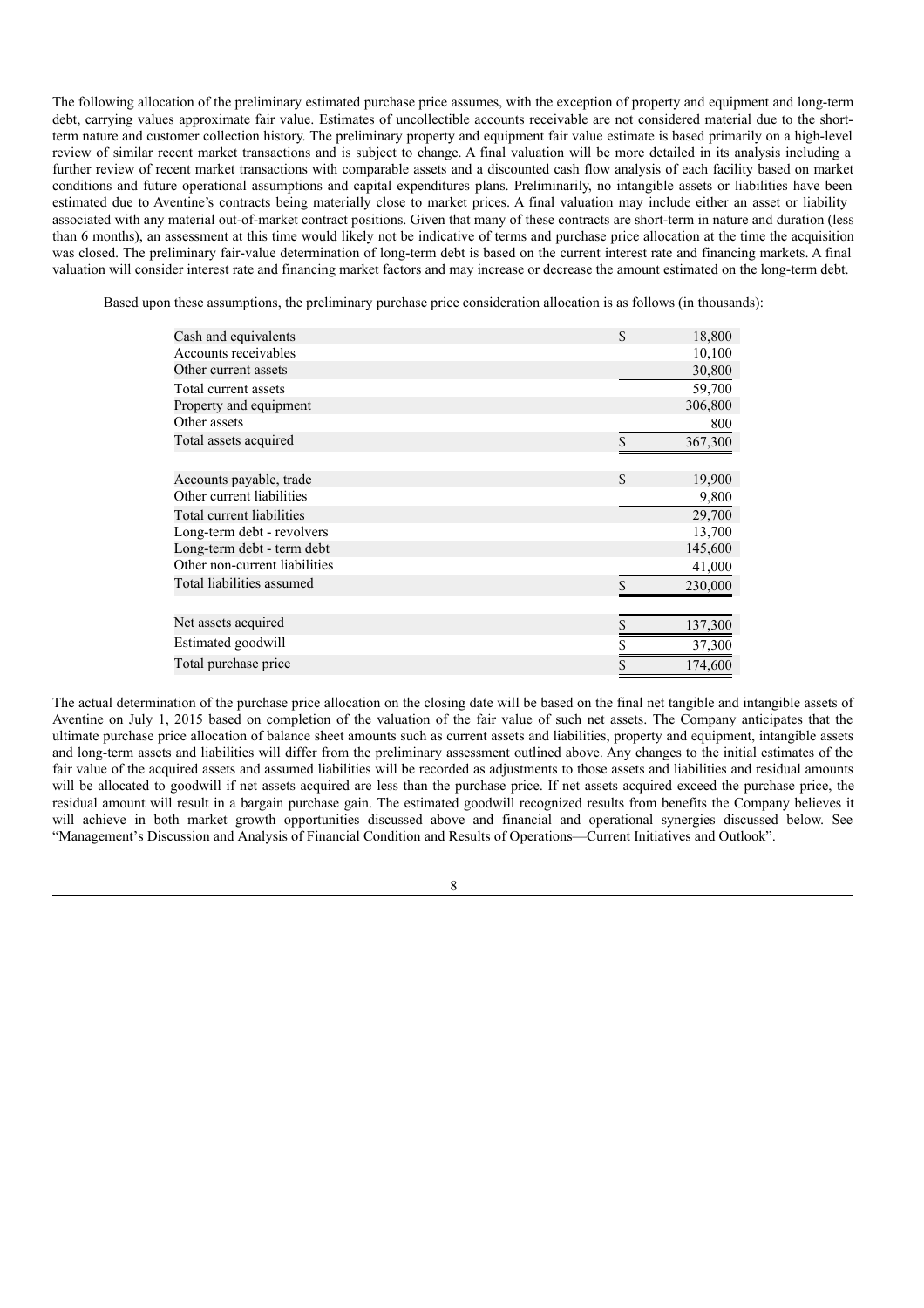The following table presents unaudited pro forma financial information assuming the acquisition occurred on January 1, 2014.

|                                             | Three Months Ended June 30, |          |      |         | Six Months Ended June 30, |           |      |         |
|---------------------------------------------|-----------------------------|----------|------|---------|---------------------------|-----------|------|---------|
|                                             | 2015                        |          | 2014 |         | 2015                      |           | 2014 |         |
| $Re$ venues – pro forma                     |                             | 390,224  |      | 466.599 | <sup>S</sup>              | 727,337   |      | 838,475 |
| Net income $(\text{loss})$ – pro forma      |                             | (9, 428) |      | 26,153  | S                         | (28, 768) |      | 5,022   |
| Diluted net income (loss) per share $-$ pro |                             |          |      |         |                           |           |      |         |
| forma                                       |                             | (0.22)   |      | 0.65    |                           | (0.68)    |      | 0.13    |
| Diluted weighted-average shares - pro forma |                             | 42.596   |      | 40.035  |                           | 42,348    |      | 38,273  |

The Company is currently evaluating contingencies associated with the acquisition of Aventine, including its outstanding litigation with the Western Sugar Cooperative relating to a prior surplus sugar contract dispute and its environmental remediation costs. These costs are not included in the above pro forma disclosure as the Company is currently evaluating their fair values. For the three and six months ended June 30, 2015, the Company recorded approximately \$0.3 million and \$1.2 million, respectively, in costs associated with the Aventine acquisition. These costs are reflected in selling, general and administrative expenses on the Company's consolidated statements of operations.

## 4. INVENTORIES.

Inventories consisted primarily of bulk ethanol and unleaded fuel, and are valued at the lower-of-cost-or-market, with cost determined on a first-in, first-out basis. Inventory balances consisted of the following (in thousands):

|                  | June 30, 2015 | December 31, 2014 |        |  |
|------------------|---------------|-------------------|--------|--|
| Finished goods   | 12,508        |                   | 11,118 |  |
| Raw materials    | 1,854         |                   | 2,695  |  |
| Work in progress | 3,087         |                   | 3,274  |  |
| Other            | 1.422         |                   | 1.463  |  |
| Total            | 18.871        |                   | 18,550 |  |

# 5. DERIVATIVES.

The business and activities of the Company expose it to a variety of market risks, including risks related to changes in commodity prices and interest rates. The Company monitors and manages these financial exposures as an integral part of its risk management program. This program recognizes the unpredictability of financial markets and seeks to reduce the potentially adverse effects that market volatility could have on operating results.

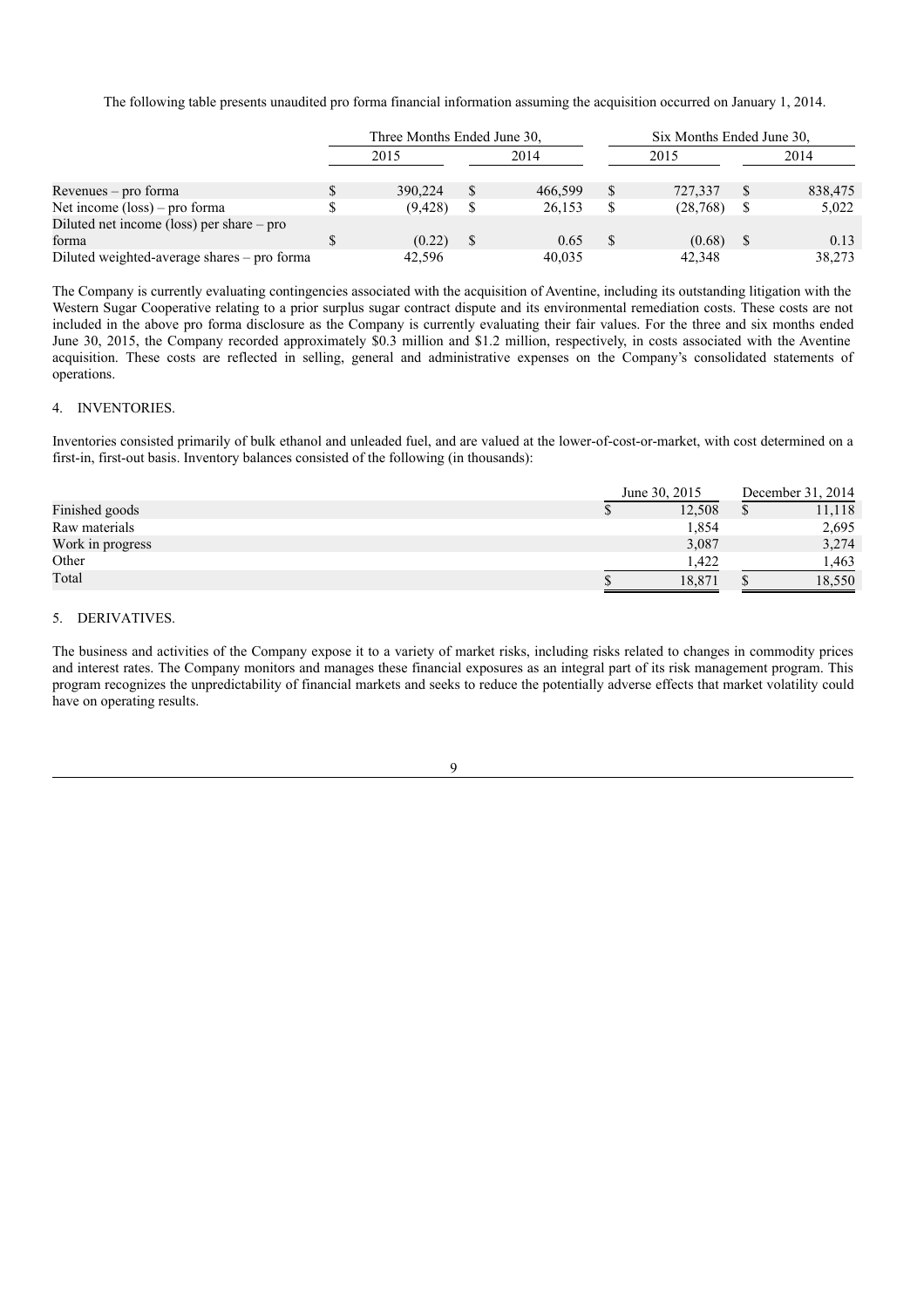*Commodity Risk* – *Cash Flow Hedges* – The Company uses derivative instruments to protect cash flows from fluctuations caused by volatility in commodity prices for periods of up to twelve months in order to protect gross profit margins from potentially adverse effects of market and price volatility on ethanol sale and purchase commitments where the prices are set at a future date and/or if the contracts specify a floating or index-based price for ethanol. In addition, the Company hedges anticipated sales of ethanol to minimize its exposure to the potentially adverse effects of price volatility. These derivatives may be designated and documented as cash flow hedges and effectiveness is evaluated by assessing the probability of the anticipated transactions and regressing commodity futures prices against the Company's purchase and sales prices. Ineffectiveness, which is defined as the degree to which the derivative does not offset the underlying exposure, is recognized immediately in cost of goods sold. For the three and six months ended June 30, 2015 and 2014, the Company did not designate any of its derivatives as cash flow hedges.

*Commodity Risk – Non-Designated Hedges* – The Company uses derivative instruments to lock in prices for certain amounts of corn and ethanol by entering into exchange-traded forward contracts for those commodities. These derivatives are not designated for special hedge accounting treatment. The changes in fair value of these contracts are recorded on the balance sheet and recognized immediately in cost of goods sold.

The classification and amounts of the Company's recognized gains (losses) for its derivatives not designated as hedging instruments are as follows (in thousands):

|                                           |                                   | <b>Realized Gains</b>       |                             |      |      |  |  |
|-------------------------------------------|-----------------------------------|-----------------------------|-----------------------------|------|------|--|--|
|                                           |                                   | Three Months Ended June 30, |                             |      |      |  |  |
| Type of Instrument<br>Commodity contracts | Statements of Operations Location |                             | 2015                        | 2014 |      |  |  |
|                                           | Cost of goods sold                | S                           | 264                         | \$   | 465  |  |  |
|                                           |                                   |                             | 264                         |      | 465  |  |  |
|                                           |                                   |                             | <b>Unrealized Losses</b>    |      |      |  |  |
|                                           |                                   |                             | Three Months Ended June 30, |      |      |  |  |
| Type of Instrument                        | Statements of Operations Location |                             | 2015                        |      | 2014 |  |  |
| Commodity contracts                       | Cost of goods sold                | \$                          | (552)                       | \$   | (17) |  |  |
|                                           |                                   |                             | (552)                       |      | (17) |  |  |
|                                           |                                   |                             | <b>Realized Gains</b>       |      |      |  |  |
|                                           |                                   |                             | Six Months Ended June 30,   |      |      |  |  |
| Type of Instrument                        | Statements of Operations Location |                             | 2015                        |      | 2014 |  |  |
| Commodity contracts                       | Cost of goods sold                | \$                          | 149                         | \$   | 549  |  |  |
|                                           |                                   |                             | 149                         |      | 549  |  |  |
|                                           |                                   |                             | <b>Unrealized Losses</b>    |      |      |  |  |
|                                           |                                   |                             | Six Months Ended June 30,   |      |      |  |  |
| Type of Instrument                        | Statements of Operations Location |                             | 2015                        |      | 2014 |  |  |
| Commodity contracts                       | Cost of goods sold                |                             | (626)                       | \$   | (32) |  |  |
|                                           |                                   |                             | (626)                       | \$   | (32) |  |  |
|                                           |                                   |                             |                             |      |      |  |  |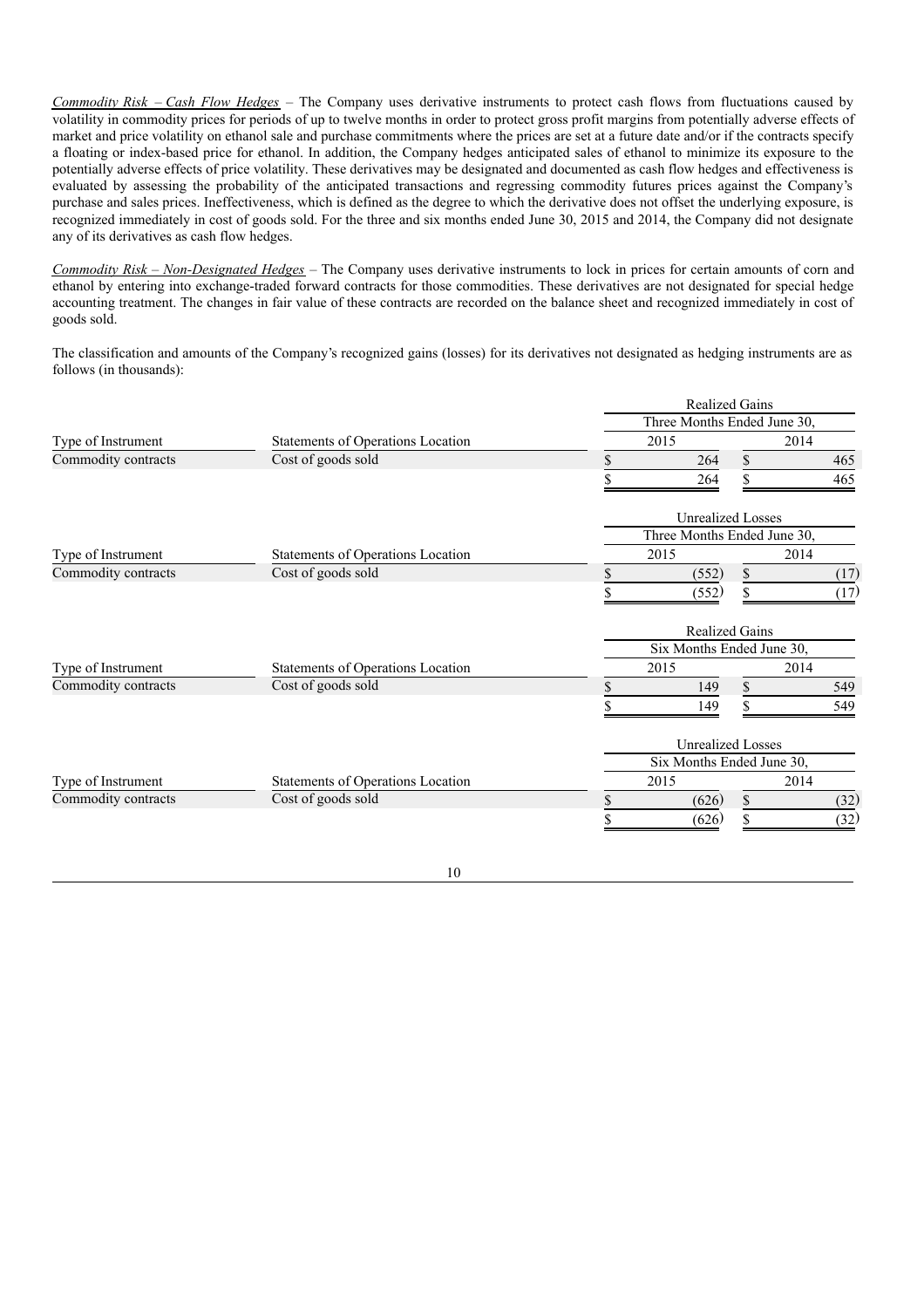# 6. DEBT.

Long-term borrowings are summarized as follows (in thousands):

|                                     | June 30, 2015 | December 31, 2014 |        |  |
|-------------------------------------|---------------|-------------------|--------|--|
| Kinergy operating line of credit    | 8.556         |                   | 17,530 |  |
| Plant Owners' third-party term debt | 17,003        |                   | 17,003 |  |
|                                     | 25,559        |                   | 34,533 |  |
| Less short-term portion             |               |                   |        |  |
| Long-term debt                      | 25.559        |                   | 34,533 |  |

*Kinergy Operating Line of Credit* – As of June 30, 2015, Kinergy had an outstanding balance of \$8,556,000 and an available borrowing base under the credit facility of \$30,000,000.

On July 1, 2015, Kinergy amended its line of credit to reflect the following changes:

- Extended the term and maturity date of the credit facility from December 31, 2016 to December 31, 2020;
- Increased the maximum credit under the credit facility from \$30,000,000 to \$75,000,000, with an "accordion" feature to further increase the maximum credit under the credit facility to up to \$100,000,000 in minimum increments of \$5,000,000 each, upon Kinergy's request, but subject to the consent of the agent and the lenders in their sole discretion.
- Increased the inventory loan limit under the credit facility from \$12,500,000 to \$40,000,000 and increased the letter of credit limit under the credit facility from \$5,000,000 to \$20,000,000;
- Reduced the applicable margin to 1.75% to 2.75% depending on the quarterly average amounts available for borrowing and reduced the unused line fee under the credit facility to an annual rate equal to 0.25% to 0.375% depending on the average daily principal balance during the immediately preceding month; and
- Deleted the financial covenant concerning Kinergy's earnings before interest, taxes, depreciation and amortization ("EBITDA") but retained financial covenants concerning its fixed-charge coverage ratios.

*Plant Owners' Term Debt and Operating Lines of Credit* – As of June 30, 2015, the Plant Owners' term debt had an outstanding balance of \$17,003,000. As of June 30, 2015, the Plant Owners had no outstanding balances on their revolving credit facilities, with an aggregate of \$19,473,000 of borrowing availability.

# 7. COMMON STOCK AND WARRANTS.

*Warrant Exercises* – During the three and six months ended June 30, 2015, certain holders exercised warrants and received an aggregate of 20,000 and 42,000 shares of the Company's common stock upon payment of an aggregate of \$177,000 and \$368,000 in cash, respectively.

During the three and six months ended June 30, 2014, certain holders exercised warrants and received an aggregate of 1,250,300 and 3,138,000 shares of the Company's common stock upon payment of an aggregate of \$6,110,000 and \$18,240,000 in cash, respectively.

During the three and six months ended June 30, 2014, the Company paid an aggregate of \$800,000 in cash to certain warrant holders as an inducement to exercise their warrants and recorded an expense of \$800,000. During the three and six months ended June 30, 2014, certain warrant holders exercised warrants on a cashless basis and received 291,000 shares of the Company's common stock.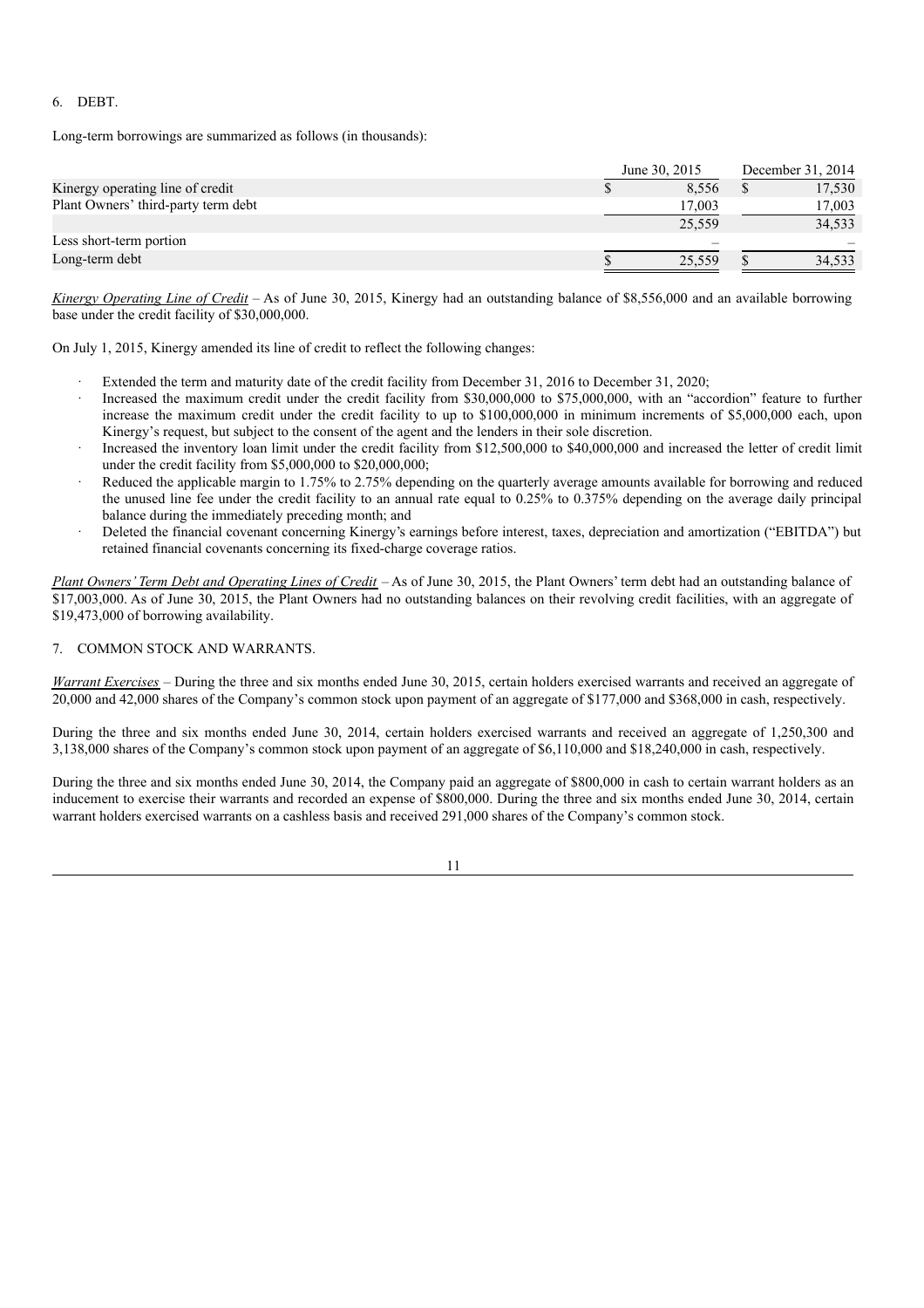*Grants of Stock* – In June 2015, the Company granted an aggregate of approximately 41,000 shares of restricted stock to non-employee members of the Company's Board of Directors that vest on the earlier of (i) the date of the Company's 2016 annual meeting of stockholders, or (ii) July 1, 2016, which had a grant date fair value of \$10.87 per share. In March 2015, the Company granted an aggregate of 194,000 shares of restricted stock to the Company's executive officers and other eligible employees that vest in equal amounts on each of April 1, 2016, 2017 and 2018, which had a grant date fair value of \$10.20 per share.

# 8. COMMITMENTS AND CONTINGENCIES.

*Sales Commitments* – At June 30, 2015, the Company had sales contracts with its major customers to sell certain quantities of ethanol and co-products. The Company had fixed-price sales contracts to sell \$2,653,000 of ethanol and indexed-price contracts to sell 180,395,000 gallons of ethanol. The Company had fixed-price sales contracts to sell \$2,020,000 of co-products and indexed-price sales contracts to sell 61,000 tons of co-products. These sales contracts are scheduled to be completed throughout 2015.

*Purchase Commitments* – At June 30, 2015, the Company had fixed-price purchase contracts with its suppliers to purchase \$3,735,000 of ethanol and indexed-price contracts to purchase 29,552,000 gallons of ethanol. These contracts are scheduled to be satisfied throughout the remainder of 2015.

*Litigation* – *General* – The Company is subject to various claims and contingencies in the ordinary course of its business, including those related to litigation, business transactions, employee-related matters, and others. When the Company is aware of a claim or potential claim, it assesses the likelihood of any loss or exposure. If it is probable that a loss will result and the amount of the loss can be reasonably estimated, the Company will record a liability for the loss. If the loss is not probable or the amount of the loss cannot be reasonably estimated, the Company discloses the claim if the likelihood of a potential loss is reasonably possible and the amount involved could be material. While there can be no assurances, the Company does not expect that any of its pending legal proceedings will have a material financial impact on the Company's operating results.

On May 24, 2013, GS CleanTech Corporation ("GS CleanTech"), filed a suit in the United States District Court for the Eastern District of California, Sacramento Division (Case No.: 2:13-CV-01042-JAM-AC), naming Pacific Ethanol, Inc. as a defendant. On August 29, 2013, the case was transferred to the United States District Court for the Southern District of Indiana and made part of the pre-existing multidistrict litigation involving GS CleanTech and multiple defendants. The suit alleged infringement of a patent assigned to GS CleanTech by virtue of certain corn oil separation technology in use at one or more of the ethanol production facilities in which the Company has an interest, including Pacific Ethanol Stockton LLC ("PE Stockton"), located in Stockton, California. The complaint sought preliminary and permanent injunctions against the Company, prohibiting future infringement on the patent owned by GS CleanTech and damages in an unspecified amount adequate to compensate GS CleanTech for the alleged patent infringement, but in any event no less than a reasonable royalty for the use made of the inventions of the patent, plus attorneys' fees. The Company answered the complaint, counterclaimed that the patent claims at issue, as well as the claims in several related patents, are invalid and unenforceable and that the Company is not infringing. Pacific Ethanol, Inc. does not itself use any corn oil separation technology and may seek a dismissal on those grounds.

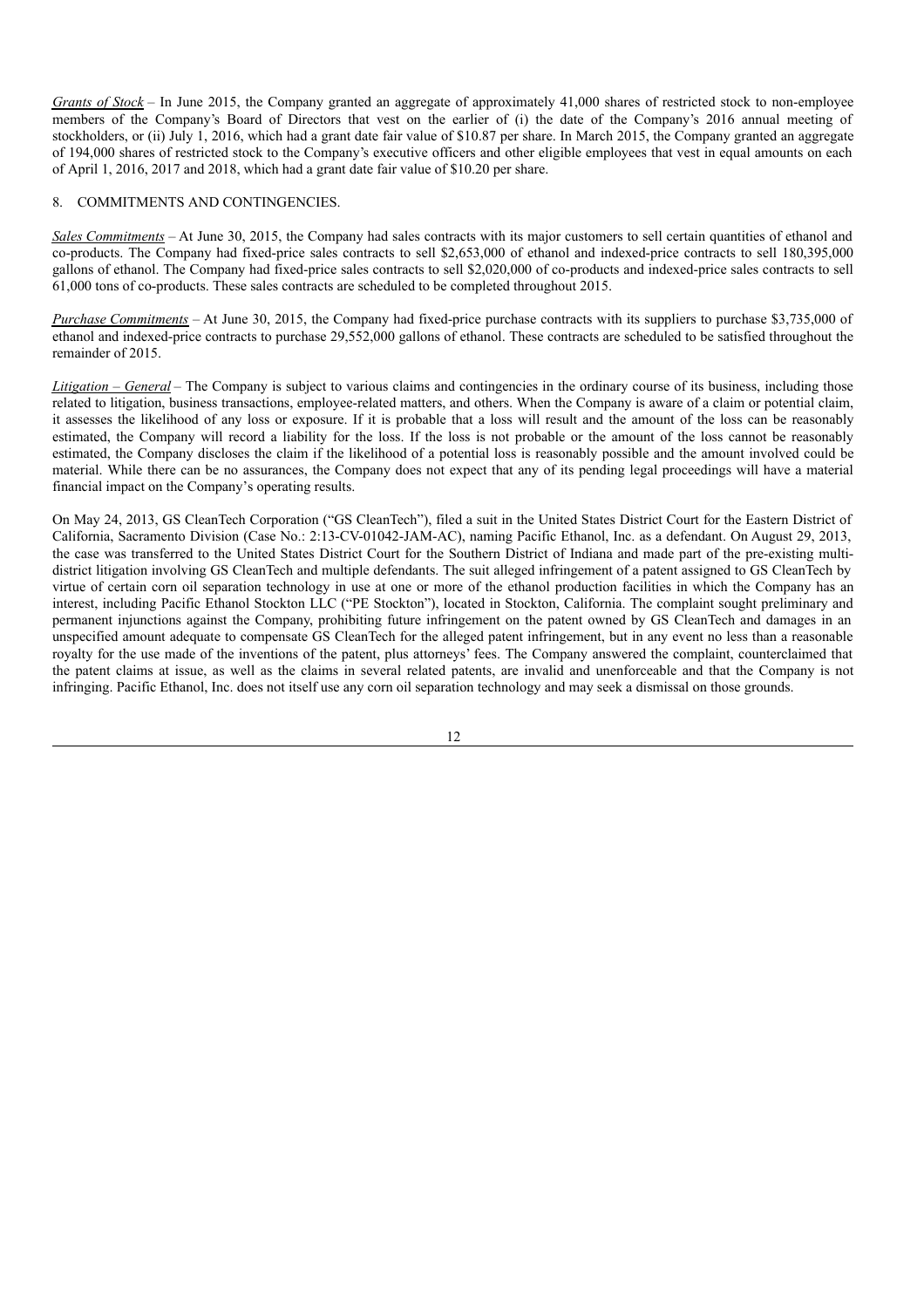On March 17 and March 18, 2014, GS CleanTech filed suit naming as defendants two Company subsidiaries: PE Stockton and Pacific Ethanol Magic Valley, LLC ("PE Magic Valley"). The claims were similar to those filed against Pacific Ethanol, Inc. in May 2013. These two cases were transferred to the multi-district litigation division in United States District Court for the Southern District of Indiana, where the case against Pacific Ethanol, Inc. was pending. Although PE Stockton and PE Magic Valley do separate and market corn oil, Pacific Ethanol, Inc., PE Stockton and PE Magic Valley strongly disagree that either of the subsidiaries use corn oil separation technology that infringes the patent owned by GS CleanTech. In a January 16, 2015 decision, the District Court for the Southern District of Indiana ruled in favor of a stipulated motion for partial summary judgment for Pacific Ethanol, Inc., PE Stockton and PE Magic Valley finding that all of the GS Cleantech patents in the suit were invalid and, therefore, not infringed. GS Cleantech has said it will appeal this decision when the remaining claim in the suit has been decided. The only remaining claim alleges that GS Cleantech inequitably conducted itself before the United States Patent Office when obtaining the patents at issue. A trial in the District Court for the Southern District of Indiana on that single issue is expected later in 2015. If the Defendants, including Pacific Ethanol, Inc., PE Stockton and PE Magic Valley, succeed in proving inequitable conduct, then the Court will be asked to determine whether GS Cleantech's behavior makes this an "exceptional case". A finding that this is an exceptional case would allow the Court to award to Pacific Ethanol, Inc., PE Stockton and PE Magic Valley the attorneys' fees expended to date for defense in this case. It is unknown whether GS Cleantech would appeal such a ruling. The Company did not record a provision for these matters as of June 30, 2015 as Company management intends to vigorously defend these allegations and believes a material adverse ruling against Pacific Ethanol, Inc., PE Stockton and/or PE Magic Valley is not probable. The Company believes that any liability Pacific Ethanol, Inc., PE Stockton and/or PE Magic Valley may incur would not have a material adverse effect on the Company's financial condition or its results of operations.

# 9. FAIR VALUE MEASUREMENTS.

The fair value hierarchy prioritizes the inputs used in valuation techniques into three levels, as follows:

- Level  $1 -$ Observable inputs unadjusted quoted prices in active markets for identical assets and liabilities;
- Level 2 Observable inputs other than quoted prices included in Level 1 that are observable for the asset or liability through corroboration with market data; and
- Level 3 Unobservable inputs includes amounts derived from valuation models where one or more significant inputs are unobservable. For fair value measurements using significant unobservable inputs, a description of the inputs and the information used to develop the inputs is required along with a reconciliation of Level 3 values from the prior reporting period.

The Company recorded its warrants issued from 2010 through 2013 at fair value and designated them as Level 3 on their issuance dates.

*Warrants* – Except for the warrants issued September 26, 2012, the Company's warrants were valued using a Monte Carlo Binomial Lattice-Based valuation methodology, adjusted for marketability restrictions. The warrants issued September 26, 2012, due to no antidilution protection features, were valued using the Black-Scholes Valuation Model.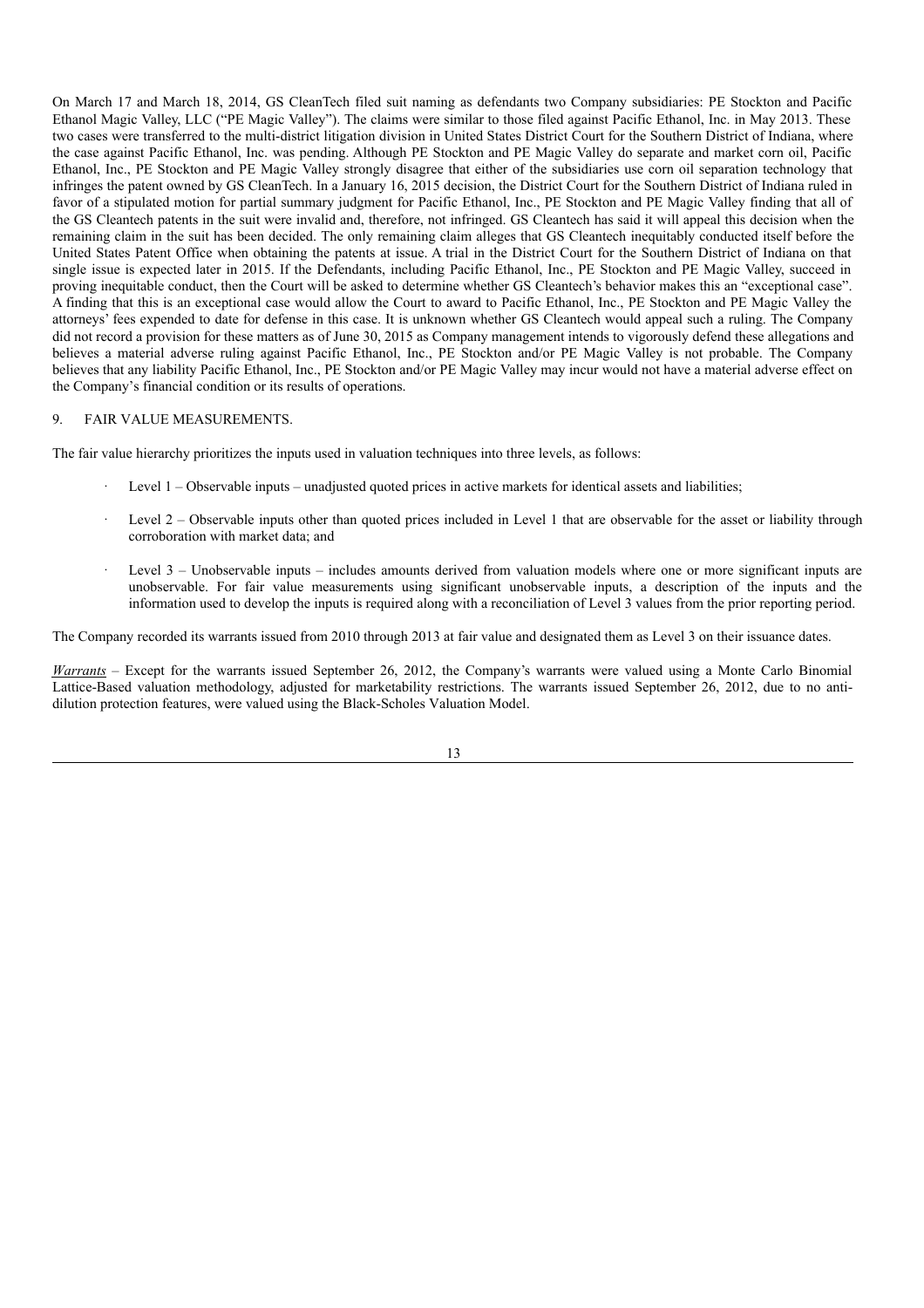Significant assumptions used and related fair values for the warrants as of June 30, 2015 were as follows:

| Original   |                |            | Risk Free     |              | Market   | Warrants    |            |
|------------|----------------|------------|---------------|--------------|----------|-------------|------------|
| Issuance   | Exercise Price | Volatilitv | Interest Rate | Term (years) | Discount | Outstanding | Fair Value |
| 09/26/2012 | 8.85           | 38.7%      | $0.01\%$      | 0.24         | 27.5%    | 432,000     | 527,000    |
| 07/3/2012  | 6.09           | 48.8%      | 0.64%         | 2.01         | $26.2\%$ | 211,000     | 795,000    |
| 12/13/2011 | 8.43           | 49.4%      | 0.46%         | l.46         | 23.0%    | 138,000     | 381,000    |
|            |                |            |               |              |          |             | 1,703,000  |

Significant assumptions used and related fair values for the warrants as of December 31, 2014 were as follows:

| Original   |                       |            | Risk Free     |              | Market   | Warrants    |            |
|------------|-----------------------|------------|---------------|--------------|----------|-------------|------------|
| Issuance   | <b>Exercise Price</b> | Volatilitv | Interest Rate | Term (years) | Discount | Outstanding | Fair Value |
| 09/26/2012 | 8.85                  | 51.0%      | 0.19%         | 0.74         | 37.0%    | 473,000     | 748,000    |
| 07/3/2012  | 6.09                  | 56.1%      | $0.89\%$      | 2.51         | 32.8%    | 211,000     | 811,000    |
| 12/13/2011 | 8.43                  | 54.3%      | $0.67\%$      | 1.95         | 28.7%    | 138,000     | 427,000    |
|            |                       |            |               |              |          |             | .986,000   |

The estimated fair value of the warrants is affected by the above underlying inputs. Observable inputs include the values of exercise price, stock price, term and risk-free interest rate. As separate inputs, an increase (decrease) in either the term or risk free interest rate will result in an increase (decrease) in the estimated fair value of the warrant.

Unobservable inputs include volatility and market discount. An increase (decrease) in volatility will result in an increase (decrease) in the estimated warrant value and an increase (decrease) in the market discount will result in a decrease (increase) in the estimated warrant fair value.

The volatility utilized was a blended average of the Company's historical volatility and implied volatilities derived from a selected peer group. The implied volatility component has remained relatively constant over time given that implied volatility is a forward-looking assumption based on observable trades in public option markets. Should the Company's historical volatility increase (decrease) on a goforward basis, the resulting value of the warrants would increase (decrease).

The market discount, or a discount for lack of marketability, is quantified using a Black-Scholes option pricing model, with a primary model input of assumed holding period restriction. As the assumed holding period increases (decreases), the market discount increases (decreases), conversely impacting the value of the warrant fair value.

*Other Derivative Instruments* – The Company's other derivative instruments consist of commodity positions. The fair values of the commodity positions are based on quoted prices on the commodity exchanges and are designated as Level 1 inputs.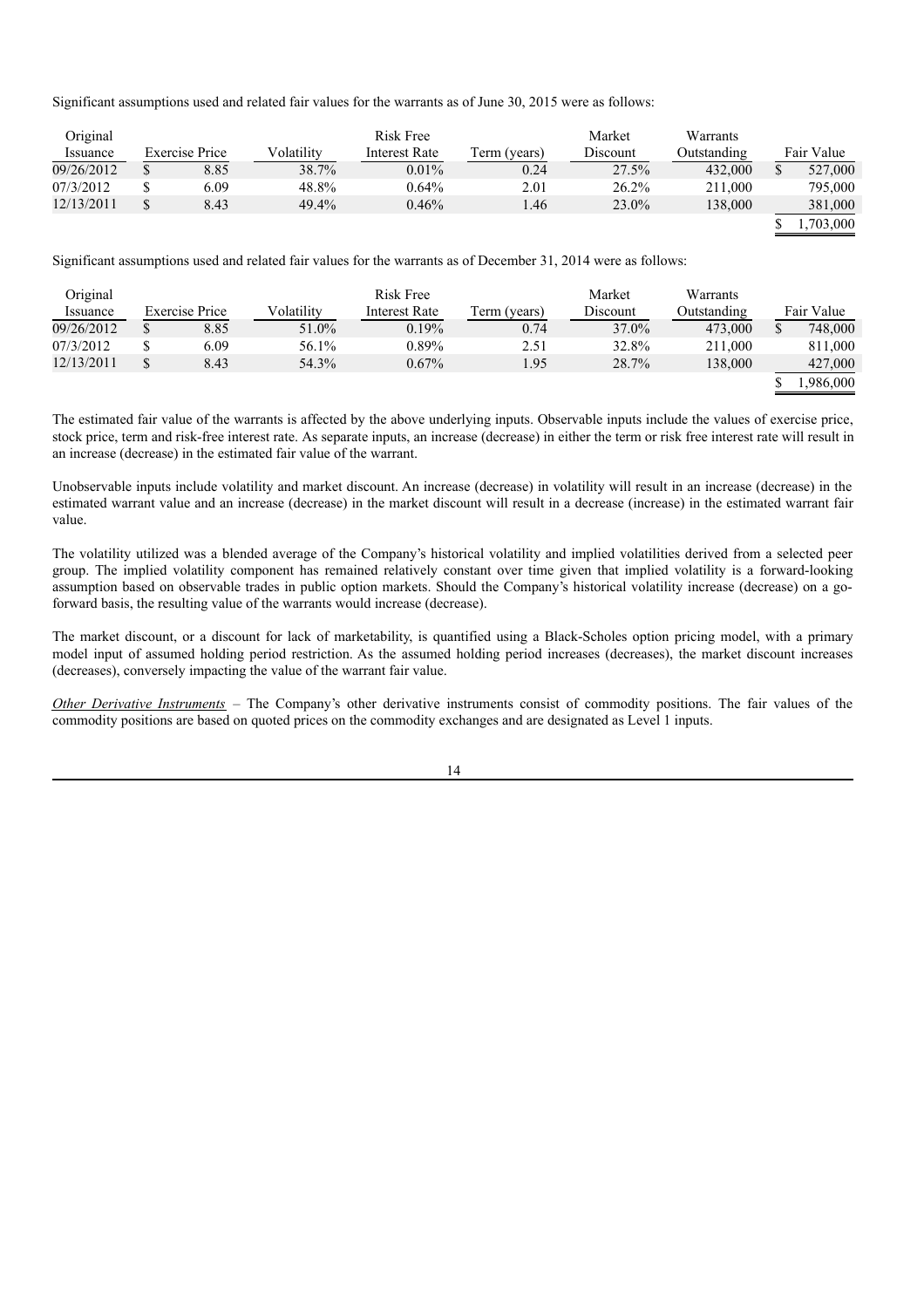The following table summarizes fair value measurements by level at June 30, 2015 (in thousands):

|                                    | Level 1 |     | Level 2 | Level 3 | Total |       |  |
|------------------------------------|---------|-----|---------|---------|-------|-------|--|
| <b>Assets:</b>                     |         |     |         |         |       |       |  |
| Commodity contracts <sup>(1)</sup> |         | 180 | $\sim$  |         |       | 180   |  |
| <b>Total Assets</b>                |         | 180 |         |         |       | 180   |  |
|                                    |         |     |         |         |       |       |  |
| <b>Liabilities:</b>                |         |     |         |         |       |       |  |
| Warrants <sup>(2)</sup>            |         |     |         | 1,703   | S     | 1,703 |  |
| Commodity contracts <sup>(3)</sup> |         | 369 |         |         |       | 369   |  |
| <b>Total Liabilities</b>           |         | 369 |         | 1,703   |       | 2,072 |  |

(1) Included in other current assets in the consolidated balance sheets.

(2) Included in warrant liabilities at fair value in the consolidated balance sheets.

(3) Included in accrued liabilities in the consolidated balance sheets.

The following table summarizes fair value measurements by level at December 31, 2014 (in thousands):

|                                    | <b>Level 1</b>           | Level 2                  | Level 3                  | Total         |       |  |
|------------------------------------|--------------------------|--------------------------|--------------------------|---------------|-------|--|
| <b>Assets:</b>                     |                          |                          |                          |               |       |  |
| Commodity contracts <sup>(1)</sup> | 1,586                    | $\hspace{0.05cm}$        | $\overline{\phantom{a}}$ |               | 1,586 |  |
| <b>Total Assets</b>                | 1,586                    |                          |                          |               | 1,586 |  |
|                                    |                          |                          |                          |               |       |  |
| <b>Liabilities:</b>                |                          |                          |                          |               |       |  |
| Warrants <sup>(2)</sup>            | $\overline{\phantom{0}}$ |                          | 1,986                    | <sup>\$</sup> | 1,986 |  |
| Commodity contracts <sup>(3)</sup> | 1,149                    | $\overline{\phantom{a}}$ |                          |               | 1,149 |  |
| <b>Total Liabilities</b>           | 1.149                    | $\overline{\phantom{a}}$ | 1.986                    |               | 3,135 |  |

(1) Included in other current assets in the consolidated balance sheets.

(2) Included in warrant liabilities at fair value in the consolidated balance sheets.

(3) Included in accrued liabilities in the consolidated balance sheets.

For fair value measurements using significant unobservable inputs (Level 3), a description of the inputs and the information used to develop the inputs is required along with a reconciliation of Level 3 values from the prior reporting period. The changes in the Company's fair value of its Level 3 inputs with respect to its warrants were as follows (in thousands):

| Balance, December 31, 2014               | .986  |
|------------------------------------------|-------|
| Exercises of warrants                    | (72)  |
| Adjustments to fair value for the period | (211) |
| Balance, June 30, 2015                   | .703  |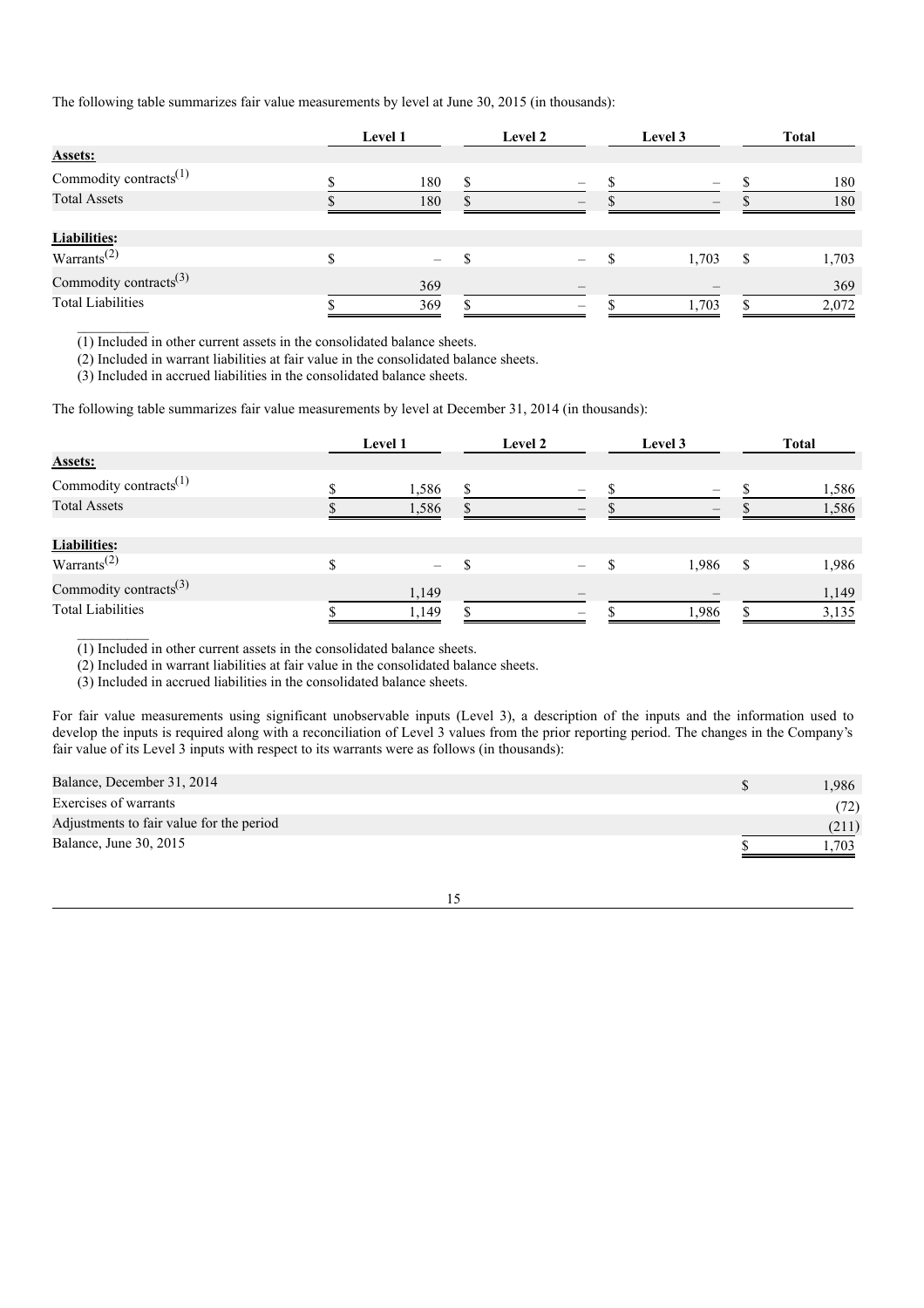# 10. EARNINGS PER SHARE.

The following tables compute basic and diluted earnings per share (in thousands, except per share data):

|                                          |                    |                         | Three Months Ended June 30, 2015 |                  |                  |  |
|------------------------------------------|--------------------|-------------------------|----------------------------------|------------------|------------------|--|
|                                          |                    |                         | <b>Shares</b>                    |                  |                  |  |
|                                          |                    | <b>Income Numerator</b> | Denominator                      | Per-Share Amount |                  |  |
| Net income attributed to Pacific Ethanol | $\mathcal{S}$      | 1,010                   |                                  |                  |                  |  |
| Less: Preferred stock dividends          |                    | (315)                   |                                  |                  |                  |  |
| Basic income per share:                  |                    |                         |                                  |                  |                  |  |
| Income available to common stockholders  | \$                 | 695                     | 24,268                           | \$               | 0.03             |  |
| Add: Warrants                            |                    |                         | 569                              |                  |                  |  |
| Diluted income per share:                |                    |                         |                                  |                  |                  |  |
| Income available to common stockholders  | S                  | 695                     | 24,837                           | \$               | 0.03             |  |
|                                          |                    |                         | Three Months Ended June 30, 2014 |                  |                  |  |
|                                          |                    |                         | <b>Shares</b>                    |                  |                  |  |
|                                          |                    | Income Numerator        | Denominator                      |                  | Per-Share Amount |  |
| Net income attributed to Pacific Ethanol | $\mathbf{\hat{S}}$ | 15,572                  |                                  |                  |                  |  |
| Less: Preferred stock dividends          |                    | (315)                   |                                  |                  |                  |  |
| Basic income per share:                  |                    |                         |                                  |                  |                  |  |
| Income available to common stockholders  | \$                 | 15,257                  | 19,903                           | \$               | 0.77             |  |
| Add: Warrants                            |                    |                         | 2,373                            |                  |                  |  |
| Diluted income per share:                |                    |                         |                                  |                  |                  |  |
| Income available to common stockholders  | S                  | 15,257                  | 22,276                           | \$               | 0.68             |  |
|                                          |                    |                         | Six Months Ended June 30, 2015   |                  |                  |  |
|                                          |                    |                         | <b>Shares</b>                    |                  |                  |  |
|                                          |                    | <b>Loss Numerator</b>   | Denominator                      |                  | Per-Share Amount |  |
| Net loss attributed to Pacific Ethanol   | \$                 | (3,370)                 |                                  |                  |                  |  |
| Less: Preferred stock dividends          |                    | (627)                   |                                  |                  |                  |  |
| Basic and diluted loss per share:        |                    |                         |                                  |                  |                  |  |
| Loss available to common stockholders    | \$                 | (3,997)                 | 24,589                           | \$               | (0.16)           |  |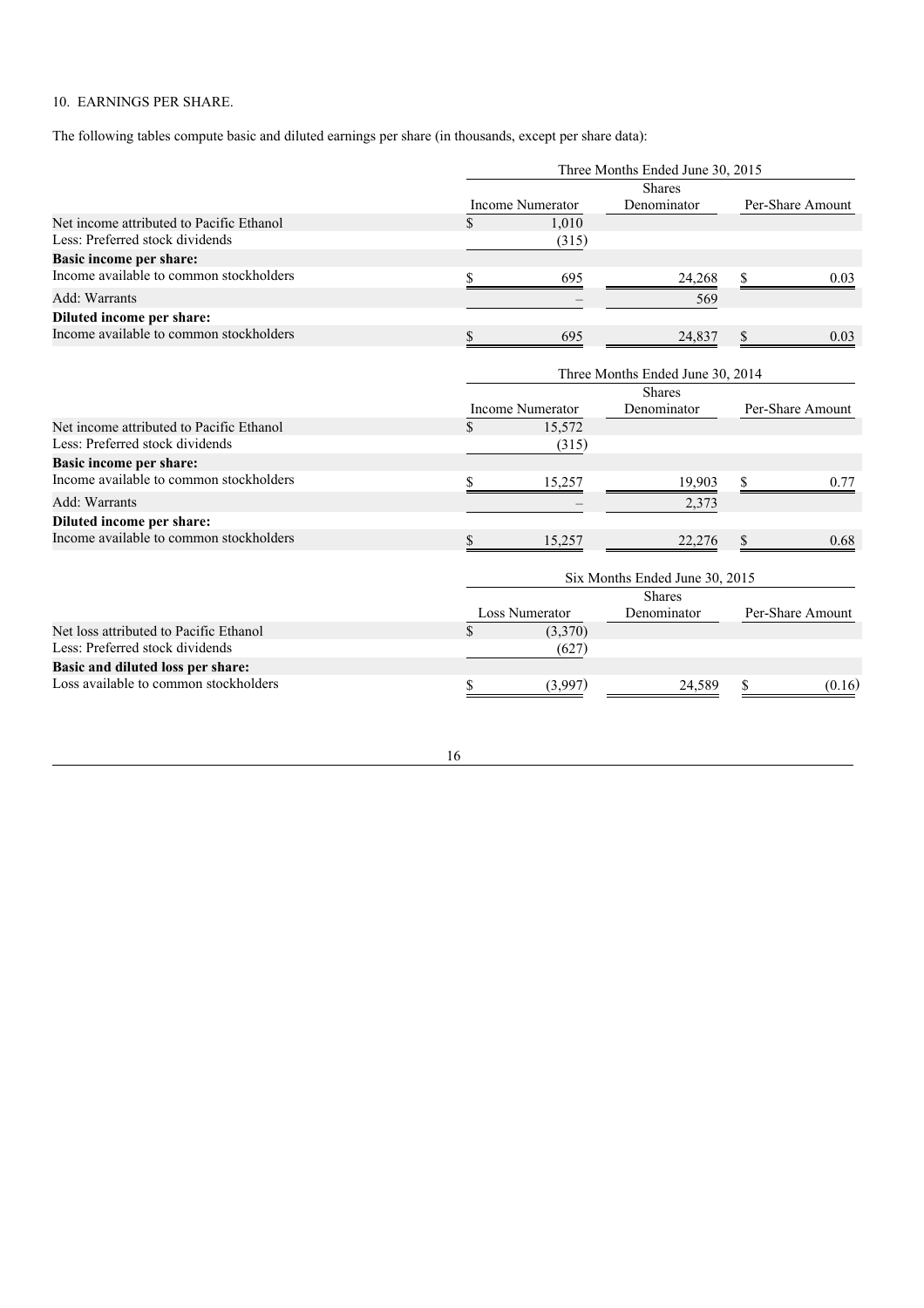|                                          | Six Months Ended June 30, 2014 |                  |             |  |                  |  |  |  |  |  |  |
|------------------------------------------|--------------------------------|------------------|-------------|--|------------------|--|--|--|--|--|--|
|                                          | <b>Shares</b>                  |                  |             |  |                  |  |  |  |  |  |  |
|                                          |                                | Income Numerator | Denominator |  | Per-Share Amount |  |  |  |  |  |  |
| Net income attributed to Pacific Ethanol |                                | 4,746            |             |  |                  |  |  |  |  |  |  |
| Less: Preferred stock dividends          |                                | (627)            |             |  |                  |  |  |  |  |  |  |
| <b>Basic income per share:</b>           |                                |                  |             |  |                  |  |  |  |  |  |  |
| Income available to common stockholders  |                                | 4.119            | 18,053      |  | 0.23             |  |  |  |  |  |  |
| Add: Warrants                            |                                |                  | 2,461       |  |                  |  |  |  |  |  |  |
| Diluted income per share:                |                                |                  |             |  |                  |  |  |  |  |  |  |
| Income available to common stockholders  |                                | 4,119            | 20,514      |  | 0.20             |  |  |  |  |  |  |

There were an aggregate of 669,000 and 1,180,000 potentially dilutive weighted-average shares from the Company's warrants and shares of Series B Cumulative Convertible Preferred Stock outstanding for the three and six months ended June 30, 2015, respectively. These convertible securities were not considered in calculating diluted net income (loss) per share for the six months ended June 30, 2015, as their effect would have been anti-dilutive.

### 11. SUBSEQUENT EVENTS.

*Acquisition of Aventine* – As discussed in Note 3, the Company completed its acquisition of Aventine on July 1, 2015 in a stock-for-stock transaction. On July 1, 2015, the Company issued an aggregate of 17,759,193 shares of common stock and non-voting common stock for 100% of the outstanding shares of common stock of Aventine. Aventine is now a wholly-owned subsidiary of Pacific Ethanol, Inc.

*Kinergy Operating Line of Credit* – As discussed in Note 6, the Company amended Kinergy's operating line of credit with the following significant changes:

- Extended the term and maturity date of the credit facility from December 31, 2016 to December 31, 2020;
- Increased the maximum credit under the credit facility from \$30,000,000 to \$75,000,000, with an "accordion" feature to further increase the maximum credit under the credit facility to up to \$100,000,000 in minimum increments of \$5,000,000 each, upon Kinergy's request, but subject to the consent of the agent and the lenders in their sole discretion.
- Increased the inventory loan limit under the credit facility from \$12,500,000 to \$40,000,000 and increased the letter of credit limit under the credit facility from \$5,000,000 to \$20,000,000;
- Reduced the applicable margin to 1.75% to 2.75% depending on the quarterly average amounts available for borrowing and reduced the unused line fee under the credit facility to an annual rate equal to 0.25% to 0.375% depending on the average daily principal balance during the immediately preceding month; and
- Deleted the financial covenant concerning Kinergy's EBITDA but retained financial covenants concerning its fixed-charge coverage ratios.

*Aurora Coop Settlement –* The Company, through subsidiaries acquired in its acquisition of Aventine, became involved in various pending lawsuits with Aurora Cooperative Elevator Company ("Aurora Coop") that pre-dated the Aventine acquisition. On July 26, 2015, the Company settled all outstanding litigation with Aurora Coop. The Company and Aurora Coop agreed to dismiss all lawsuits with prejudice with no admission of fault or liability by the parties, and to release the alleged option held by Aurora Coop to repurchase the land upon which the Company's 110 million gallon ethanol production facility in Aurora, Nebraska is located (the "Aurora West Facility"). In addition, the parties agreed to terminate the grain supply, marketing and various other agreements between them or their subsidiaries. Under the terms of the settlement, the Company and Aurora Coop will each bear its own costs and fees associated with the lawsuits and the settlement. The Company and Aurora Coop agreed to continue to work together to amend or replace certain real property easements currently in place to ensure continued mutual access by both parties to a system of rails, rail switches, roads, electrical improvements, and utilities already constructed near the Aurora West Facility.

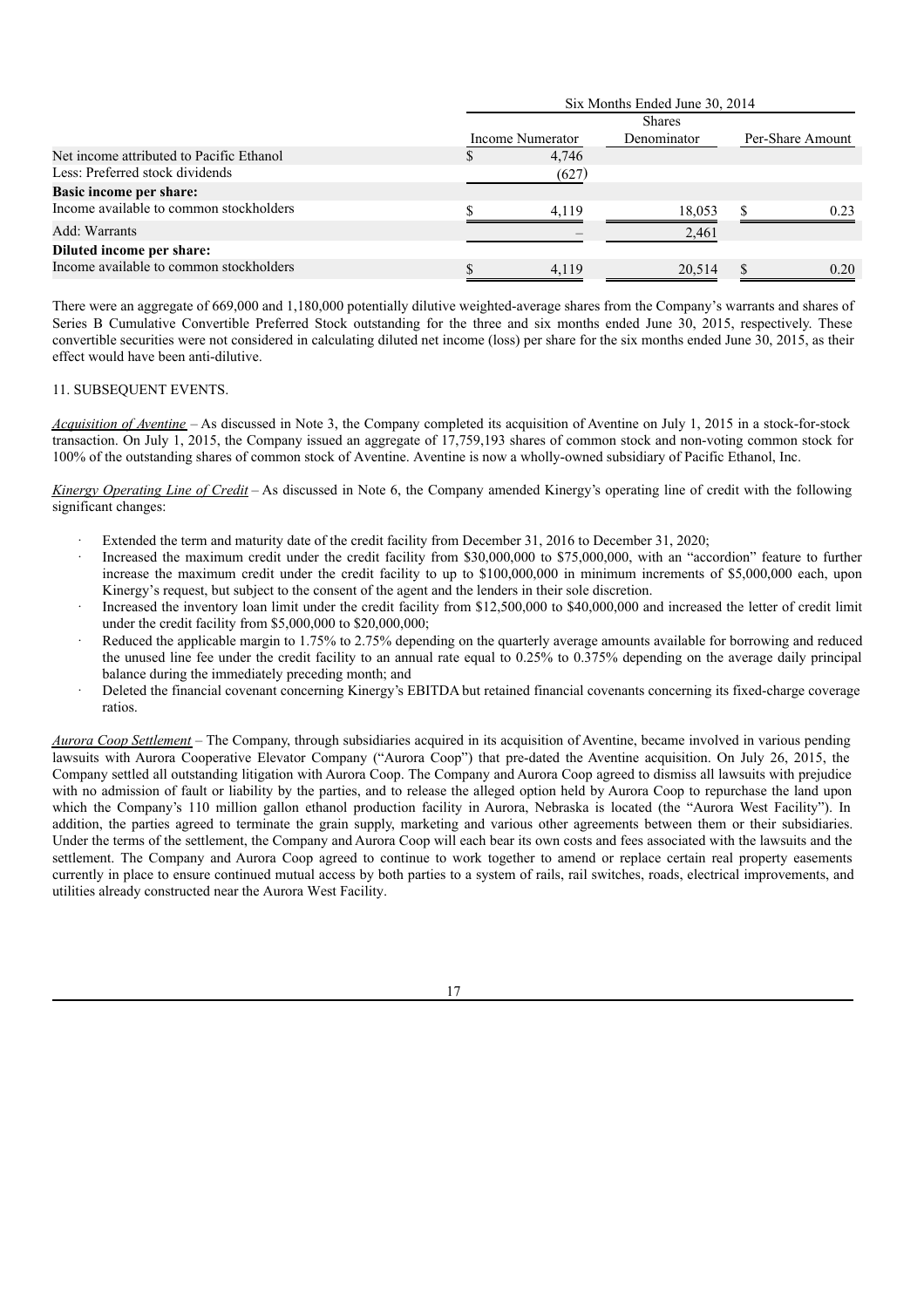# **ITEM 2. MANAGEMENT'S DISCUSSION AND ANALYSIS OF FINANCIAL CONDITION AND RESULTS OF OPERATIONS.**

The following discussion and analysis should be read in conjunction with our consolidated financial statements and notes to consolidated financial statements included elsewhere in this report. This report and our consolidated financial statements and notes to consolidated financial statements contain forward-looking statements, which generally include the plans and objectives of management for future operations, including plans and objectives relating to our future economic performance and our current beliefs regarding revenues we might generate and profits we might earn if we are successful in implementing our business and growth strategies. The forward-looking statements and associated risks may include, relate to or be qualified by other important factors, including:

- fluctuations in the market price of ethanol and its co-products;
- fluctuations in the costs of key production input commodities such as corn and natural gas;
- · the projected growth or contraction in the ethanol and co-product markets in which we operate;
- our strategies for expanding, maintaining or contracting our presence in these markets;
- our ability to successfully manage and operate third party ethanol production facilities;
- anticipated trends in our financial condition and results of operations; and
- our ability to distinguish ourselves from our current and future competitors.

You are cautioned not to place undue reliance on any forward-looking statements, which speak only as of the date of this report, or in the case of a document incorporated by reference, as of the date of that document. We do not undertake to update, revise or correct any forward-looking statements, except as required by law.

Any of the factors described immediately above, or referenced from time to time in our filings with the Securities and Exchange Commission or in the "Risk Factors" section below could cause our financial results, including our net income or loss or growth in net income or loss to differ materially from prior results, which in turn could, among other things, cause the price of our common stock to fluctuate substantially.

# **Recent Development**

On July 1, 2015, we consummated our acquisition of Aventine Renewable Energy Holdings, Inc., now known as Pacific Ethanol Central, LLC, or Aventine, under the terms of an Agreement and Plan of Merger dated as of December 30, 2014 by and among Pacific Ethanol, Inc., AVR Merger Sub, Inc., one of our wholly-owned subsidiaries, and Aventine. Under the terms of the acquisition, Aventine became one of our wholly-owned subsidiaries.

In connection with the acquisition, each issued and outstanding share of Aventine common stock as of July 1, 2015, the effective date of the acquisition, was automatically cancelled and converted into the right to receive consideration equal to (i) 1.25 shares of our nonvoting common stock, plus cash in lieu of fractional shares, for each issued and outstanding share of Aventine's common stock, (ii) 1.25 shares of our voting common stock plus cash in lieu of fractional shares, for each issued and outstanding share of Aventine's common stock, or (iii) a combination of non-voting common stock and voting common stock at the ratios provided above, in each case at the election or deemed election of each Aventine stockholder.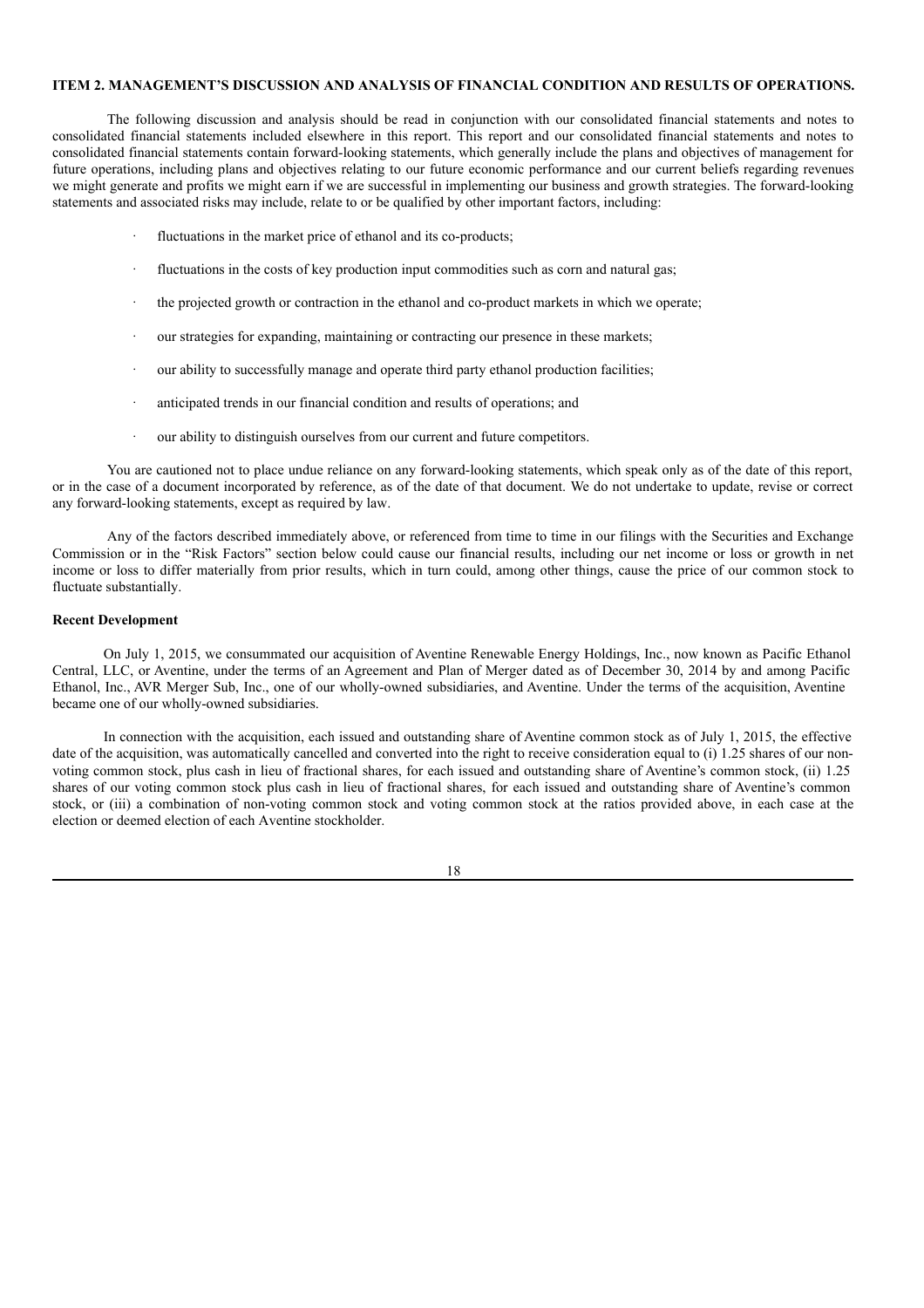We issued approximately 14.2 million shares of our voting common stock and approximately 3.6 million shares of our non-voting common stock to the Aventine stockholders in connection with the acquisition.

We believe the Aventine acquisition will result in a number of synergies and strategic advantages. We believe the acquisition will spread commodity and basis price risks across diverse markets and products, assisting in our efforts to optimize margin management; improve our hedging opportunities with a greater correlation to the liquid physical and paper markets in Chicago; and increase our flexibility and alternatives in feedstock procurement for our Midwest and Western production facilities. The acquisition also expands our marketing reach into new markets and extends our mix of co-products. We believe the acquisition will enable us to have deeper market insight and engagement in major ethanol and feed markets outside the Western United States, thereby improving pricing opportunities; allow us to establish access to markets in 48 states for ethanol sales and access many markets with ethanol and co-product sales reaching domestic and international customers; and enable us to use our more diverse mix of co-products to generate strong co-product returns. In addition, the acquisition also increases our combined ethanol production capacity to 515 million gallons per year and our annualized ethanol marketing volume to over 800 million gallons, including Aventine's historical volumes.

#### **Overview**

We are a leading producer and marketer of low-carbon renewable fuels in the United States.

We own and operate eight strategically-located ethanol production facilities, four in the Western states of California, Oregon and Idaho, and four in the Midwestern states of Illinois and Nebraska. Our ethanol plants have a combined ethanol production capacity of 515 million gallons per year. We are the sixth largest producer of ethanol in the United States based on annualized volumes, including Aventine's historical volumes.

We have extensive customer relationships throughout the United States and market and distribute ethanol and co-products domestically and internationally. Our ethanol customers are integrated oil companies and gasoline marketers who blend ethanol into gasoline.

Our customers collectively require ethanol volumes in excess of the supplies we produce, and depend on us to provide a reliable supply of product, and manage the logistics and timing of delivery with very little effort on their side. We secure ethanol supplies from a variety of sources, including our eight ethanol production facilities, other plants in California for which we market ethanol, and other suppliers in the Midwest, where a majority of ethanol manufacturers are located. In 2014, we obtained approximately 42% of our ethanol supplies from Midwest producers to supplement ethanol produced by our plants in the Western United States. We arrange for transportation, storage and delivery of ethanol purchased by our customers through our agreements with third-party service providers in the Western United States as well as in the Midwest from a variety of sources.

We also produce and market, on an annualized basis, over 1.0 million tons of ethanol co-products such as wet and dry distillers grains, wet and dry corn gluten feed, condensed distillers solubles, corn gluten meal, corn germ, corn oil, distillers yeast and CO<sub>2</sub>. Customers for our distillers grains and other feed co-products include dairies and feedlots, in many cases located near our ethanol plants. These customers use our feed co-products for livestock as a substitute for corn and other sources of starch and protein. We sell our corn oil to poultry and biodiesel customers. We do not market co-products from other ethanol producers.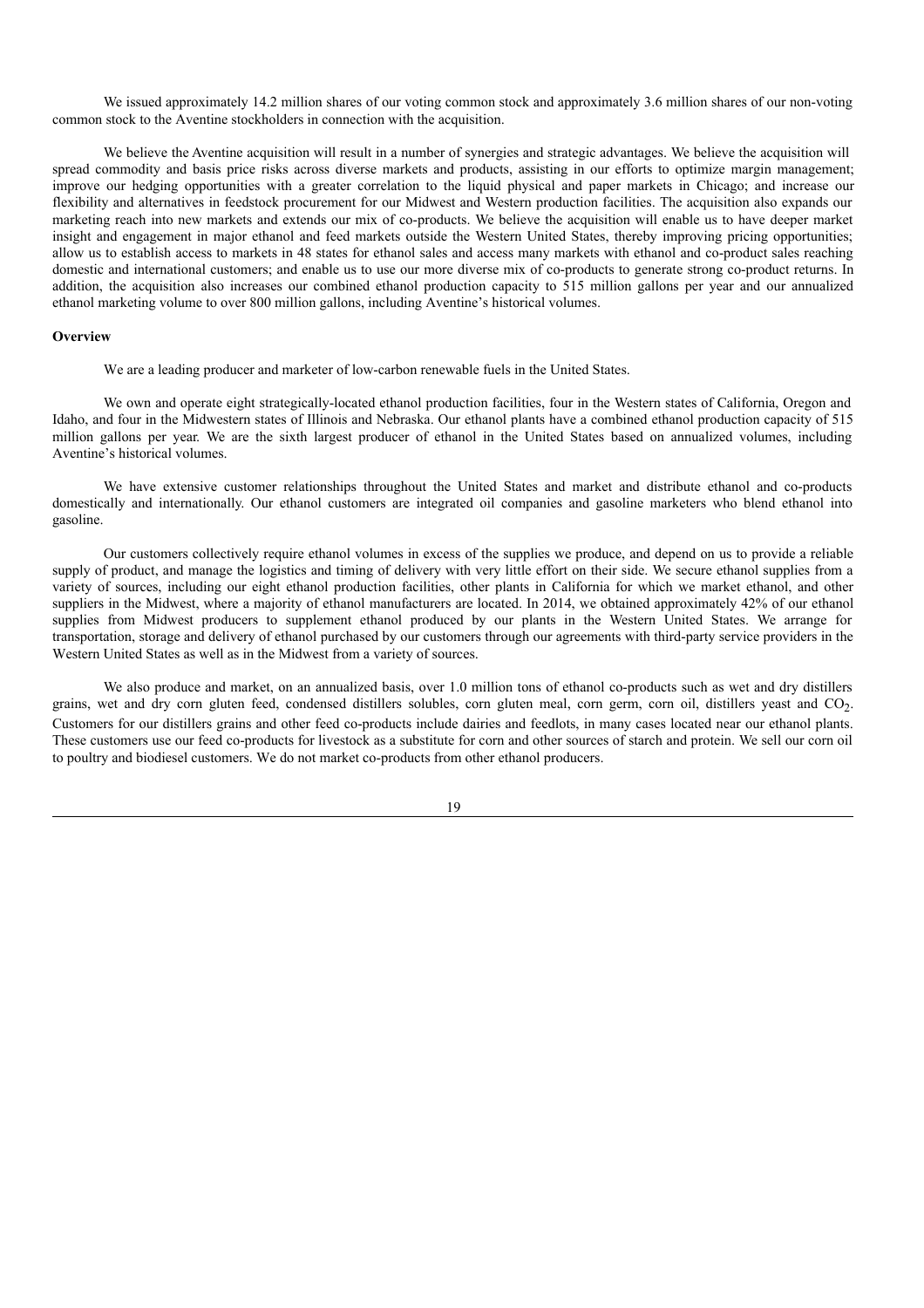Our subsidiary, Kinergy Marketing LLC, or Kinergy, markets all the ethanol produced at our ethanol plants as well as for third parties, with an annualized marketing volume of over 800 million gallons of ethanol, including Aventine's historical volumes.

Our ethanol plants are comprised of the eight production facilities described immediately below. The Pacific Ethanol West facilities are near their respective fuel and feed customers, offering significant timing, transportation cost and logistical advantages. The Pacific Ethanol Midwest facilities are located in the heart of the Corn Belt, benefit from low-cost and abundant feedstock production and allow for access to many additional domestic markets; and our ability to load unit trains from these facilities in the Midwest allows for greater access to international markets.

|                         | <b>Facility Name</b> | <b>Facility Location</b>     | <b>Estimated Annual Capacity</b><br>(gallons) |
|-------------------------|----------------------|------------------------------|-----------------------------------------------|
|                         | Magic Valley         | Burley, ID                   | 60,000,000                                    |
| Pacific Ethanol West    | Columbia<br>Stockton | Boardman, OR<br>Stockton, CA | 40,000,000<br>60,000,000                      |
|                         | Madera               | Madera, CA                   | 40,000,000                                    |
|                         | Aurora West          | Aurora, NE                   | 110,000,000                                   |
| Pacific Ethanol Midwest | Aurora East          | Aurora, NE                   | 45,000,000                                    |
|                         | Pekin Wet            | Pekin, IL                    | 100,000,000                                   |
|                         | Pekin Dry            | Pekin, IL                    | 60,000,000                                    |

Our mission is to be the leading producer and marketer of low-carbon renewable fuels in the United States. We intend to accomplish this goal in part by expanding our relationships with our current customers and establishing relationships with new customers. As we develop new customer relationships, we will seek new suppliers, including through the acquisition of additional production facilities.

# **Current Initiatives and Outlook**

Ethanol industry margins have recovered since the negative margin environment experienced in the first quarter of 2015. Overall crush and commodity margins, which reflect ethanol and co-product sales prices relative to production inputs such as corn and natural gas, increased due to higher ethanol prices and an industry-wide decline in inventory levels from lower production. We, along with others in the industry, reduced production rates in the first half of 2015 to better balance supply and demand. Margins have improved in the second quarter and are now positive.

A better supply and demand balance now exists in part due to higher overall demand for gasoline during the summer driving season. In addition, net exports of ethanol continue to be a positive factor for the industry and are expected to increase beyond 2014 levels, which represented the second-highest annual total on record. We remain confident in the long-term demand for renewable fuels and our ability to execute and create value. Ethanol continues to trade at a significant discount to the wholesale price of gasoline. We believe this underscores the value of ethanol as a high-octane, cleaner-burning and cheapest available liquid transportation fuel.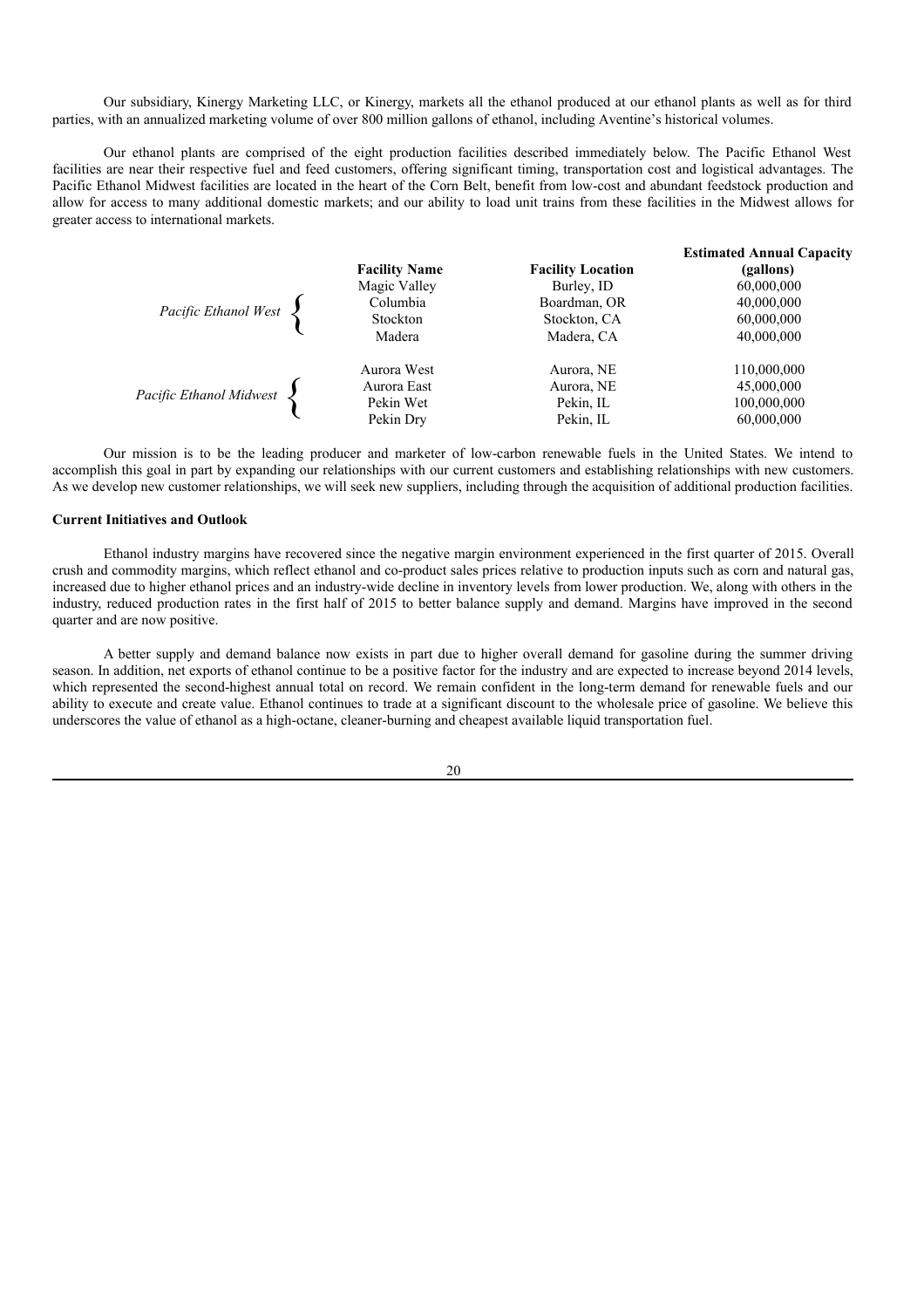We expect our acquisition of Aventine to result in significant synergies in multiple areas of our business. Our goal is to achieve at least \$12.0 million annualized in synergistic benefits. Significant contributors include approximately \$1.0 million annually in immediate savings from staffing reductions; over a period of approximately nine months, we expect to reach \$2.0 million in additional annual savings related to efficiencies in accounting, information technology and professional services; we also expect to implement our operational practices across our Pacific Ethanol Midwest plants, which we anticipate will result in annual synergies of an estimated \$1.5 million; and over the next six months, our goal is to apply our merchandising practices to corn purchases as well as ethanol and co-product sales, which are expected to result in annual savings of \$1.5 million.

On July 26, 2015, we settled all outstanding litigation with Aurora Cooperative Elevator Company, or Aurora Coop. Pacific Ethanol and Aurora Coop agreed to dismiss all lawsuits with prejudice with no admission of fault or liability by the parties, and to release the alleged option held by Aurora Coop to repurchase the land upon which Pacific Ethanol's 110 million gallon ethanol production facility in Aurora, Nebraska is located. See "Legal Proceedings".

In July, we began producing and selling corn oil at our Boardman, Oregon facility which completes our two-year initiative to add this high-value co-product. We now produce and sell corn oil at all of our eight ethanol plants, further diversifying our revenue and providing immediate incremental operating income. Production and sale of corn oil adds approximately \$0.05 per gallon of incremental gross profit.

The regulatory environment continues to support the long-term demand for renewable fuels. California's Low-Carbon Fuel Standard requires refiners to reduce the carbon intensity of their fuels by 10% between 2011 and 2020, which we believe is an aggressive requirement that will necessitate a significant amount of low-carbon fuel to displace gasoline in the California fuel supply. Currently, we receive a \$0.04 per gallon premium over Midwest ethanol on each California production gallon sold into the California market. We expect this premium to increase as the compliance curve steepens beginning in 2016.

Our goals for the remainder of 2015 include integrating and optimizing our Pacific Ethanol Midwest plants; continuing to reinvest in our ethanol production business through initiatives focused on further improving operating efficiencies and yields, diversifying our feedstock, creating new revenue streams and furthering our advanced biofuels initiatives; and leveraging our state-of-the-art, strategicallylocated ethanol plants to expand market share, all of which are directed at expanding our share of the renewable fuels market and delivering long-term, profitable growth.

# **Critical Accounting Policies**

The preparation of our financial statements, which have been prepared in accordance with accounting principles generally accepted in the United States of America, requires us to make judgments and estimates that may have a significant impact upon the portrayal of our financial condition and results of operations. We believe that of our significant accounting policies, the following require estimates and assumptions that require complex, subjective judgments by management that can materially impact the portrayal of our financial condition and results of operations: revenue recognition; warrants and conversion features carried at fair value; impairment of long-lived and intangible assets; and allowance for doubtful accounts. These significant accounting principles are more fully described in "Management's Discussion and Analysis of Financial Condition and Results of Operations—Critical Accounting Policies" in our Annual Report on Form 10-K for the year ended December 31, 2014.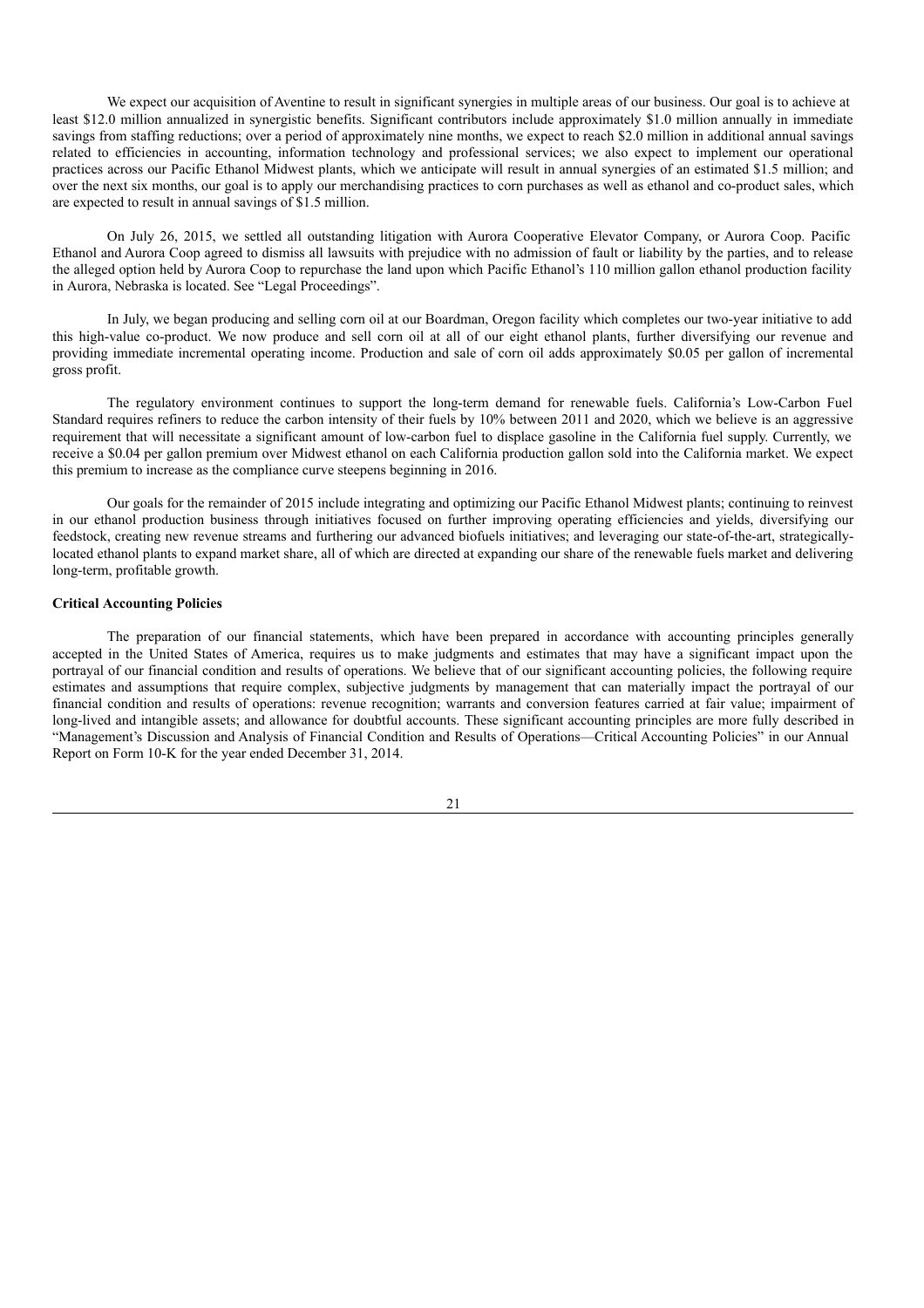### **Results of Operations**

Our acquisition of Aventine was consummated on July 1, 2015, and as a result, our results of operations for the three and six months ended June 30, 2015 and 2014 exclude Aventine's results of operations for those periods.

The following selected financial information should be read in conjunction with our consolidated financial statements and notes to our consolidated financial statements included elsewhere in this report, and the other sections of "Management's Discussion and Analysis of Financial Condition and Results of Operations" contained in this report.

Certain performance metrics that we believe are important indicators of our results of operations include:

|                                                    | <b>Three Months Ended</b><br>June 30 |              |       | Percentage    |               | <b>Six Months Ended</b><br><b>June 30,</b> | Percentage |       |            |
|----------------------------------------------------|--------------------------------------|--------------|-------|---------------|---------------|--------------------------------------------|------------|-------|------------|
|                                                    | 2015                                 |              | 2014  | Variance      |               | 2015                                       |            | 2014  | Variance   |
| Production gallons sold (in<br>millions)           | 47.5                                 |              | 46.5  | $2.2\%$       |               | 92.1                                       |            | 86.3  | $6.7\%$    |
| Third party gallons sold (in<br>millions)          | 93.2                                 |              | 85.7  | 8.8%          |               | 184.3                                      |            | 158.6 | $16.2\%$   |
| Total gallons sold (in<br>millions)                | 140.7                                |              | 132.2 | $6.4\%$       |               | 276.4                                      |            | 244.9 | 12.9%      |
| Average sales price per gallon                     | \$<br>1.76                           | S            | 2.78  | $(36.7)\%$    | -S            | 1.71                                       | S          | 2.75  | $(37.8)\%$ |
| Corn cost per bushel $-$ CBOT<br>equivalent        | \$<br>3.67                           | \$           | 4.84  | $(24.2)\%$ \$ |               | 3.77                                       | \$         | 4.67  | $(19.3)\%$ |
| Average basis <sup>(1)</sup>                       | \$<br>0.95                           | S            | 1.13  | $(15.9)\%$    | <sup>\$</sup> | 0.94                                       | \$         | 1.20  | $(21.7)\%$ |
| Delivered cost of corn                             | \$<br>4.62                           | \$           | 5.97  | $(22.6)\%$    | <sup>S</sup>  | 4.71                                       | \$         | 5.87  | $(19.8)\%$ |
| Co-product revenues as % of                        |                                      |              |       |               |               |                                            |            |       |            |
| delivered cost of corn <sup><math>(2)</math></sup> | 32.8%                                |              | 36.5% | $(10.1)\%$    |               | 33.3%                                      |            | 35.3% | $(5.7)\%$  |
| Average CBOT ethanol price<br>per gallon           | \$<br>1.58                           | $\mathbb{S}$ | 2.25  | $(29.8)\%$ \$ |               | 1.51                                       | \$         | 2.23  | $(32.3)\%$ |
| Average CBOT corn price per<br>bushel              | \$<br>3.66                           | \$           | 4.79  | $(23.6)\%$    | S             | 3.75                                       | S          | 4.66  | $(19.5)\%$ |

(1) Corn basis represents the difference between the immediate cash price of delivered corn and the future price of corn for Chicago delivery.

(2) Co-product revenues as a percentage of delivered cost of corn shows our yield based on sales of co-products, including WDG and corn oil, generated from ethanol we produced.

The disparity between our average ethanol sales price per gallon and the Chicago Board of Trade, or CBOT, average reflects both the additional basis costs for West Coast delivery of ethanol as well as the premiums we receive by selling lower-carbon intensity ethanol in the Western United States. In addition, ethanol prices in the Western United States were higher than ethanol prices in the Midwest in the second quarter of 2014 due to weather conditions and ongoing rail logistics challenges which constrained the flow of ethanol and coproducts from the Midwest to the markets in which we operate.

### *Net Sales, Cost of Goods Sold and Gross Profit*

The following table presents our net sales, cost of goods sold and gross profit in dollars and gross profit as a percentage of net sales (in thousands, except percentages):

|                            | <b>Three Months Ended</b><br><b>June 30,</b> |    |          | Variance in    |           |  | <b>Six Months Ended</b><br><b>June 30,</b> |    |         |    |                | <b>Variance in</b> |                |            |
|----------------------------|----------------------------------------------|----|----------|----------------|-----------|--|--------------------------------------------|----|---------|----|----------------|--------------------|----------------|------------|
|                            | 2015<br>2014                                 |    |          | <b>Dollars</b> | Percent   |  | 2015                                       |    | 2014    |    | <b>Dollars</b> |                    | <b>Percent</b> |            |
| Net sales                  | \$227,621                                    | S. | 321,144  |                | (93, 523) |  | $(29.1)\%$                                 | -S | 433,797 | S. | 575,687        | S                  | (141,890)      | $(24.6)\%$ |
| Cost of goods<br>sold      | 221,367                                      |    | 287,568  |                | (66,201)  |  | $(23.0)\%$                                 |    | 428,530 |    | 503,566        |                    | (75,036)       | $(14.9)\%$ |
| Gross profit               | 6,254                                        |    | 33,576   |                | (27, 322) |  | $(81.4)\%$                                 |    | 5,267   |    | 72,121         |                    | (66, 854)      | $(92.7)\%$ |
| Percentage of<br>net sales | 2.7%                                         |    | $10.5\%$ |                |           |  |                                            |    | $1.2\%$ |    | 12.5%          |                    |                |            |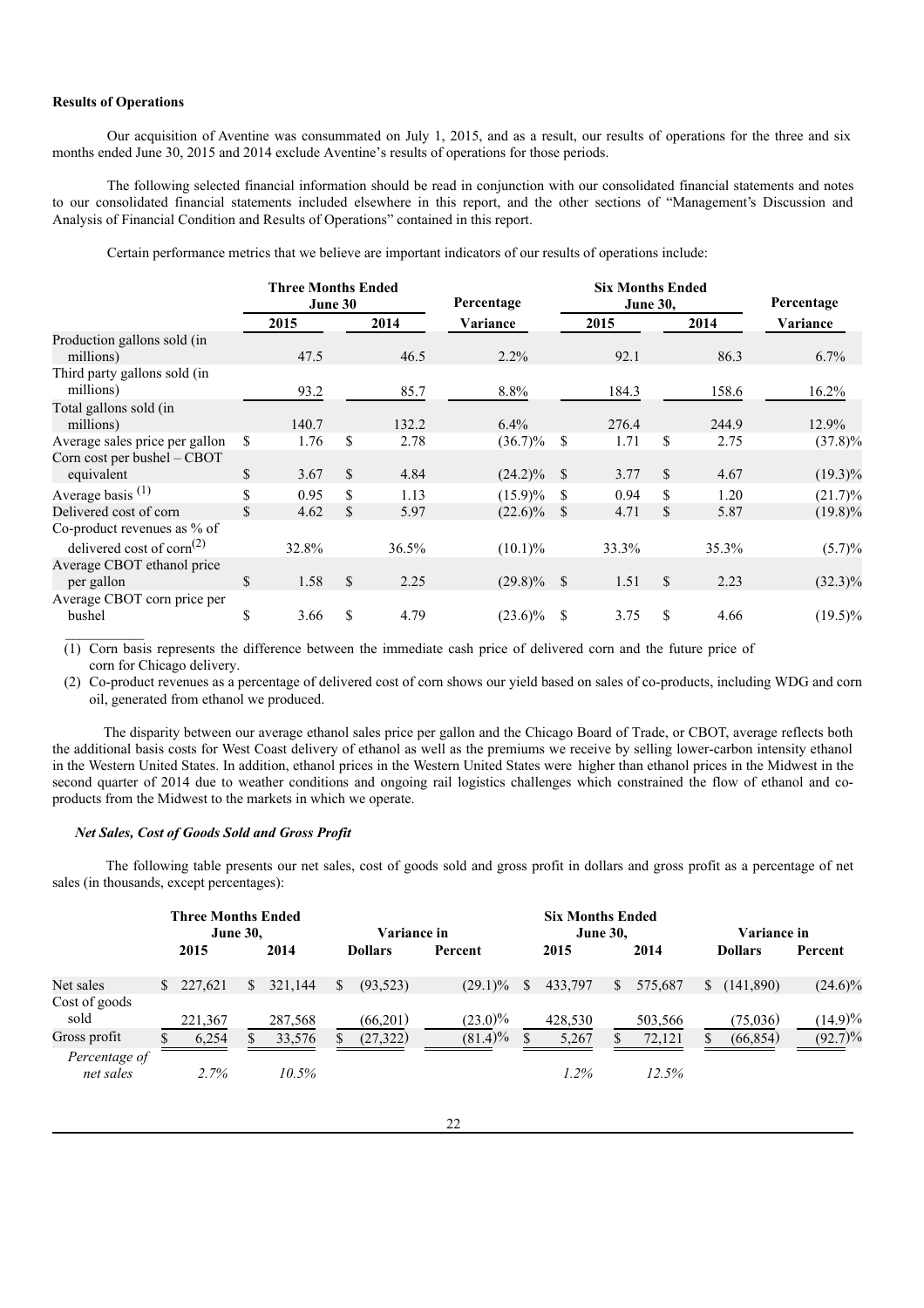### *Net Sales*

The decrease in our net sales for the three and six months ended June 30, 2015 as compared to the same periods in 2014 was due to a decrease in our average sales price per gallon, partially offset by an increase in our total gallons sold.

### *Three Months ended June 30, 2015*

Net sales of ethanol declined by \$84.6 million, or 30%, to \$200.6 million for the three months ended June 30, 2015 as compared to \$285.2 million for the three months ended June 30, 2014. Our total volume of ethanol gallons sold increased by 8.5 million gallons, or 6%, to 140.7 million gallons for the three months ended June 30, 2015 as compared to 132.2 million gallons for the same period in 2014. Total gallons sold as a producer or merchant increased 1.0 million gallons and 10.3 million gallons, respectively, for the three months ended June 30, 2015 as compared to the same period in 2014. At our average sales price per gallon of \$1.76 for the three months ended June 30, 2015, we generated \$20.0 million in additional net sales from the 11.3 million additional gallons of ethanol sold as a producer or merchant for the period as compared to the same period in 2014. In addition, we sold 2.8 million fewer gallons as an agent during the period. The 2.8 million fewer gallons of ethanol sold as an agent had an immaterial impact on our net sales for the three months ended June 30, 2015. The decline of \$1.02, or 37%, in our average sales price per gallon for the three months ended June 30, 2015 as compared to the same period in 2014 reduced our net sales by \$104.6 million.

Net sales of co-products declined by \$8.6 million, or 25%, to \$25.2 million for the three months ended June 30, 2015 as compared to \$33.8 million for the same period in 2014. Our total volume of co-products sold declined by 1,100 tons to 372,800 tons for the three months ended June 30, 2015 from 373,900 tons for the same period in 2014. At our average sales price per ton of \$66.04 for the three months ended June 30, 2015, we generated \$0.1 million in fewer net sales from the 1,100 fewer tons of co-products sold in the second quarter of 2015 as compared to the same period in 2014. The decline of \$22.08, or 25%, in our average sales price per ton for the three months ended June 30, 2015 as compared to the same period in 2014 reduced our net sales by \$8.5 million.

We increased both production and third party gallons sold, but decreased our volume of co-products sold, for the three months ended June 30, 2015 as compared to the same period in 2014. The increases in our production gallons and third party gallons sold are primarily due to increased production rates at our own plants and third party supplier plants, respectively, including, in the case of our own plants, as a result of the restart of production at our Madera plant in the second quarter of 2014. The slight decline in our volume of coproducts sold is due to general supply and demand fluctuations. However, excluding the impact on our production levels due to the restart of production at our Madera plant, we and our third party suppliers decreased production rates in the first half of 2015, including in the three months ended June 30, 2015, as compared to the same period in 2014 due to low industry-wide crush margins resulting from lower ethanol sales prices due to excess ethanol inventories relative to demand, which more than offset the benefit of lower corn costs.

#### *Six Months ended June 30, 2015*

Net sales of ethanol declined by \$130.0 million, or 26%, to \$379.5 million for the six months ended June 30, 2015 as compared to \$509.5 million for the six months ended June 30, 2014. Our total volume of ethanol gallons sold increased by 31.5 million gallons, or 13%, to 276.4 million gallons for the six months ended June 30, 2015 as compared to 244.9 million gallons for the same period in 2014. Total gallons sold as a producer or merchant increased 5.8 million gallons and 31.0 million gallons, respectively, for the six months ended June 30, 2015 as compared to the same period in 2014. At our average sales price per gallon of \$1.71 for the six months ended June 30, 2015, we generated \$62.9 million in additional net sales from the 36.8 million additional gallons of ethanol sold as a producer or merchant for the period as compared to the same period in 2014. In addition, we sold 5.3 million fewer gallons as an agent during the period. The 5.3 million fewer gallons of ethanol sold as an agent had an immaterial impact on our net sales for the six months ended June 30, 2015. The decline of \$1.04, or 38%, in our average sales price per gallon for the six months ended June 30, 2015 as compared to the same period in 2014 reduced our net sales by \$192.9 million.

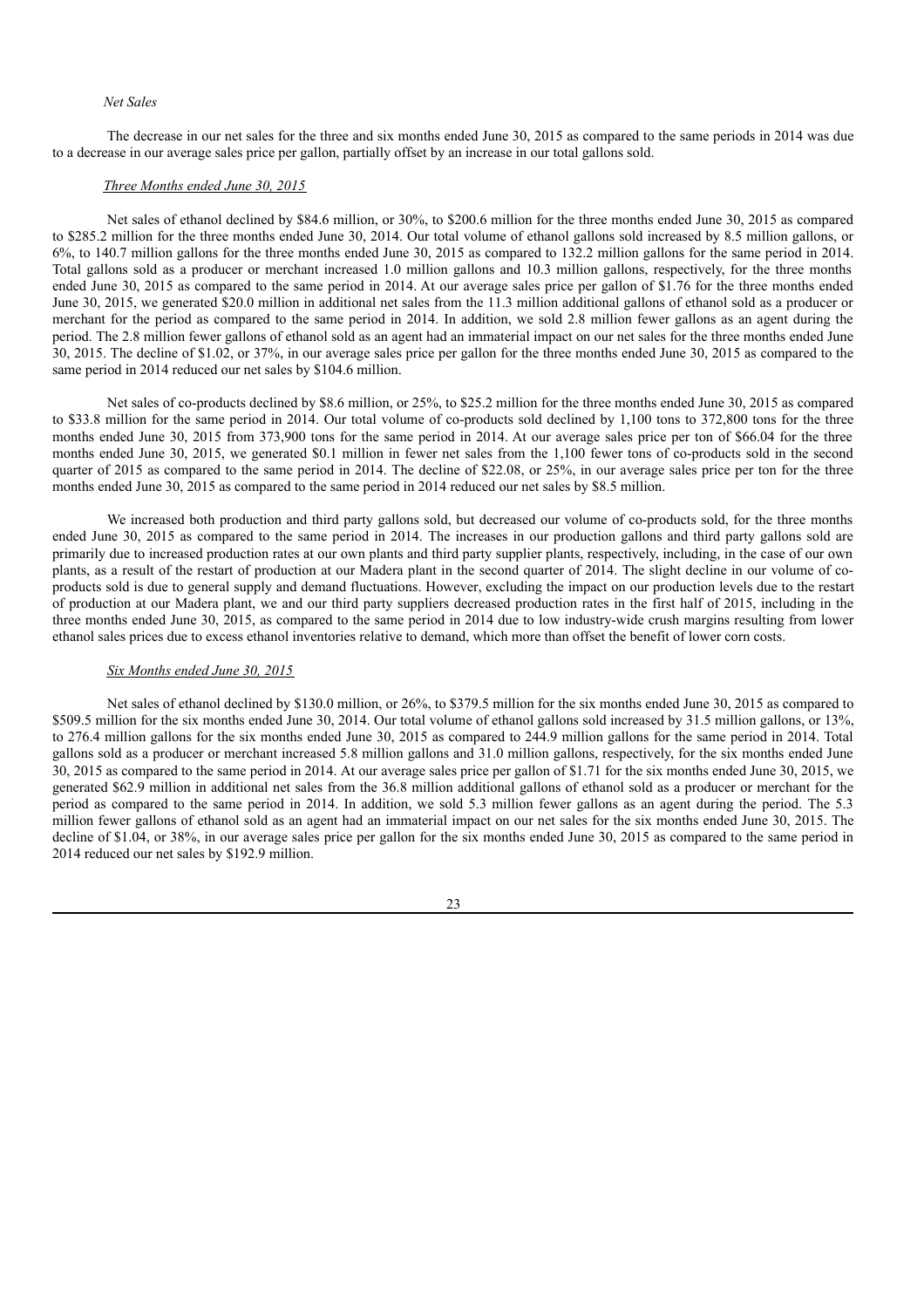Net sales of co-products declined by \$10.7 million, or 17%, to \$50.6 million for the six months ended June 30, 2015 as compared to \$61.3 million for the same period in 2014. Our total volume of co-products sold increased by 12,300 tons to 728,100 tons for the six months ended June 30, 2015 from 715,800 tons for the same period in 2014. At our average sales price per ton of \$67.71 for the six months ended June 30, 2015, we generated \$0.8 million in additional net sales from the 12,300 additional tons of co-products sold in the first six months of 2015 as compared to the same period in 2014. However, the decline of \$15.85, or 19%, in our average sales price per ton for the six months ended June 30, 2015 as compared to the same period in 2014, reduced our net sales by \$11.5 million.

We increased both production and third party gallons sold, and our volume of co-products sold, for the six months ended June 30, 2015 as compared to the same period in 2014. The increases in our production gallons and third party gallons sold are primarily due to increased production rates at our own plants and third party supplier plants, respectively, including, in the case of our own plants, as a result of the restart of production at our Madera plant in the second quarter of 2014. The increase in our volume of co-products sold is due to increased production at our own plants, including as a result of the restart of production at our Madera plant. However, excluding the impact on our production levels due to the restart of production at our Madera plant, we and our third party suppliers decreased production rates in the first half of 2015 as compared to the same period in 2014 due to low industry-wide crush margins resulting from lower ethanol sales prices due to excess ethanol inventories relative to demand, which more than offset the benefit of lower corn costs.

### *Cost of Goods Sold and Gross Profit*

## *Three Months ended June 30, 2015*

Our gross profit declined to \$6.3 million for the three months ended June 30, 2015 from \$33.6 million for the same period in 2014. Our gross margin declined to 2.7% for the three months ended June 30, 2015 from a gross margin of 10.5% for the same period in 2014. Our gross profit and gross margin declined primarily due to significantly lower crush and commodity margins realized at our plants, predominantly related to lower ethanol sales prices relative to corn costs caused by industry-wide excess ethanol supply relative to demand.

Of the \$27.3 million decline in gross profit for the three months ended June 30, 2015 as compared to the same period in 2014, \$25.8 million related to our total production gallons sold and \$1.5 million related to our merchant sales. Our production gallons sold increased by 1.0 million gallons in the three months ended June 30, 2015 as compared to the same period in 2014. Of the \$25.8 million in lower gross profit resulting from our total production gallons sold, \$26.0 million is attributable to our lower gross margins in the second quarter of 2015, which was partially offset by higher gross profits of \$0.2 million attributable to the 1.0 million gallon increase in production gallons sold in the second quarter of 2015 as compared to the same period in 2014. Of the \$1.5 million in lower gross profit resulting from our merchant sales, \$2.2 million is attributable to our lower gross margins in the second quarter of 2015, which was partially offset by higher gross profits of \$0.7 million attributable to the 10.3 million gallon increase in merchant gallons sold in the second quarter of 2015 as compared to the same period in 2014.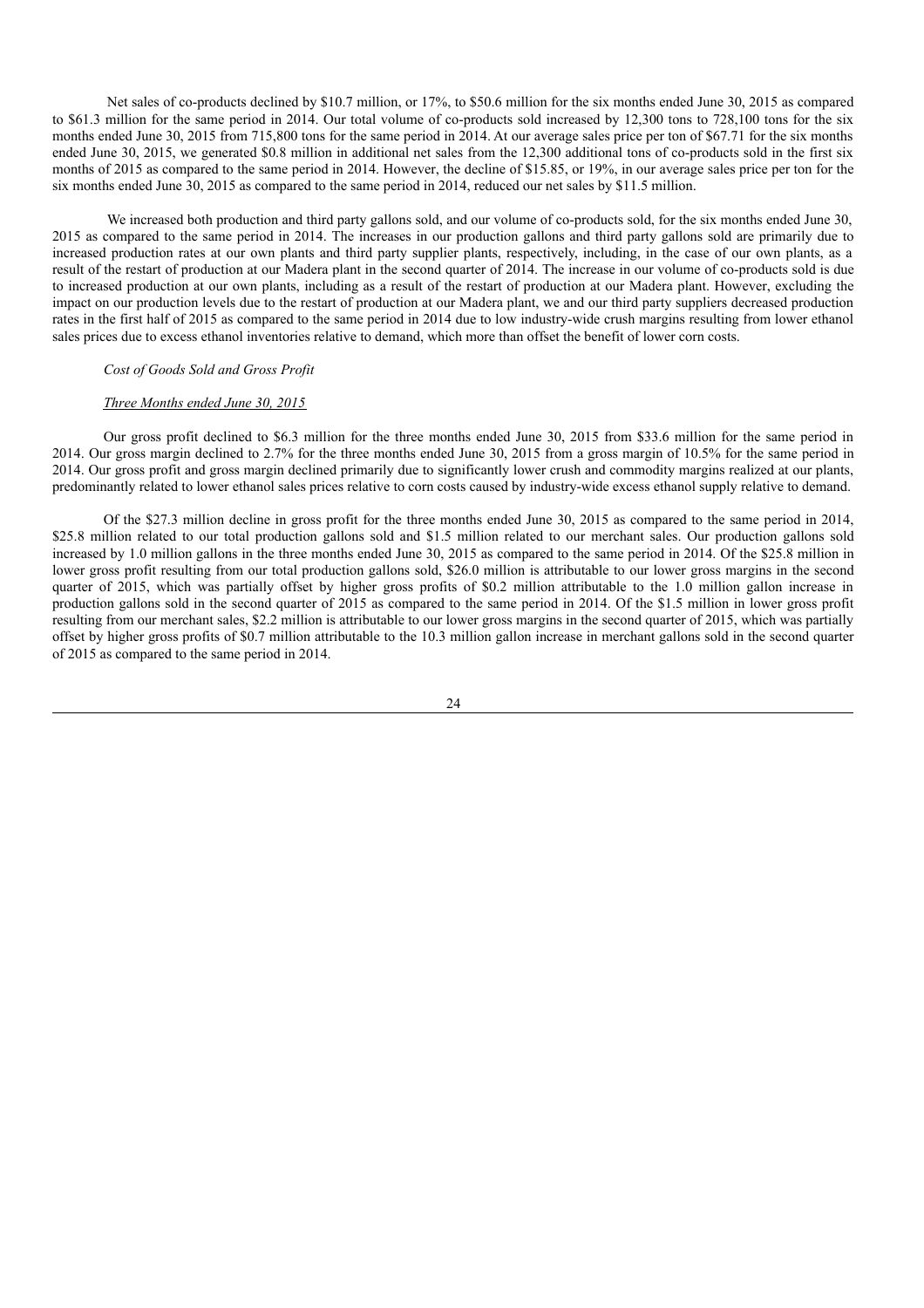### *Six Months ended June 30, 2015*

Our gross profit declined to \$5.3 million for the six months ended June 30, 2015 from \$72.1 million for the same period in 2014. Our gross margin declined to 1.2% for the six months ended June 30, 2015 from a gross margin of 12.5% for the same period in 2014. Our gross profit and gross margin declined primarily due to significantly lower crush and commodity margins realized at our plants, predominantly related to lower ethanol sales prices relative to corn costs caused by industry-wide excess ethanol supply relative to demand.

Of the \$66.9 million decline in gross profit for the six months ended June 30, 2015 as compared to the same period in 2014, \$54.8 million related to our total production gallons sold and \$12.1 million related to our merchant sales. Our production gallons sold increased by 5.8 million gallons in the six months ended June 30, 2015 as compared to the same period in 2014. Of the \$54.8 million in lower gross profit resulting from our total production gallons sold, \$54.6 million is attributable to our lower gross margins in the first half of 2015 and \$0.2 million is attributable to the 5.8 million gallon increase in production gallons sold in the first half of 2015 as compared to the same period in 2014. Of the \$12.1 million in lower gross profit resulting from our merchant sales, \$14.0 million is attributable to our lower gross margins in the second quarter of 2015, which was partially offset by higher gross profits of \$1.9 million attributable to the 31.0 million gallon increase in merchant gallons sold in the first half of 2015 as compared to the same period in 2014.

#### *Selling, General and Administrative Expenses*

The following table presents our selling, general and administrative, or SG&A, expenses in dollars and as a percentage of net sales (in thousands, except percentages):

|                                                       | <b>Three Months Ended</b><br><b>June 30,</b> |       |  | Variance in |  |                | <b>Six Months Ended</b> | <b>June 30,</b> |  | <b>Variance in</b> |  |                |          |
|-------------------------------------------------------|----------------------------------------------|-------|--|-------------|--|----------------|-------------------------|-----------------|--|--------------------|--|----------------|----------|
|                                                       |                                              | 2015  |  | 2014        |  | <b>Dollars</b> | Percent                 | 2015            |  | 2014               |  | <b>Dollars</b> | Percent  |
| Selling, general<br>and<br>administrative<br>expenses |                                              | 3,993 |  | 4,315       |  | (322)          | $(7.5)\%$               | 8,898           |  | 7,985              |  | 913            | $11.4\%$ |
| Percentage of<br>net sales                            |                                              | !.8%  |  | 1.3%        |  |                |                         | $2.1\%$         |  | 1.4%               |  |                |          |

Our SG&A expenses decreased \$0.3 million to \$4.0 million for the three months ended June 30, 2014 as compared to \$4.3 million for the same period in 2014, and increased as a percentage of net sales for the three months ended June 30, 2015 as compared to the same period in 2014. The decrease in SG&A expenses is primarily due to a decrease in compensation costs of \$0.3 million due to lower incentive compensation tied to our profitability compared to the prior year.

Our SG&A expenses increased \$0.9 million to \$8.9 million for the six months ended June 30, 2015 as compared to \$8.0 million for the same period in 2014. The increase in SG&A expenses is primarily due to an increase in professional fees of \$1.2 million due to costs associated with our acquisition of Aventine, partially offset by a reduction in compensation costs of \$0.6 million due to a decline in incentive compensation compared to the prior year.

At current levels of operation, including our recently-acquired Pacific Ethanol Midwest plants, we expect our SG&A expenses will be approximately \$7.0 million per quarter through the end of 2015. In addition, we expect our capital expenditures to average \$10.0 million per quarter through 2015.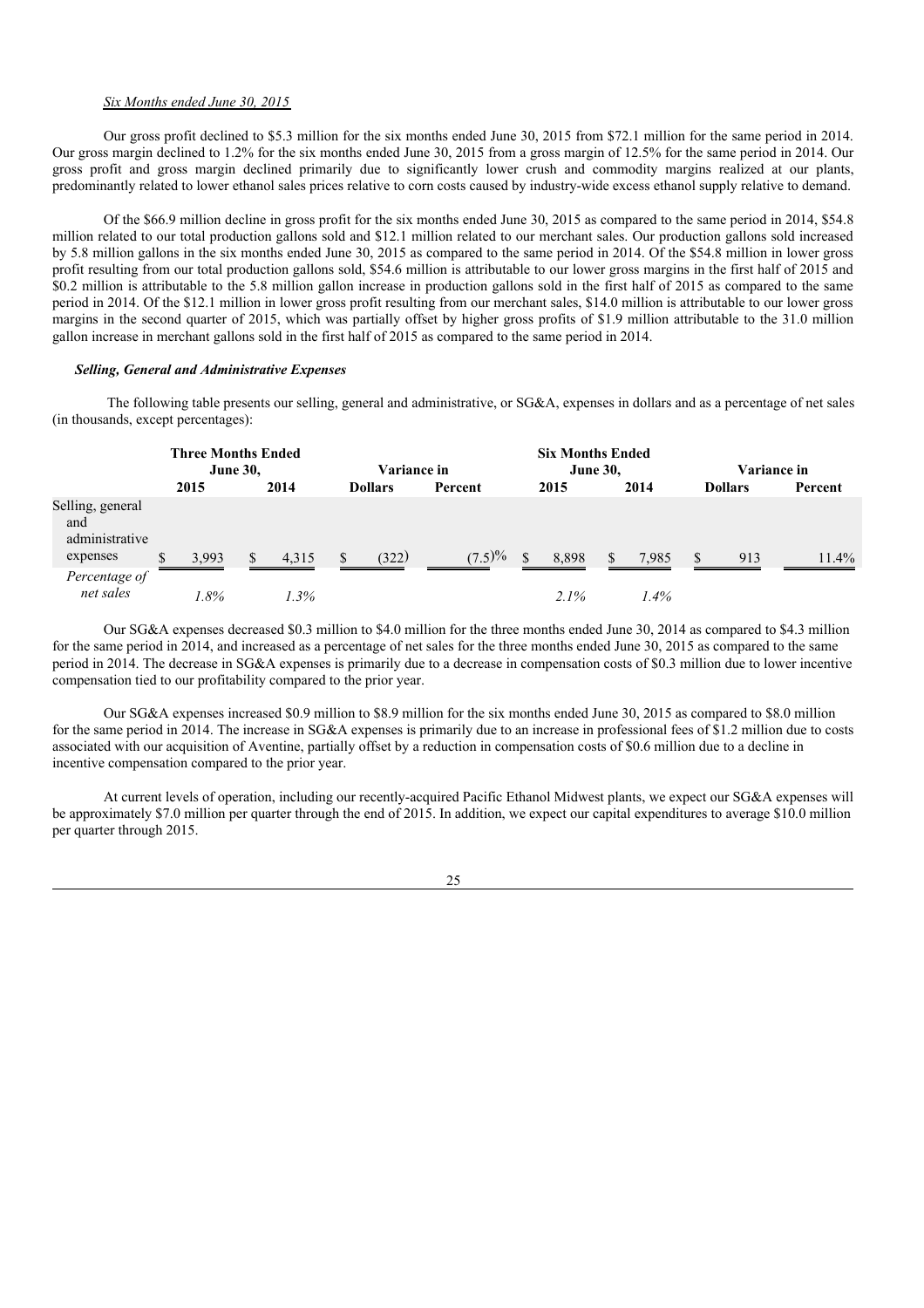#### *Fair Value Adjustments and Warrant Inducements*

The following table presents our fair value adjustments and warrant inducements in dollars and as a percentage of net sales (in thousands, except percentages):

|                                                         | <b>Three Months Ended</b><br><b>June 30,</b> |      |    | <b>Variance in</b> |  |                | <b>Six Months Ended</b><br><b>June 30,</b> |           |               | Variance in   |                |           |
|---------------------------------------------------------|----------------------------------------------|------|----|--------------------|--|----------------|--------------------------------------------|-----------|---------------|---------------|----------------|-----------|
|                                                         |                                              | 2015 |    | 2014               |  | <b>Dollars</b> | Percent                                    | 2015      |               | 2014          | <b>Dollars</b> | Percent   |
| Fair value<br>adjustments<br>and warrant<br>inducements | \$                                           | 384  | -S | 485                |  | (101)          | $(20.8)\%$ \$                              | 211       | <sup>\$</sup> | $(35.359)$ \$ | (35,570)       | <b>NM</b> |
| Percentage of<br>net sales                              |                                              | 0.2% |    | $0.2\%$            |  |                |                                            | $(0.0)\%$ |               | $(6.1)\%$     |                |           |

We issued warrants in various financing transactions from 2010 through 2013. These warrants were initially recorded at fair value and are adjusted quarterly. As a result of quarterly fair value adjustments and warrant inducements, we recorded income of \$0.4 million and \$0.5 million for the three months ended June 30, 2015 and 2014, respectively, and we recorded income of \$0.2 million and expense of \$35.4 million for the six months ended June 30, 2015 and 2014, respectively.

These changes in fair value are primarily due to the volatility in the market price of our common stock from period to period. The substantial change in fair value for the six months ended June 30, 2014 occurred because the exercise prices of our warrants were, as of June 30, 2014, well below the market price of our common stock. At December 31, 2013, the market price of our common stock was \$5.09 per share and our outstanding warrants had a weighted-average exercise price of \$7.27 per share. At June 30, 2014, the market price of our common stock had increased to \$15.29 per share, and our outstanding warrants were in-the-money and had significant intrinsic value.

These fair value adjustments will continue in future periods until all of our warrants are exercised or expire. These adjustments will generally reduce our net income or increase our net loss if the market price of our common stock increases from the prior quarter through the date of a warrant's exercise, if exercised during the quarter, or if our common stock increases on a quarter over quarter basis for warrants outstanding at the end of a quarter. Conversely, the adjustments will generally increase our net income or reduce our net loss if the market price of our common stock declines on a quarter over quarter basis.

We paid an aggregate of \$0.8 million in cash to certain warrant holders as an inducement to exercise their warrants and recorded an expense of \$0.8 million for each of the three and six months ended June 30, 2014.

#### *Interest Expense, net*

The following table presents our interest expense, net in dollars and as a percentage of net sales (in thousands, except percentages):

|                            |            | <b>Three Months Ended</b><br><b>June 30.</b> | <b>Variance in</b> | <b>Six Months Ended</b><br><b>June 30.</b> |       | Variance in |  |                |            |
|----------------------------|------------|----------------------------------------------|--------------------|--------------------------------------------|-------|-------------|--|----------------|------------|
|                            | 2015       | 2014                                         | <b>Dollars</b>     | Percent                                    | 2015  | 2014        |  | <b>Dollars</b> | Percent    |
| Interest expense,<br>net   | 1.005<br>S | 2,886                                        | (1,881)<br>-S      | $(65.2)\%$                                 | 2,020 | 7.237       |  | (5,217)        | $(72.1)\%$ |
| Percentage of<br>net sales | 0.4%       | $0.9\%$                                      |                    |                                            | 0.5%  | 1.3%        |  |                |            |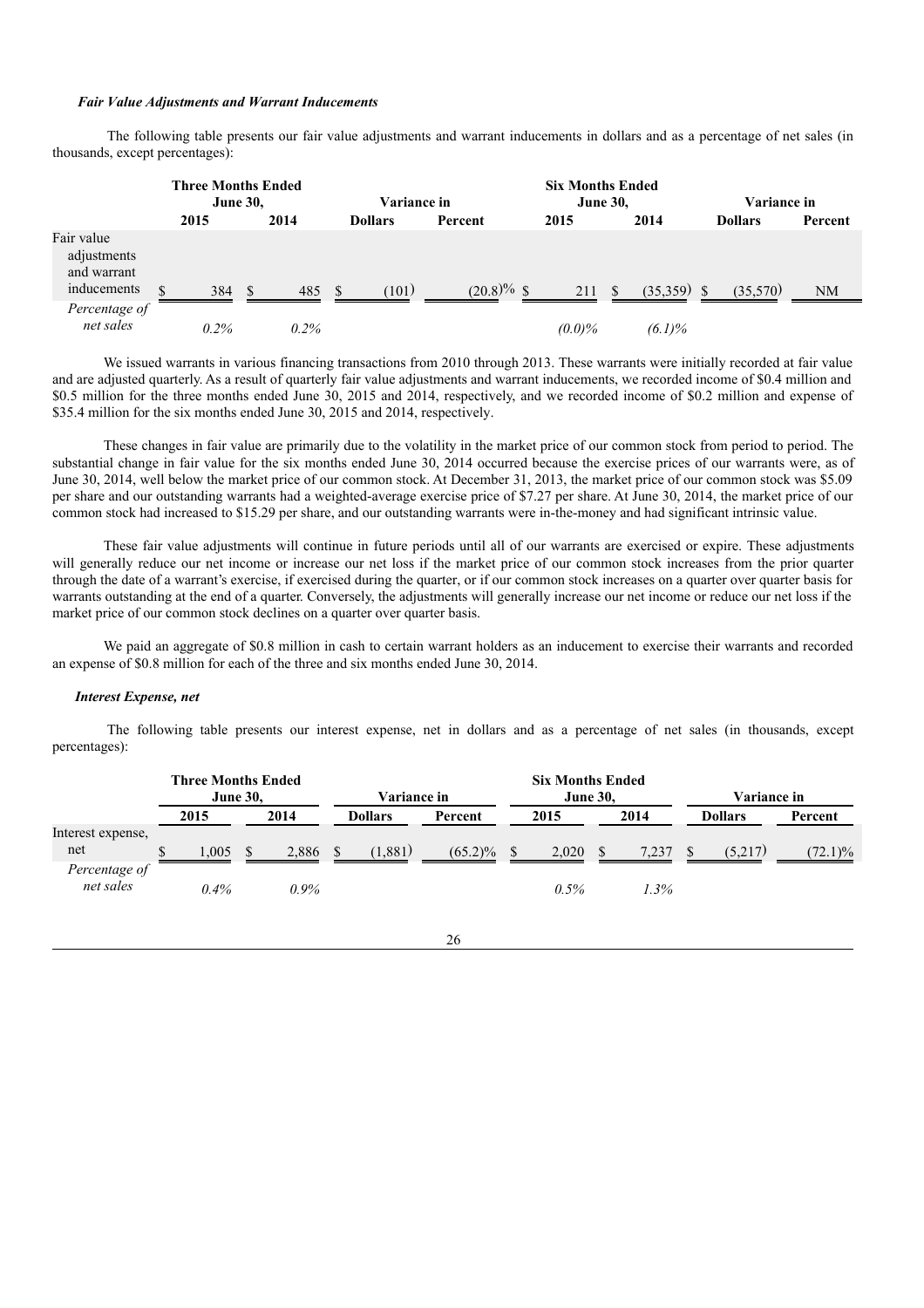Interest expense, net declined by \$1.9 million to \$1.0 million for the three months ended June 30, 2015 from \$2.9 million for the same period in 2014. Interest expense, net declined by \$5.2 million to \$2.0 million for the six months ended June 30, 2015 from \$7.2 million for the same period in 2014. The decrease in interest expense, net for these periods is primarily due to decreased average debt balances, partially offset by accelerations of debt discount and deferred financing fees of an aggregate of \$0.9 million and \$2.5 million for the three and six months ended June 30, 2014, respectively, due to the early retirement of the indebtedness associated with our Pacific Ethanol West plants and our senior unsecured notes.

### *Loss on Extinguishments of Debt*

The following table presents our loss on extinguishments of debt in dollars and as a percentage of net sales (in thousands, except percentages):

|                                       | <b>Three Months Ended</b><br><b>June 30,</b> |      |         | <b>Variance in</b> |                |           | <b>Six Months Ended</b><br><b>June 30,</b> |                |       |         | <b>Variance in</b> |                |           |
|---------------------------------------|----------------------------------------------|------|---------|--------------------|----------------|-----------|--------------------------------------------|----------------|-------|---------|--------------------|----------------|-----------|
|                                       | 2015                                         |      | 2014    |                    | <b>Dollars</b> | Percent   |                                            | 2015           |       | 2014    |                    | <b>Dollars</b> | Percent   |
| Loss on<br>extinguishments<br>of debt | $\hspace{0.1mm}-\hspace{0.1mm}$              | - \$ | 2.363   | \$.                | (2,363)        | $(100)\%$ |                                            |                | $-$ S | 2.363   |                    | (2.363)        | $(100)\%$ |
| Percentage of<br>net sales            | $-\frac{9}{6}$                               |      | $0.7\%$ |                    |                |           |                                            | $-\frac{9}{6}$ |       | $0.4\%$ |                    |                |           |

For the three and six months ended June 30, 2014, we extinguished certain PE Op Co. debt by paying \$2.4 million in cash in excess of the amount of the debt, and as such, recorded a loss on extinguishments of debt. We retired a total of \$31.7 million and \$64.8 million in debt in the three and six months ended June 30, 2014, eliminating all parent level debt and reducing our consolidated third-party debt at the plant level to \$17.0 million.

#### *Other Expense, net*

The following table presents our other expense, net in dollars and as a percentage of net sales (in thousands, except percentages):

|                            | <b>Three Months Ended</b><br><b>June 30,</b> |         |  | Variance in |  |                | <b>Six Months Ended</b><br><b>June 30,</b> |         |    |         | Variance in |                |            |
|----------------------------|----------------------------------------------|---------|--|-------------|--|----------------|--------------------------------------------|---------|----|---------|-------------|----------------|------------|
|                            |                                              | 2015    |  | 2014        |  | <b>Dollars</b> | Percent                                    | 2015    |    | 2014    |             | <b>Dollars</b> | Percent    |
| Other expense,<br>net      | S                                            | 58      |  | 335         |  | (277)          | $(82.7)\%$                                 | 187     | S. | 562     |             | (375)          | $(66.7)\%$ |
| Percentage of<br>net sales |                                              | $0.0\%$ |  | $0.1\%$     |  |                |                                            | $0.0\%$ |    | $0.1\%$ |             |                |            |

Other expense, net decreased by \$0.3 million to less than \$0.1 million for the three months ended June 30, 2015 from \$0.4 million for the same period in 2014. Other expense, net decreased by \$0.4 million to \$0.2 million for the six months ended June 30, 2015 from \$0.6 million for the same period in 2014. These decreases in other expense, net are primarily due to lower expenditures related to nonoperational items at our plants.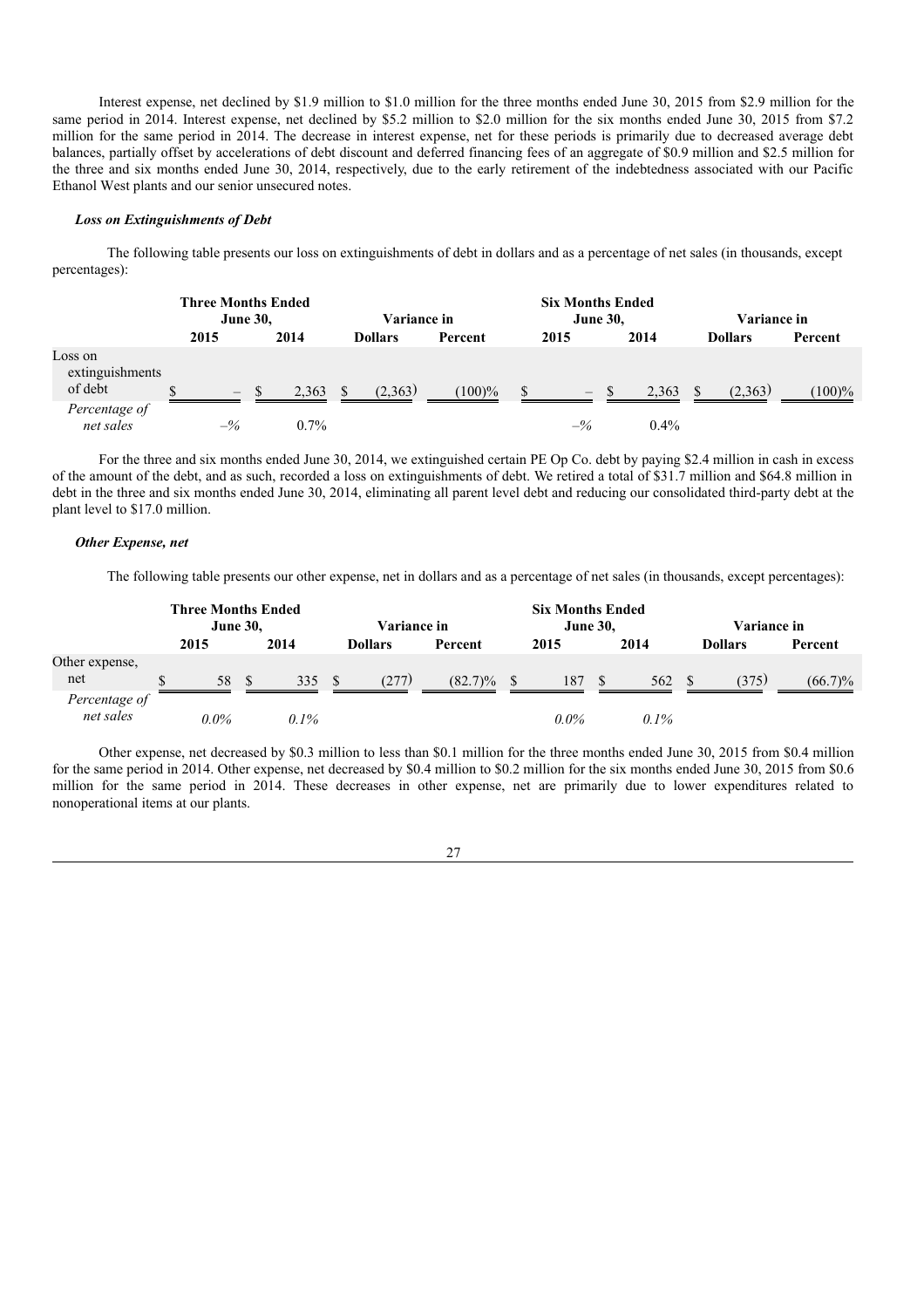#### *Provision (Benefit) for Income Taxes*

The following table presents our provision (benefit) for income taxes in dollars and as a percentage of net sales (in thousands, except percentages):

|                                            | <b>Three Months Ended</b> | <b>June 30,</b> |              | <b>Variance in</b> |            |  | <b>Six Months Ended</b><br><b>June 30,</b> |        | <b>Variance in</b> |                |           |
|--------------------------------------------|---------------------------|-----------------|--------------|--------------------|------------|--|--------------------------------------------|--------|--------------------|----------------|-----------|
|                                            | 2015                      | 2014            |              | <b>Dollars</b>     | Percent    |  | 2015                                       | 2014   |                    | <b>Dollars</b> | Percent   |
| Provision<br>(benefit) for<br>income taxes | 530                       | 7.196           | <sup>S</sup> | (6.666)            | $(92.6)\%$ |  | $(2,170)$ \$                               | 10.466 |                    | (12.636)       | <b>NM</b> |
| Percentage of<br>net sales                 | 0.2%                      | 2.2%            |              |                    |            |  | 0.5%                                       | 1.8%   |                    |                |           |

For the three and six months ended June 30, 2015, we recorded a provision for income taxes of \$0.5 million and a benefit of \$2.2 million, respectively, at an estimated effective tax rate. For the three and six months ended June 30, 2014, we generated income subject to income tax, partially as a result of the non-tax deductible nature of our fair value adjustments for the period. As a result, we recorded a gross provision for income taxes of \$18.5 million for the six months ended June 30, 2014. Further, we reversed \$8.0 million of our valuation allowance against our net tax assets, resulting in a net provision for income taxes of \$10.5 million for the six months ended June 30, 2014, representing an effective tax rate of 56.2% of pre-tax income. Our remaining net operating loss carryforwards may be limited on an annual basis for the remainder of the year.

### *Net (Income) Loss Attributed to Noncontrolling Interests*

The following table presents the portion of our net (income) loss attributed to noncontrolling interests in dollars and as a percentage of net sales (in thousands, except percentages):

|                                                                   | <b>Three Months Ended</b><br><b>June 30,</b> |              | <b>Variance in</b> |         |         | <b>Six Months Ended</b><br><b>June 30,</b> | Variance in    |                |  |
|-------------------------------------------------------------------|----------------------------------------------|--------------|--------------------|---------|---------|--------------------------------------------|----------------|----------------|--|
|                                                                   | 2015                                         | 2014         | <b>Dollars</b>     | Percent | 2015    | 2014                                       | <b>Dollars</b> | <b>Percent</b> |  |
| Net (income) loss<br>attributed to<br>noncontrolling<br>interests | $(42)$ \$<br>\$                              | $(1.394)$ \$ | (1.352)            | 97.0%   | 87      | $(3.403)$ \$<br><b>S</b>                   | 3.490          | NM             |  |
| Percentage of<br>net sales                                        | $(0.0)\%$                                    | $(0.4)\%$    |                    |         | $0.0\%$ | $(0.6)\%$                                  |                |                |  |

Net (income) loss attributed to noncontrolling interests relates to our consolidated treatment of PE Op Co., which indirectly owns our plants located in the Western United States. For the three and six months ended June 30, 2015 and 2014, we consolidated the entire income statement of PE Op Co. However, because we owned only 91% and 85% of PE Op Co. for portions of the three and six months ended June 30, 2015 and 2014, respectively, we reduced our consolidated net income (loss) for the noncontrolling interests, which were the ownership interests that we did not own. The decreases in net income attributed to noncontrolling interests for the periods are primarily due to lower operating income from significantly improved commodity margins, much of which was generated at the plant level. Going forward, given our 100% ownership of PE Op Co., no amounts will be recorded for noncontrolling interests.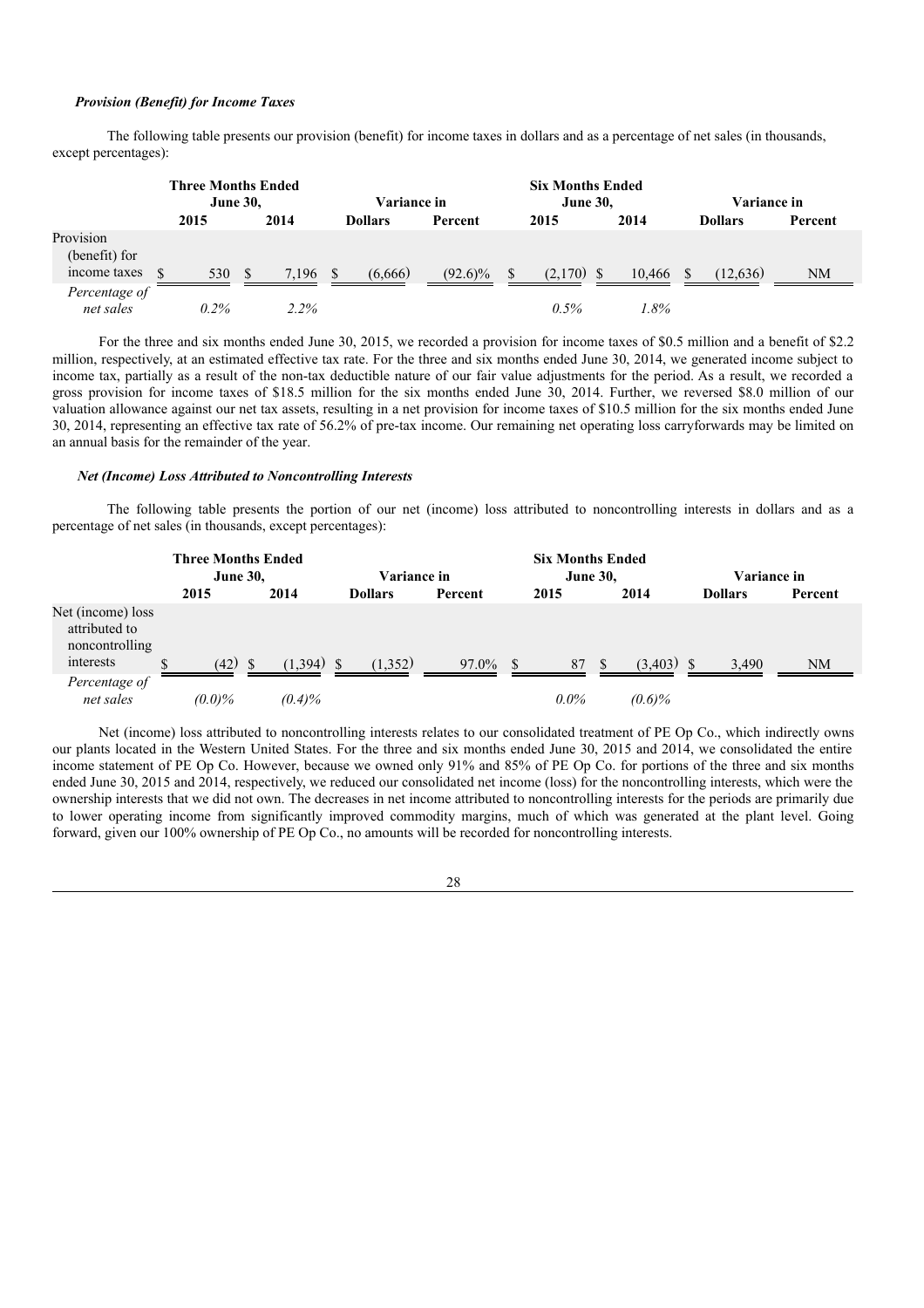# *Net Income (Loss) Attributed to Pacific Ethanol*

The following table presents our net income (loss) attributed to Pacific Ethanol in dollars and as a percentage of net sales (in thousands, except percentages):

|                                                                      | <b>Three Months Ended</b><br><b>June 30,</b> |               |        | <b>Variance in</b> |                |            |     | <b>Six Months Ended</b><br><b>June 30,</b> |       | <b>Variance in</b> |                |         |
|----------------------------------------------------------------------|----------------------------------------------|---------------|--------|--------------------|----------------|------------|-----|--------------------------------------------|-------|--------------------|----------------|---------|
|                                                                      | 2015                                         |               | 2014   |                    | <b>Dollars</b> | Percent    |     | 2015                                       | 2014  |                    | <b>Dollars</b> | Percent |
| Net income<br>$(\text{loss})$<br>attributed to<br>Pacific<br>Ethanol | \$<br>1,010                                  | <sup>\$</sup> | 15,572 | -S                 | (14, 562)      | $(93.5)\%$ | \$. | $(3.370)$ \$                               | 4,746 |                    | (8,116)        | NM      |
| Percentage of<br>net sales                                           | $0.4\%$                                      |               | 4.8%   |                    |                |            |     | $(0.8)\%$                                  | 0.8%  |                    |                |         |

Net income attributed to Pacific Ethanol decreased substantially during the three and six months ended June 30, 2015 as compared to the same periods in 2014, primarily due to significantly lower crush and commodity margins in 2015 resulting from lower ethanol and co-product sales prices.

#### *Preferred Stock Dividends and Income (Loss) Available to Common Stockholders*

The following table presents our preferred stock dividends in dollars for our Series B Cumulative Convertible Preferred Stock, or Series B Preferred Stock, these preferred stock dividends as a percentage of net sales, and our income (loss) available to common stockholders in dollars and as a percentage of net sales (in thousands, except percentages):

|                                                         | <b>Three Months Ended</b><br><b>June 30,</b> |              |         | Variance in   |                |                  |    | <b>Six Months Ended</b><br><b>June 30,</b> |    |         |               | <b>Variance in</b> |                 |  |
|---------------------------------------------------------|----------------------------------------------|--------------|---------|---------------|----------------|------------------|----|--------------------------------------------|----|---------|---------------|--------------------|-----------------|--|
|                                                         | 2015                                         |              | 2014    |               | <b>Dollars</b> | Percent          |    | 2015                                       |    | 2014    |               | <b>Dollars</b>     | Percent         |  |
| Preferred stock<br>dividends                            | \$<br>315                                    | <sup>S</sup> | 315     | -S            |                | $-^{0}\!\!/_{0}$ | -S | 627                                        | S. | 627     | S.            |                    | $- \frac{9}{6}$ |  |
| Percentage of<br>net sales                              | $0.1\%$                                      |              | $0.1\%$ |               |                |                  |    | $0.1\%$                                    |    | $0.1\%$ |               |                    |                 |  |
| Income (loss)<br>available to<br>common<br>stockholders | $\mathcal{S}$<br>695                         | -S           | 15,257  | $\mathcal{S}$ | (14, 562)      | $(95.4)\%$ \$    |    | $(3,997)$ \$                               |    | 4,119   | <sup>\$</sup> | (8,116)            | NM              |  |
| Percentage of<br>net sales                              | 0.3%                                         |              | 4.8%    |               |                |                  |    | $(0.9)\%$                                  |    | 0.7%    |               |                    |                 |  |

Shares of our Series B Preferred Stock are entitled to quarterly cumulative dividends payable in arrears in an amount equal to 7% per annum of the purchase price per share of the Series B Preferred Stock. We accrued and paid cash dividends on our Series B Preferred Stock in the aggregate amount of \$0.3 million for the three months ended June 30, 2015 and 2014, and \$0.6 million for the six months ended June 30, 2015 and 2014.

### **Liquidity and Capital Resources**

During the six months ended June 30, 2015, we funded our operations primarily from cash flow from operations and cash on hand. These funds were also used to make capital expenditures and payments on Kinergy's revolving credit facility.

Our current available capital resources consist of cash on hand and amounts available for borrowing under Kinergy's credit facility and under our credit facilities for our Pacific Ethanol West plants. We expect that our future available capital resources will consist primarily of our remaining cash balances, amounts available for borrowing, if any, under our credit facilities, cash generated from operations, fees paid under our asset management agreement relating to our plants, and proceeds from warrant exercises.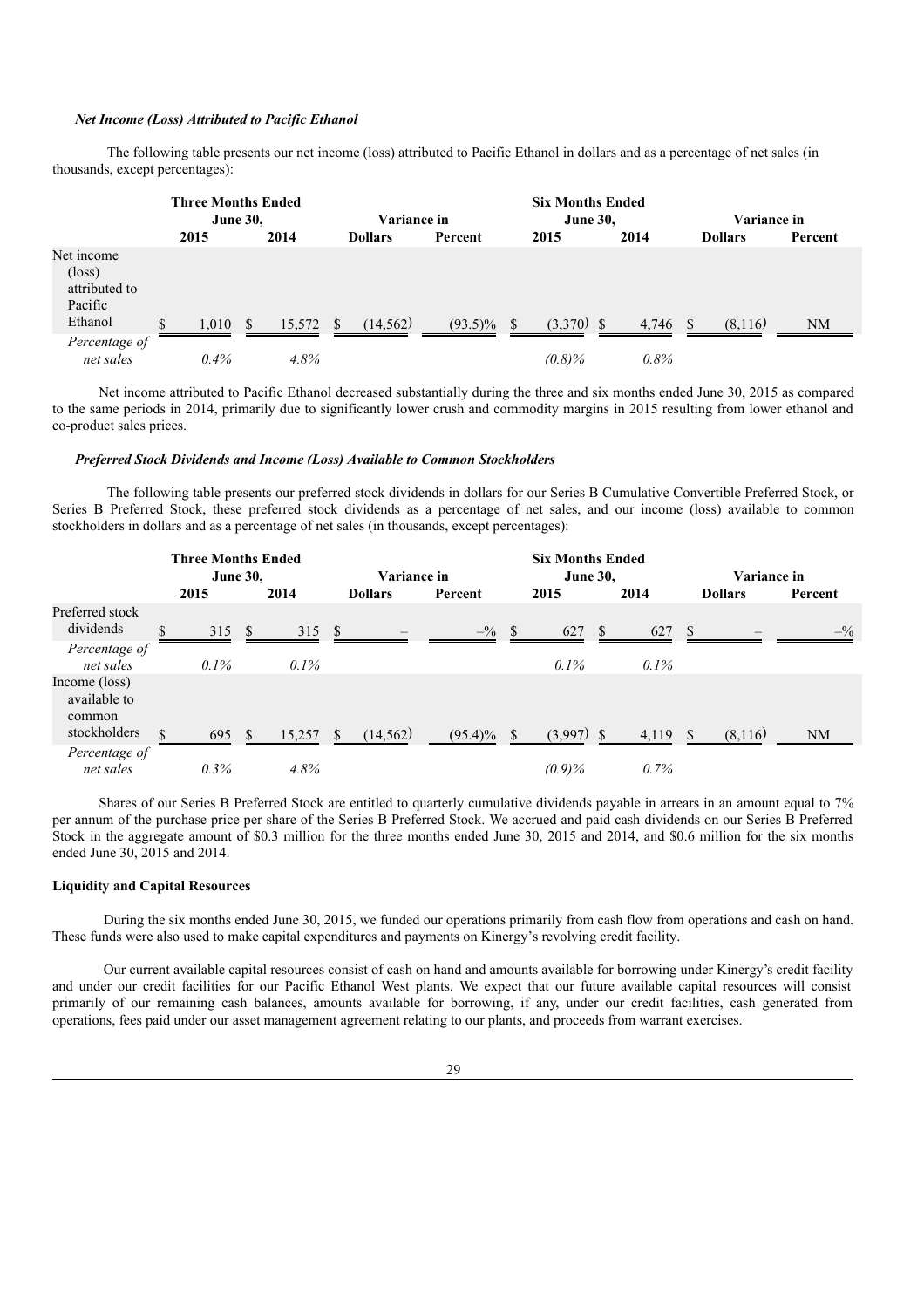We believe that current and future available capital resources, revenues generated from operations, and other existing sources of liquidity, including our credit facilities, will be adequate to meet our anticipated capital requirements for at least the next twelve months.

## *Quantitative Quarter-End Liquidity Status*

We believe that the following amounts provide insight into our liquidity and capital resources. The following selected financial information should be read in conjunction with our consolidated financial statements and notes to consolidated financial statements included elsewhere in this report, and the other sections of "Management's Discussion and Analysis of Financial Condition and Results of Operations" contained in this report (dollars in thousands):

|                                   | December 31,  |  |         |            |  |  |
|-----------------------------------|---------------|--|---------|------------|--|--|
|                                   | June 30, 2015 |  | 2014    | Variance   |  |  |
| Cash and cash equivalents         | \$<br>49.262  |  | 62,084  | $(20.7)\%$ |  |  |
| Current assets                    | \$<br>117,664 |  | 139,551 | $(15.7)\%$ |  |  |
| Current liabilities               | \$<br>25,940  |  | 25,447  | $1.9\%$    |  |  |
| Notes payable, noncurrent portion | \$<br>25.559  |  | 34,533  | $(26.0)\%$ |  |  |
| Working capital                   | \$<br>91.724  |  | 114.104 | $(19.6)\%$ |  |  |
| Working capital ratio             | 4.54          |  | 5.48    | $(17.2)\%$ |  |  |

#### *Change in Working Capital and Cash Flows*

Working capital decreased to \$91.7 million at June 30, 2015 from \$114.1 million at December 31, 2014 as a result of a decrease in current assets of \$21.9 million and an increase in current liabilities of \$0.5 million.

Current assets decreased primarily due to a decrease in cash and cash equivalents of \$12.8 million predominantly due to \$12.2 million in capital expenditures and \$9.0 million of payments on Kinergy's revolving line of credit, a decrease in accounts receivable of \$6.0 million primarily due to lower ethanol prices, a decrease in prepaid inventory of \$3.6 million due to lower ethanol prices, partially offset by an increase in inventories of \$0.3 million and other current assets of \$0.2 million. Current liabilities increased primarily due to an increase in accounts payable and accrued liabilities of \$4.3 million resulting from the timing of payments during the period, partially offset by a decrease in the current portion of capital leases of \$2.3 million due to capital lease payments made during the quarter, and a decrease in other current liabilities of \$1.5 million due to a reduction in derivative liabilities.

Cash provided by our operating activities declined by \$40.0 million primarily due to lower earnings predominantly from lower crush margins resulting from lower ethanol prices. Adjustments to reconcile net loss for the six months ended June 30, 2015 to net cash provided by operating activities include depreciation and amortization of \$6.7 million, a decrease in accounts receivable of \$6.0 million predominantly due to lower ethanol prices and a decrease in prepaid inventory of \$3.6 million also due to lower ethanol prices, an increase in prepaid expenses and other assets of \$1.5 million resulting from an increased tax benefit for the period and a decrease in accounts payable of \$1.1 million due to the timing of payments during the period.

We used an additional \$5.7 million in cash in our investing activities in the first half of 2015 as compared to the same period in 2014 for additions to property and equipment associated with our plant improvement initiatives.

Cash used in our financing activities of \$12.0 million in the first half of 2015 resulted from payments on Kinergy's revolving line of credit of \$9.0 million, principal payments on capital leases of \$2.8 million and preferred stock dividends of \$0.6 million, which were partially offset by the proceeds from exercises of our warrants in the aggregate amount of \$0.4 million.

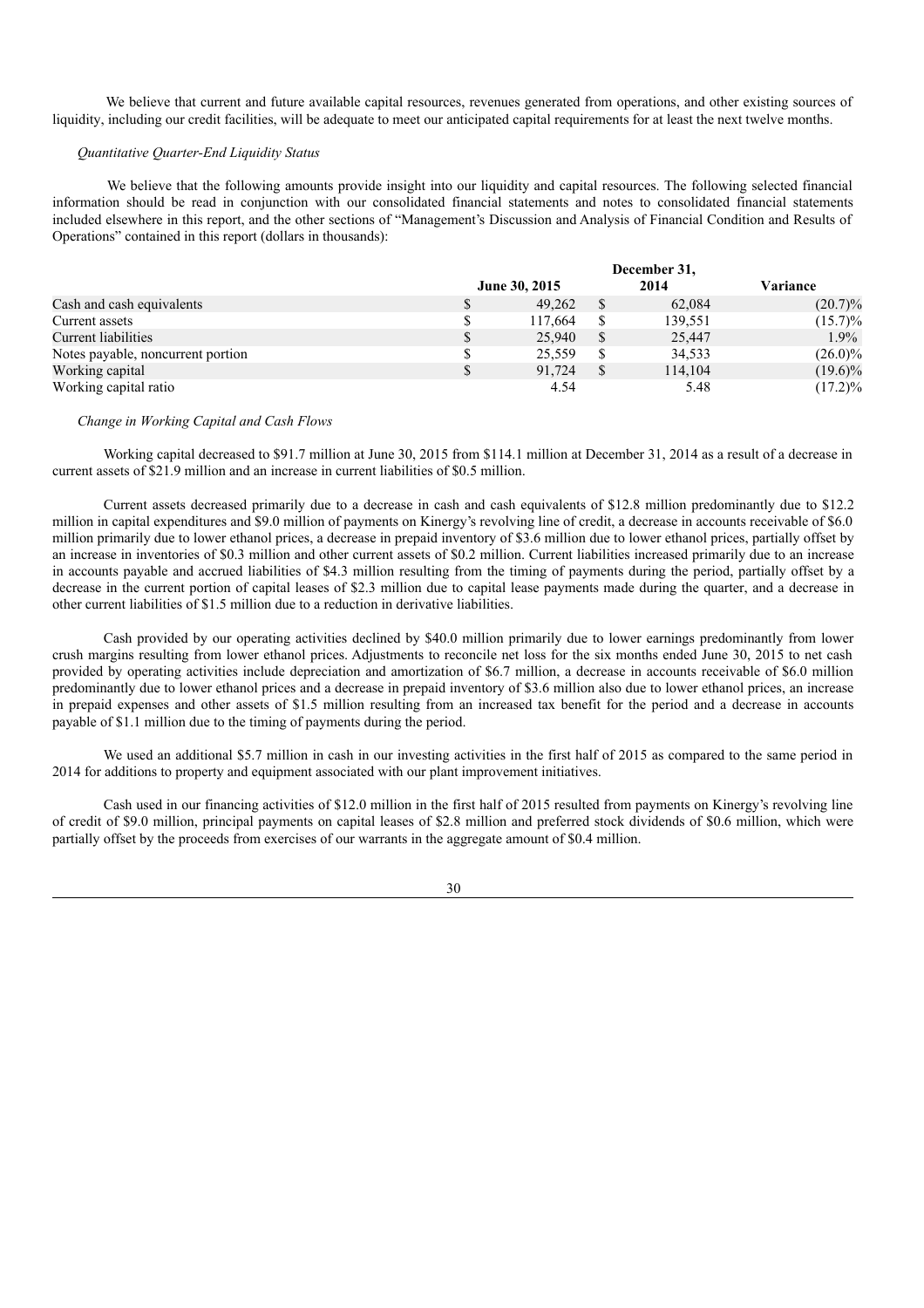#### *Kinergy Operating Line of Credit*

Kinergy maintains an operating line of credit for an aggregate amount of up to \$75.0 million. The credit facility expires on December 31, 2020. Interest accrues under the credit facility at a rate equal to (i) the three-month London Interbank Offered Rate ("LIBOR"), plus (ii) a specified applicable margin ranging from 1.75% to  $2.75$ %. The credit facility's monthly unused line fee is 0.25% to 0.375% of the amount by which the maximum credit under the facility exceeds the average daily principal balance during the immediately preceding month. Payments that may be made by Kinergy to Pacific Ethanol as reimbursement for management and other services provided by Pacific Ethanol to Kinergy are limited under the terms of the credit facility to \$1.5 million per fiscal quarter.

The credit facility also includes the accounts receivable and any inventory of Pacific Ag. Products, LLC, or PAP, one of our indirect wholly-owned subsidiaries, as additional collateral.

For all monthly periods in which excess availability falls below a specified level, Kinergy and PAP must collectively maintain a fixed-charge coverage ratio (calculated as a twelve-month rolling earnings before interest, taxes, depreciation and amortization (EBITDA) divided by the sum of interest expense, capital expenditures, principal payments of indebtedness, indebtedness from capital leases and taxes paid during such twelve-month rolling period) of at least 2.0 and are prohibited from incurring any additional indebtedness (other than specific intercompany indebtedness) or making any capital expenditures in excess of \$0.1 million absent the lender's prior consent. Kinergy's and PAP's obligations under the credit facility are secured by a first-priority security interest in all of their assets in favor of the lender.

The following table summarizes Kinergy's financial covenants and actual results for the periods presented (dollars in thousands):

|                                         |       | Three Months Ended<br>June $30$ . | <b>Years Ended</b><br>December 31, |      |  |
|-----------------------------------------|-------|-----------------------------------|------------------------------------|------|--|
|                                         | 2015  | 2014                              | 2014                               | 2013 |  |
| Fixed-Charge Coverage Ratio Requirement | 2.00  | 2.00                              | 2.00                               | 2.00 |  |
| Actual                                  | 10.27 | 14.54                             | 17.66                              | 8.64 |  |
| Excess                                  | 8.27  | 12.54                             | 15.66                              | 6.64 |  |

Pacific Ethanol has guaranteed all of Kinergy's obligations under the credit facility. As of June 30, 2015, Kinergy had an outstanding balance of \$8.6 million and an unused borrowing base of \$21.4 million under the credit facility. On July 1, 2015, Kinergy's available borrowing base increased to \$34.4 million as a result of an amendment to the credit facility which, in addition to increasing the maximum credit available under the facility and other changes, included additional eligible collateral.

# *Pacific Ethanol West Term Debt and Operating Line of Credit*

Our indebtedness associated with our Pacific Ethanol West plants as of June 30, 2015 consisted of a \$32.5 million tranche A-1 term loan and a \$26.3 million tranche A-2 term loan. Pacific Ethanol, Inc. holds \$41.8 million of these term loans, which are eliminated in consolidation. The term debt requires monthly interest payments at a floating rate equal to the three-month LIBOR or the Prime Rate of interest, at our election, plus 10.0%. The revolving credit facilities require monthly interest payments at a floating rate equal to the threemonth LIBOR or the Prime Rate of interest, at our election, plus 10.0%. At June 30, 2015, the average interest rate was approximately 13.25%. Repayments of principal are based on available free cash flow of the Pacific Ethanol West plants, until maturity, when all principal amounts are due.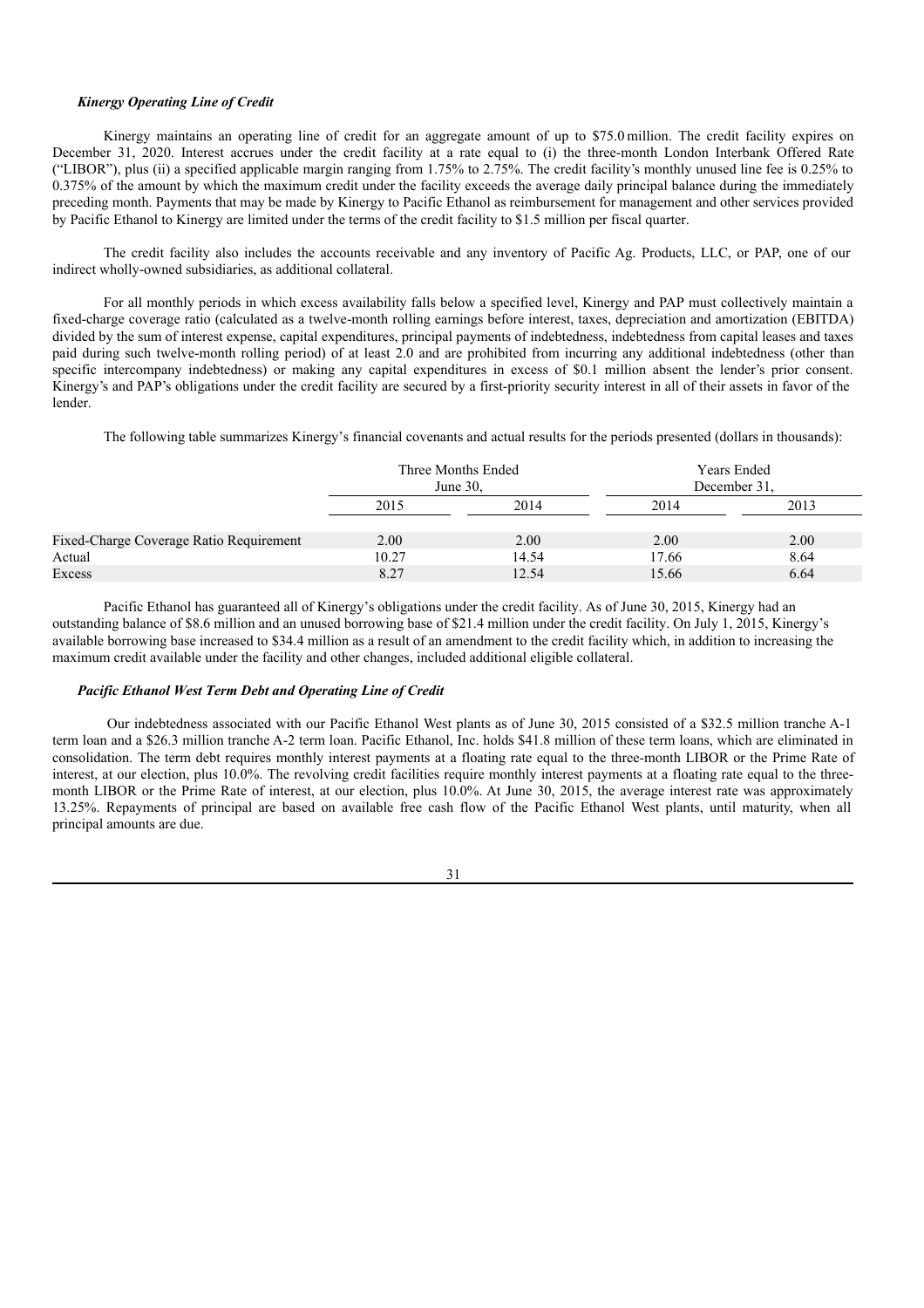As of June 30, 2015, we had no outstanding principal balances on our revolving credit facilities for the Pacific Ethanol West plants and an aggregate borrowing availability of \$19.5 million.

All of the term loans and revolving credit facilities represent permanent financing and are secured by a perfected, first-priority security interest in all of the assets, including inventories and all rights, title and interest in all tangible and intangible assets, of the Pacific Ethanol West plants. The creditors under the term loans and revolving credit facilities for the Pacific Ethanol West plants do not have recourse to Pacific Ethanol, Inc.

### *Aventine Indebtedness*

On July 1, 2015, upon effectiveness of the Aventine acquisition, Aventine became one of our wholly-owned subsidiaries and, on a consolidated basis, the combined company became obligated with respect to Aventine's term loan and revolving credit facilities. Aventine's creditors under Aventine's term loan and revolving credit facilities have recourse solely against Aventine and its subsidiaries and not against Pacific Ethanol, Inc. or its other direct or indirect subsidiaries.

As of July 1, 2015, Aventine's term loan facility had an outstanding balance of approximately \$145.6 million.

Interest on the term loan facility accrues and may be paid in cash at a rate of 10.5% per annum or may be paid in-kind at a rate of 15.0% per annum by adding such interest to the outstanding principal balance. If we elect to pay interest in-kind, the interest is capitalized at the end of each quarter. The term loan facility matures on September 24, 2017. The term loan facility is secured through a first-priority lien on substantially all of Aventine's assets and contains customary financial covenants, including the requirement that Aventine maintain a cash balance of at least \$2.0 million.

As of July 1, 2015, Aventine's revolving line of credit had a maximum availability of \$40.0 million and an outstanding balance of approximately \$13.8 million.

On July 1, 2015, we repaid, on behalf of Aventine, approximately \$14.5 million, including approximately \$0.7 million in termination fees, representing all amounts owed under the revolving line of credit.

We are evaluating opportunities to consolidate and refinance our total term debt with the intent to lower our overall cost of borrowing.

# **Contractual Obligations**

There have been no material changes in the three months ended June 30, 2015 to the amounts presented in the table under the Contractual Obligations" section in Part II, Item 7, "Management's Discussion and Analysis of Financial Condition and Results of Operation" of our Annual Report on Form 10-K for 2014.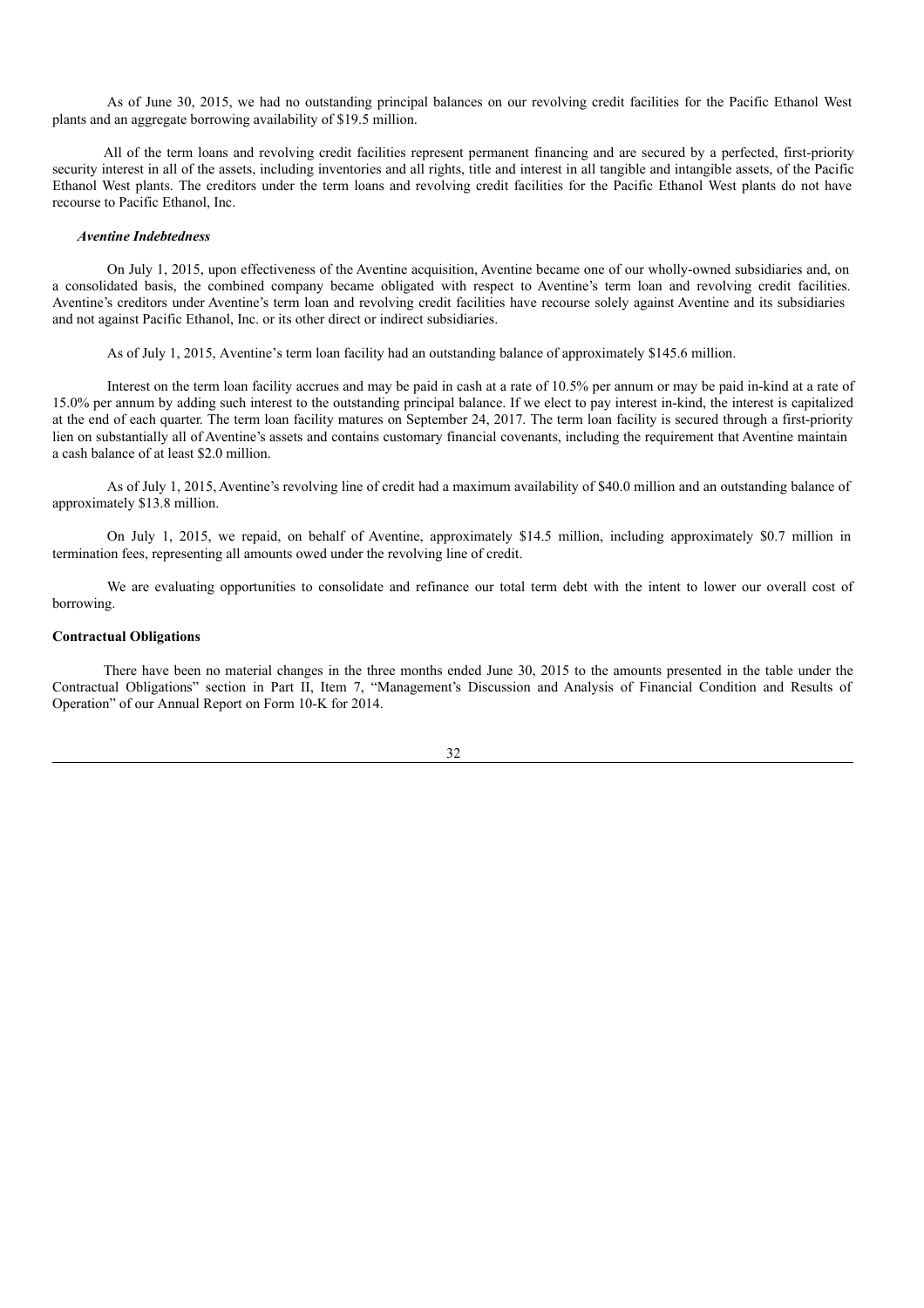### **Effects of Inflation**

The impact of inflation was not significant to our financial condition or results of operations for the three and six months ended June 30, 2015 and 2014.

# **Impact of New Accounting Pronouncements**

In May 2014, the Financial Accounting Standards Board, or FASB, issued new guidance on the recognition of revenue. The guidance states that an entity should recognize revenue to depict the transfer of promised goods or services to customers in an amount that reflects the consideration to which the entity expects to be entitled in exchange for those goods or services. The standard was originally effective for annual reporting periods beginning after December 15, 2016, including interim periods within that reporting period, but has been further deferred one year. Our adoption begins with the first fiscal quarter of fiscal year 2018. We are currently evaluating the impact of the adoption of this accounting standard update on our consolidated results of operations and financial position.

In April 2015, the FASB issued new guidance on presentation of debt issuance costs. Historically, entities have presented debt issuance costs as an asset. Under the new guidance, effective for fiscal years beginning after December 31, 2015, debt issuance costs will be reclassified as a deduction to the carrying amount of the related debt balance. The guidance does not change any of our other debt recognition or disclosure. We will adopt the guidance beginning March 31, 2016.

# **ITEM 3. QUANTITATIVE AND QUALITATIVE DISCLOSURES ABOUT MARKET RISK.**

We are exposed to various market risks, including changes in commodity prices and interest rates as discussed below. Market risk is the potential loss arising from adverse changes in market rates and prices. In the ordinary course of business, we may enter into various types of transactions involving financial instruments to manage and reduce the impact of changes in commodity prices and interest rates. We do not expect to have any exposure to foreign currency risk as we conduct all of our transactions in U.S. dollars.

# *Commodity Risk*

We produce ethanol and ethanol co-products. Our business is sensitive to changes in the prices of each of ethanol and corn. In the ordinary course of business, we may enter into various types of transactions involving financial instruments to manage and reduce the impact of changes in ethanol and corn prices. We do not enter into derivatives or other financial instruments for trading or speculative purposes.

We are subject to market risk with respect to ethanol pricing. Ethanol prices are sensitive to global and domestic ethanol supply, crude-oil supply and demand; crude-oil refining capacity; carbon intensity; government regulation; and consumer demand for alternative fuels. Our ethanol sales are priced using contracts that are either based on a fixed price or an indexed price tied to a specific market, such as CBOT or the Oil Price Information Service. Under these fixed-priced arrangements, we are exposed to risk of a decrease in the market price of ethanol between the time the price is fixed and the time the ethanol is sold.

We satisfy our physical corn needs, the principal raw material used to produce ethanol and ethanol co-products, based on supplyguaranteed contracts with our vendors. Generally, we determine the purchase price of our corn at the time we begin to grind that day's needs. Sometimes, we may also enter into contracts with our vendors to fix a portion of the purchase price of our corn requirements. As such, we are also subject to market risk with respect to the price of corn. The price of corn is subject to wide fluctuations due to unpredictable factors such as weather conditions, farmer planting decisions, governmental policies with respect to agriculture and international trade and global supply and demand. Under the fixed-price arrangements, we assume the risk of a decrease in the market price of corn between the time this price is fixed and the time the corn is utilized.

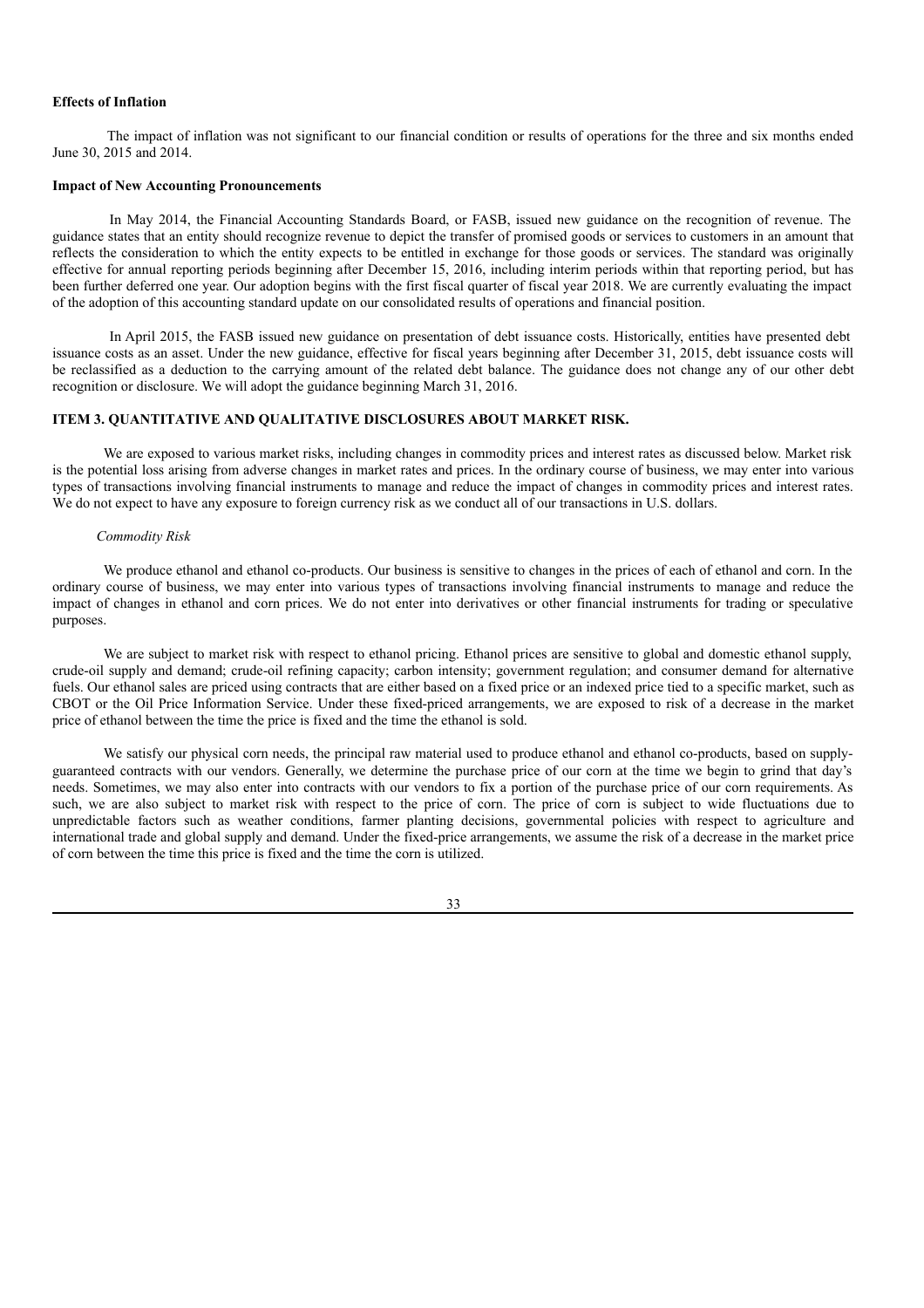Ethanol co-products are sensitive to various demand factors such as numbers of livestock on feed, prices for feed alternatives, and supply factors, primarily production of ethanol co-products by ethanol plants and other sources.

As noted above, we may attempt to reduce the market risk associated with fluctuations in the price of ethanol or corn by employing a variety of risk management and hedging strategies. Strategies include the use of derivative financial instruments such as futures and options executed on the CBOT and/or the New York Mercantile Exchange, as well as the daily management of physical corn.

These derivatives are not designated for special hedge accounting treatment, and as such, the changes in the fair values of these contracts are recorded on the balance sheet and recognized immediately in cost of goods sold. We recognized losses of \$0.5 million and gains of \$0.5 million related to settled non-designated hedges as the change in the fair values of these contracts for the six months ended June 30, 2015 and 2014, respectively.

At June 30, 2015, we prepared a sensitivity analysis to estimate our exposure to ethanol and corn. Market risk related to these factors was estimated as the potential change in pre-tax income resulting from a hypothetical 10% adverse change in the prices of our expected ethanol and corn volumes. The results of this analysis as of June 30, 2015, which may differ materially from actual results, are as follows (in millions):

|           | <b>Six Months</b> |                |    |                       |
|-----------|-------------------|----------------|----|-----------------------|
|           | Ended             |                |    | Approximate           |
|           | <b>June 30,</b>   |                |    | Adverse               |
|           | 2015              | Unit of        |    | <b>Change to</b>      |
| Commodity | Volume            | Measure        |    | <b>Pre-Tax Income</b> |
| Ethanol   | 276.4             | Gallons        | \$ | 16.4                  |
| Corn      | 32.9              | <b>Bushels</b> | S  | 15.2                  |

#### *Interest Rate Risk*

We are exposed to market risk from changes in interest rates. Exposure to interest rate risk results primarily from our indebtedness that bears interest at variable rates. At June 30, 2015, all of our long-term debt of \$25.6 million was variable-rate in nature. Based on a 100 basis point (1.00%) change in the interest rate on our long-term debt, pre-tax income for the six months ended June 30, 2015 would be negatively impacted by approximately \$0.1 million.

# **ITEM 4. CONTROLS AND PROCEDURES.**

# *Evaluation of Disclosure Controls and Procedures*

We conducted an evaluation under the supervision and with the participation of our management, including our Chief Executive Officer and Chief Financial Officer, of the effectiveness of the design and operation of our disclosure controls and procedures. The term "disclosure controls and procedures," as defined in Rules  $13a-15(e)$  and  $15d-15(e)$  under the Securities Exchange Act of 1934, as amended, or Exchange Act, means controls and other procedures of a company that are designed to ensure that information required to be disclosed by the company in the reports it files or submits under the Exchange Act is recorded, processed, summarized and reported, within the time periods specified in the Securities and Exchange Commission's rules and forms. Disclosure controls and procedures also include, without limitation, controls and procedures designed to ensure that information required to be disclosed by a company in the reports that it files or submits under the Exchange Act is accumulated and communicated to the company's management, including its principal executive and principal financial officers, or persons performing similar functions, as appropriate, to allow timely decisions regarding required disclosure. Based on this evaluation, our Chief Executive Officer and Chief Financial Officer concluded as of June 30, 2015 that our disclosure controls and procedures were effective at a reasonable assurance level.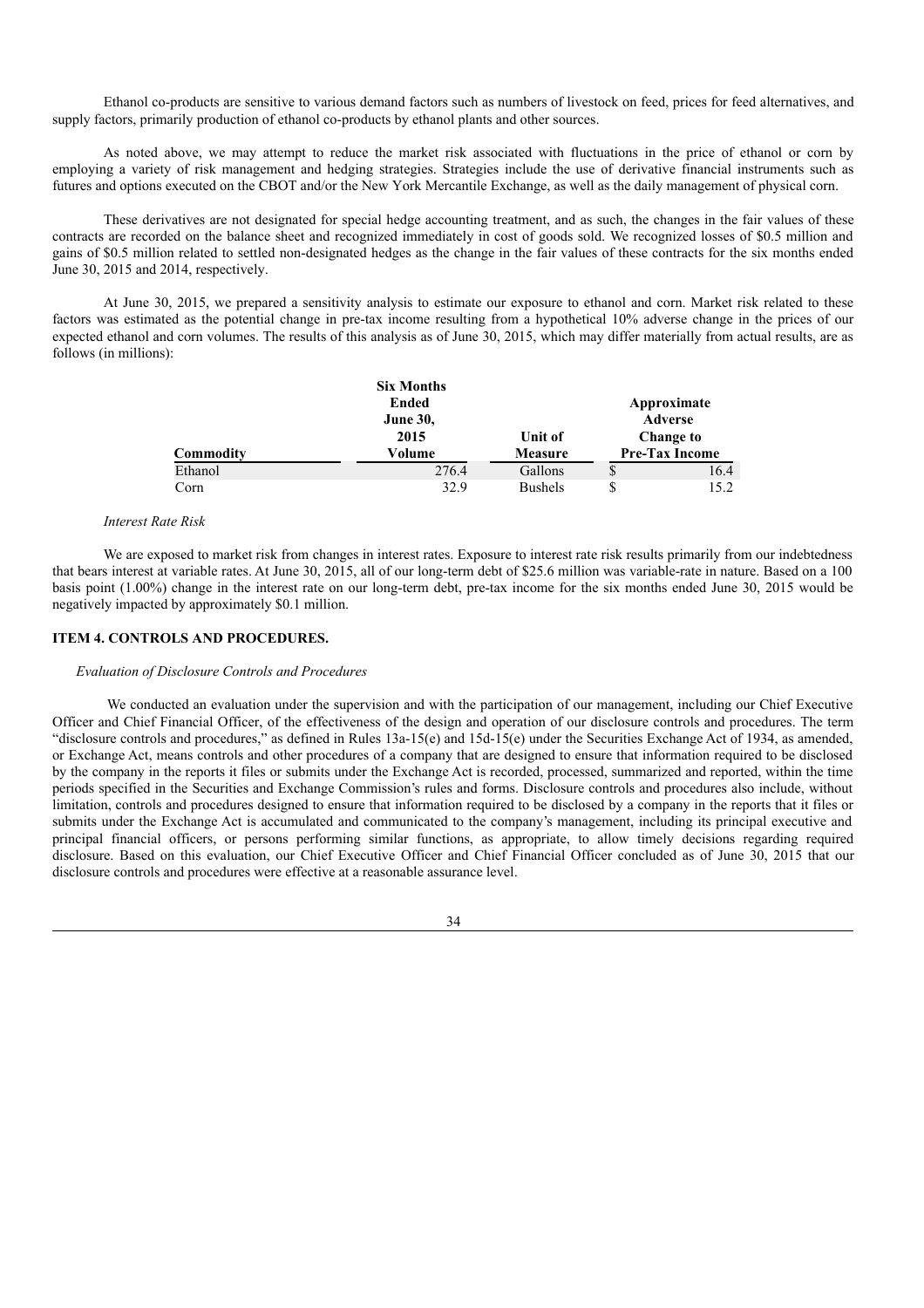#### *Changes in Internal Control over Financial Reporting*

There were no changes during the most recently completed fiscal quarter that have materially affected, or are reasonably likely to materially affect, our internal control over financial reporting, as defined in Rules 13a-15(f) and 15d-15(f) under the Exchange Act.

#### *Inherent Limitations on the Ef ectiveness of Controls*

Management does not expect that our disclosure controls and procedures or our internal control over financial reporting will prevent or detect all errors and all fraud. A control system, no matter how well conceived and operated, can provide only reasonable, not absolute, assurance that the objectives of the control systems are met. Further, the design of a control system must reflect the fact that there are resource constraints, and the benefits of controls must be considered relative to their costs. Because of the inherent limitations in a costeffective control system, no evaluation of internal control over financial reporting can provide absolute assurance that misstatements due to error or fraud will not occur or that all control issues and instances of fraud, if any, have been or will be detected.

These inherent limitations include the realities that judgments in decision-making can be faulty and that breakdowns can occur because of a simple error or mistake. Controls can also be circumvented by the individual acts of some persons, by collusion of two or more people, or by management override of the controls. The design of any system of controls is based in part on certain assumptions about the likelihood of future events, and there can be no assurance that any design will succeed in achieving its stated goals under all potential future conditions. Projections of any evaluation of controls effectiveness to future periods are subject to risks. Over time, controls may become inadequate because of changes in conditions or deterioration in the degree of compliance with policies or procedures.

# **PART II - OTHER INFORMATION**

# **ITEM 1. LEGAL PROCEEDINGS.**

## *Western Sugar Cooperative*

Pacific Ethanol, Inc., through a subsidiary acquired in its acquisition of Aventine, became involved in a pending lawsuit with Western Sugar Cooperative ("Western Sugar") that pre-dated the Aventine acquisition.

On February 27, 2015, Western Sugar filed a complaint in the United States District Court for the District of Colorado (Case No. 1:15-cv-00415) naming Aventine Renewable Energy, Inc. ("ARE, Inc."), one of Aventine's subsidiaries, as defendant. Western Sugar amended its complaint on April 21, 2015. ARE, Inc. purchased surplus sugar through a United States Department of Agriculture program. Western Sugar was one of the entities that warehoused this sugar for ARE, Inc. The suit alleges that ARE, Inc. breached its contract with Western Sugar by failing to pay certain penalty rates for the storage of its sugar or alternatively failing to pay a premium rate for storage. Western Sugar alleges that the penalty rates apply because ARE, Inc. failed to take timely delivery or otherwise cause timely shipment of the sugar. Western Sugar claims "expectation damages" in the amount of approximately \$8.6 million. ARE, Inc. filed answers to Western Sugar's complaint and amended complaint generally denying Western Sugar's allegations and asserting various defenses. The case is currently in its discovery phase. We are evaluating Western Sugar's claims and may accrue a litigation reserve for this matter.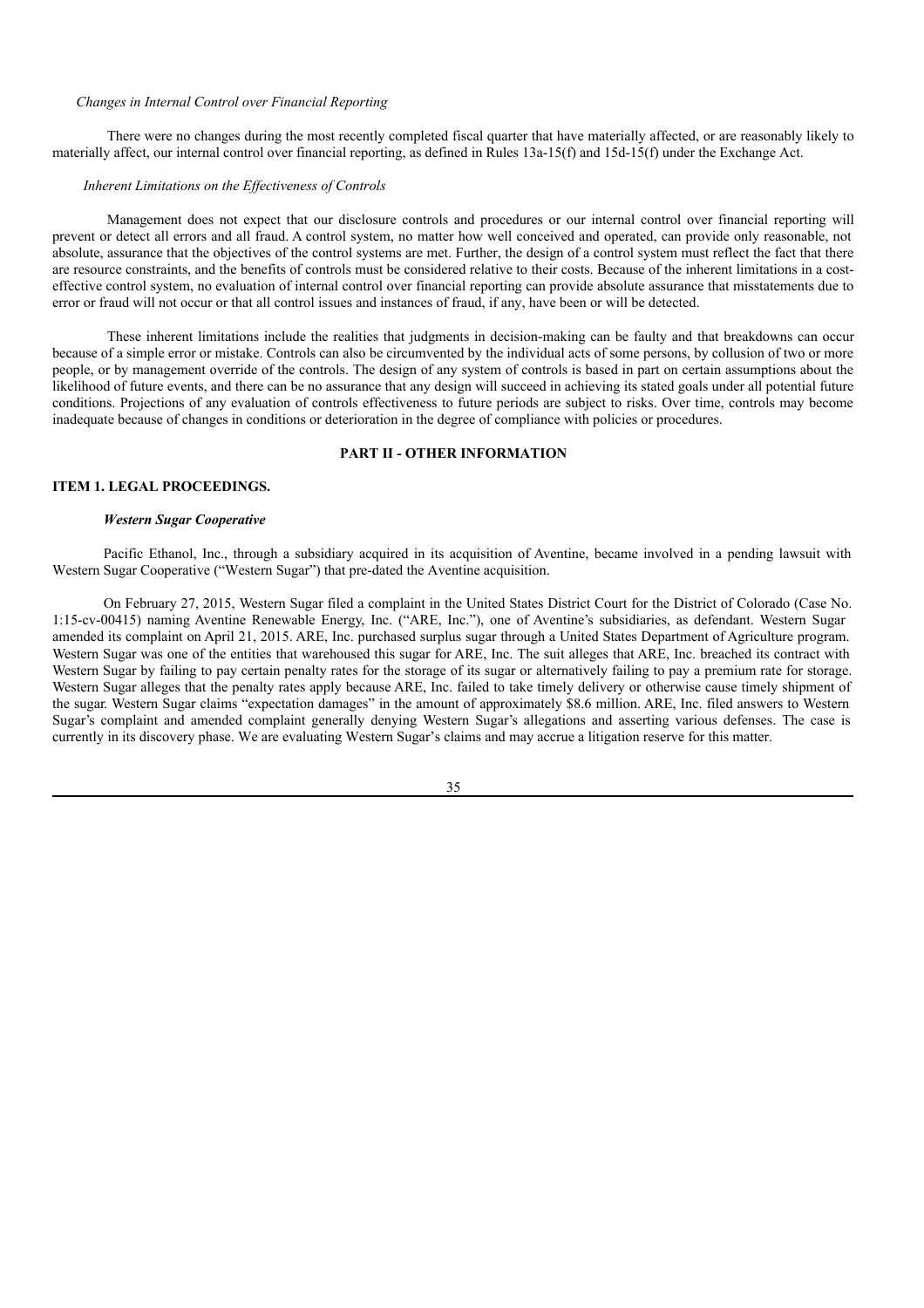#### *Aurora Cooperative Elevator Company*

Pacific Ethanol, Inc., through subsidiaries acquired in its acquisition of Aventine, became involved in various pending lawsuits with Aurora Coop that pre-dated the Aventine acquisition.

On July 26, 2015, we settled all outstanding litigation with Aurora Coop. Pacific Ethanol and Aurora Coop agreed to dismiss all lawsuits with prejudice with no admission of fault or liability by the parties, and to release the alleged option held by Aurora Coop to repurchase the land upon which Pacific Ethanol's 110 million gallon ethanol production facility in Aurora, Nebraska is located (the "Aurora West Facility"). In addition, the parties agreed to terminate the grain supply, marketing and various other agreements between them or their subsidiaries. Under the terms of the settlement, Pacific Ethanol and Aurora Coop will each bear its own costs and fees associated with the lawsuits and the settlement. Pacific Ethanol and Aurora Coop agreed to continue to work together to amend or replace certain real property easements currently in place to ensure continued mutual access by both parties to a system of rails, rail switches, roads, electrical improvements, and utilities already constructed near the Aurora West Facility.

Below is a description of the settled litigation matters involving Aurora Coop.

On May 29, 2012, Aventine filed suit against Aurora Coop seeking declaratory relief. The suit alleged Aurora Coop had improperly threatened to invoke a purported option to acquire the land upon which the Aurora West Facility is located. On June 21, 2012, Aurora Coop filed claims against Aventine which were removed to the United States District Court for the District of Nebraska (Case No. 4:12-cv-0230), naming Aventine and Aventine Renewable Energy – Aurora West, LLC ("AWLLC"), one of Aventine's subsidiaries, as defendants. The suit alleged that Aventine failed to complete construction and operate the Aurora West Facility by a contractual deadline, thereby allowing Aurora Coop to exercise an option to repurchase 74 acres of land upon which the Aurora West Facility is located, together with the Aurora West Facility and all related improvements, for a purchase price of \$16,500 per acre. Aurora Coop asserted that its contractual right to exercise this option arose on July 1, 2012 due to Aventine's alleged failure to complete construction of the Aurora West Facility as of that date. Aurora Coop also sought a judicial order imposing a constructive trust and requiring Aventine to account for and pay to Aurora Coop the greater of the profits which Aventine received or may have received in the exercise of reasonable care in the operation of the Aurora West Facility after July 1, 2012 to compensate Aurora Coop for damages it allegedly suffered as a result of Aventine's purported delay in conveying title to the Aurora West Facility and the land upon which it is located. Aventine answered the suit, arguing that the contract only required Aventine to diligently pursue construction, that construction was complete, and that there was no contractual ethanol production requirement. On July 26, 2015, we settled this matter with Aurora Coop, as described above.

On February 4, 2014, Aurora Coop filed suit in the United States District Court for the District of Nebraska (Case No. 4:14-cv-3032), naming Aventine and AWLLC as defendants. The suit was for declaratory judgment concerning Aurora Coop's rights as to certain disputed rail access matters. Aventine counterclaimed seeking damages for denial of rail access, including access over rail equipment for which it shared the costs of construction. On July 26, 2015, we settled this matter with Aurora Coop, as described above.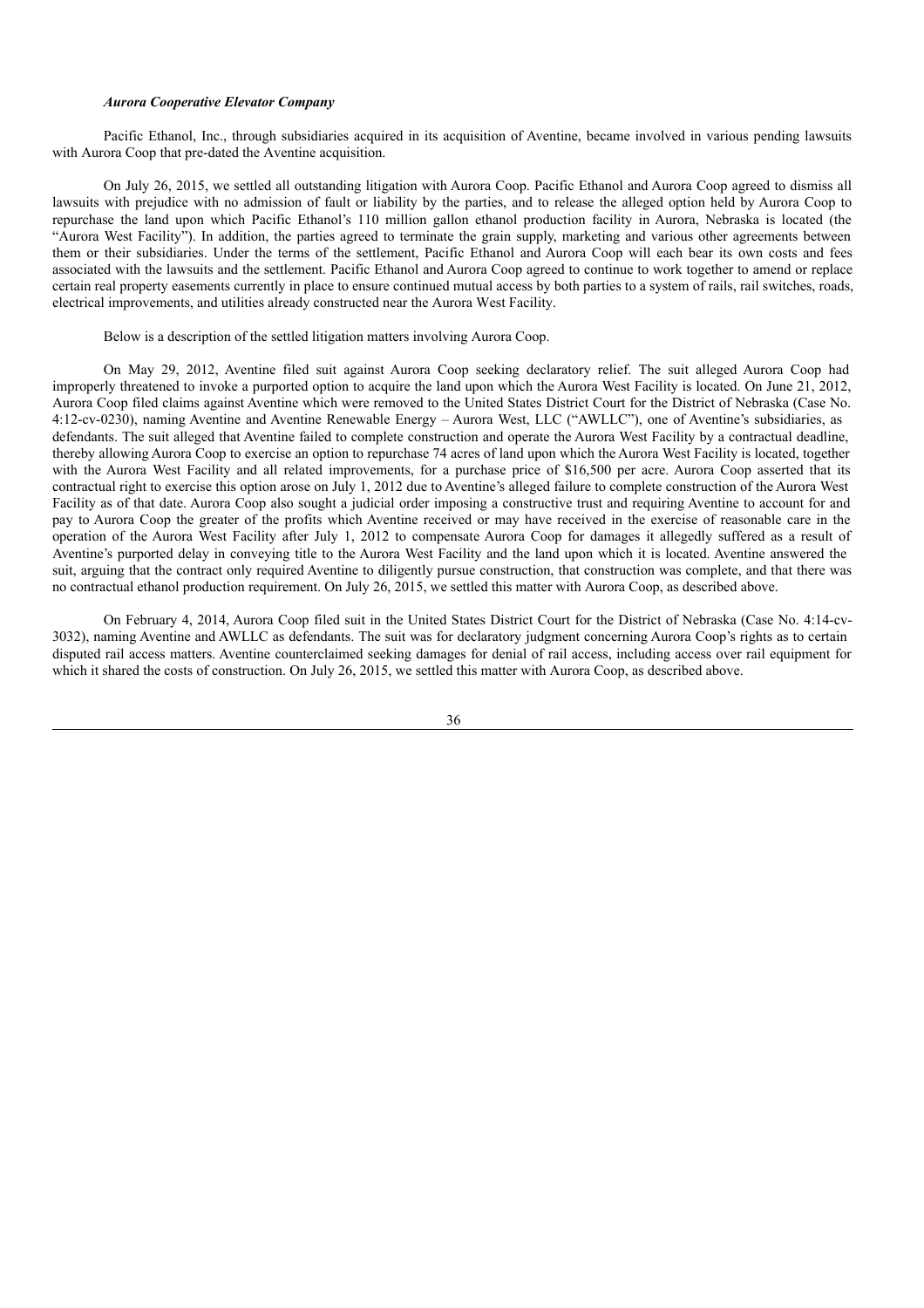On November 8, 2013, Nebraska Energy, L.L.C. ("NELLC"), one of Aventine's subsidiaries, filed suit in the United States District Court for the District of Nebraska (Case No. 4:13-cv-03190), naming Aurora Coop as defendant. NELLC and Aurora Coop entered into a grain supply agreement that required NELLC to purchase all grain from Aurora Coop under an actual cost-plus fixed-fee price formula. The suit alleged breach of contract for failure to permit an audit of transactions between the parties and an unspecified amount of damages resulting from Aurora Coop's failure to properly charge NELLC under the price formula. Aurora Coop counterclaimed for breach of certain grain supply and marketing agreements between the parties. On July 26, 2015, we settled this matter with Aurora Coop, as described above.

On September 20, 2012, Aurora Coop filed suit in the United States District Court for the District of Nebraska (Case No. 4:12-cv-03200), naming Aventine, ARE, Inc. and AWLLC as defendants. The suit alleged that Aurora Coop acquired grain on the Aventine parties' behalf for which the Aventine parties had not paid and of which none of the Aventine parties had accepted delivery. The suit sought approximately \$1,800,000 in damages. The Aventine parties denied that the grain belonged to any of them and counterclaimed for amounts Aurora Coop owed to Aventine, which Aurora Coop had set off against amounts allegedly owed by the Aventine parties. The dispute was referred to the National Grain and Feed Association (NGFA Case No. 2651) for arbitration in which the Aventine parties prevailed. Thereafter, Aurora Coop sought to recast its claims in the federal suit to include breach of contract damages and other remedies. On July 26, 2015, we settled this matter with Aurora Coop, as described above.

On September 11, 2014, AWLLC filed suit with the Nebraska Public Service Commission naming Aurora Coop as defendant. The suit was for declaratory judgment on and an unspecified amount of damages as to Aurora Coop's denial of rail access and AWLLC's costs related to the construction of various infrastructures to work around that denial of access. Aventine claimed that Aurora Coop's actions in locking out access violated public policy and state law. On July 26, 2015, we settled this matter with Aurora Coop, as described above.

## **ITEM 1A. RISK FACTORS.**

Before deciding to purchase, hold or sell our common stock, you should carefully consider the risks described below in addition to the other information contained in this report and in our other filings with the Securities and Exchange Commission, including our subsequent reports on Forms 10-O and 8-K. The risks and uncertainties described below are not the only ones we face. Additional risks and uncertainties not presently known to us or that we currently deem immaterial may also affect our business. If any of these known or unknown risks or uncertainties actually occurs with material adverse effects on Pacific Ethanol, our business, financial condition, results of operations and/or liquidity could be seriously harmed. In that event, the market price for our common stock will likely decline, and you *may lose all or part of your investment.*

# **Risks Related to our Business**

### We have incurred significant losses and negative operating cash flow in the past and we may incur losses and negative operating *cash flow in the future, which may hamper our operations and impede us from expanding our business.*

We have incurred significant losses and negative operating cash flow in the past. For the six months ended June 30, 2015, we incurred consolidated net losses of approximately \$3.5 million. For 2013 and 2012, we incurred consolidated net losses of approximately \$1.2 million and \$43.4 million, respectively, and in 2012 incurred negative operating cash flow of \$20.8 million. We may incur losses and negative operating cash flow in the future. We expect to rely on cash on hand and cash, if any, generated from our operations and from future financing activities to fund all of the cash requirements of our business. Continued losses and negative operating cash flow may hamper our operations and impede us from expanding our business.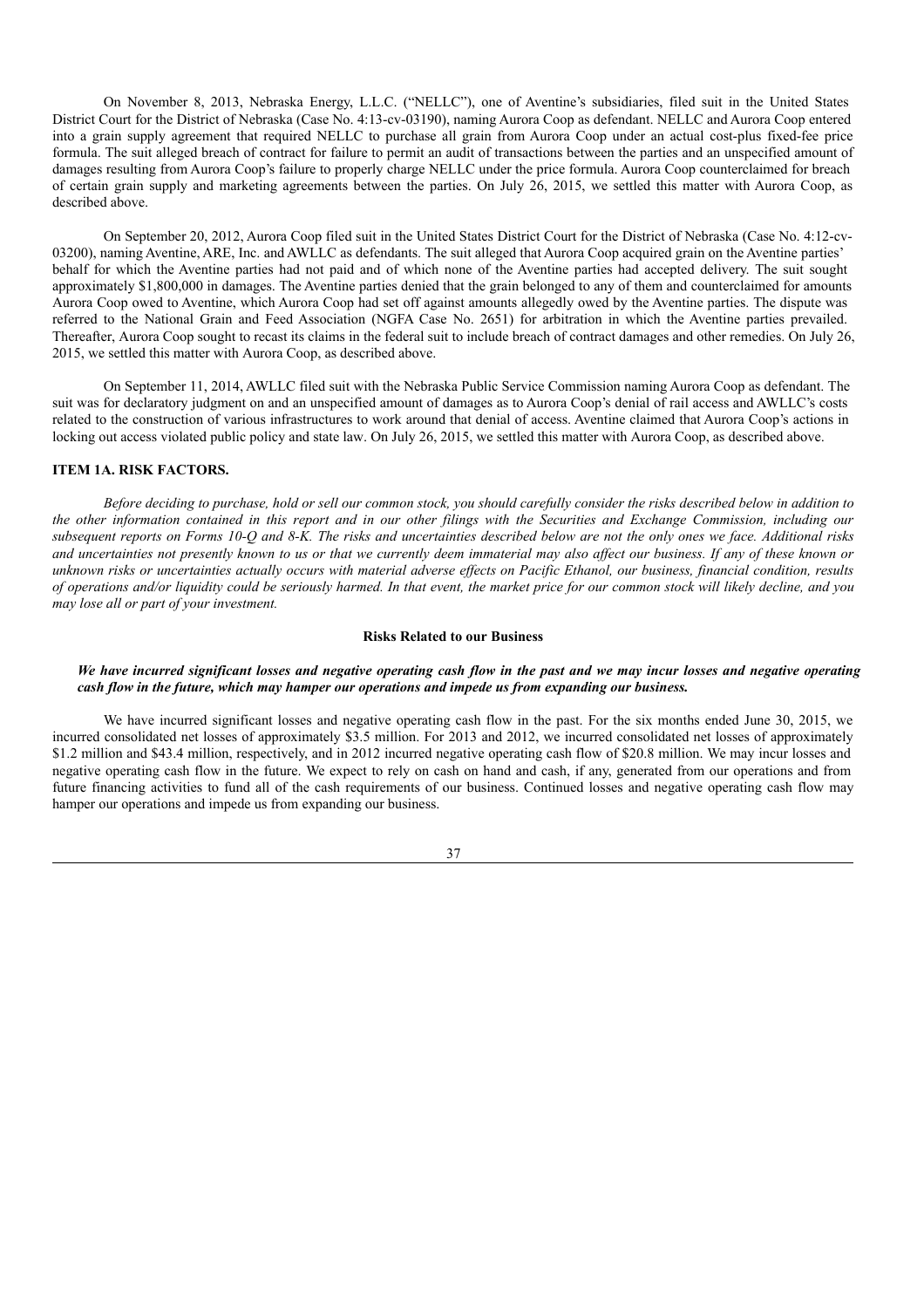## Our results of operations and our ability to operate at a profit is largely dependent on managing the costs of corn and natural gas and the prices of ethanol, distillers grains and other ethanol co-products, all of which are subject to significant volatility and *uncertainty.*

Our results of operations are highly impacted by commodity prices, including the cost of corn and natural gas that we must purchase, and the prices of ethanol, distillers grains and other ethanol co-products that we sell. Prices and supplies are subject to and determined by market and other forces over which we have no control, such as weather, domestic and global demand, supply shortages, export prices and various governmental policies in the United States and around the world.

As a result of price volatility of corn, natural gas, ethanol, distillers grains and other ethanol co-products, our results of operations may fluctuate substantially. In addition, increases in corn or natural gas prices or decreases in ethanol, distillers grains or other ethanol coproduct prices may make it unprofitable to operate. In fact, some of our marketing activities will likely be unprofitable in a market of generally declining ethanol prices due to the nature of our business. For example, to satisfy customer demands, we maintain certain quantities of ethanol inventory for subsequent resale. Moreover, we procure much of our inventory outside the context of a marketing arrangement and therefore must buy ethanol at a price established at the time of purchase and sell ethanol at an index price established later at the time of sale that is generally reflective of movements in the market price of ethanol. As a result, our margins for ethanol sold in these transactions generally decline and may turn negative as the market price of ethanol declines.

No assurance can be given that corn or natural gas can be purchased at, or near, current or any particular prices or that ethanol, distillers grains or other ethanol co-products will sell at, or near, current or any particular prices. Consequently, our results of operations and financial position may be adversely affected by increases in the price of corn or natural gas or decreases in the price of ethanol, distillers grains or other ethanol co-products.

Over the past several years, the spread between ethanol and corn prices has fluctuated significantly. Fluctuations are likely to continue to occur. A sustained narrow spread, whether as a result of sustained high or increased corn prices or sustained low or decreased ethanol prices, would adversely affect our results of operations and financial position. Further, combined revenues from sales of ethanol, distillers grains and other ethanol co-products could decline below the marginal cost of production, which may force us to suspend production of ethanol, distillers grains and ethanol co-products at some or all of our plants.

## Increased ethanol production may cause a decline in ethanol prices or prevent ethanol prices from rising, and may have other *negative ef ects, adversely impacting our results of operations, cash flows and financial condition.*

We believe that the most significant factor influencing the price of ethanol has been the substantial increase in ethanol production in recent years. According to the Renewable Fuels Association, domestic ethanol production capacity increased from an annualized rate of 1.5 billion gallons per year in January 1999 to 14.5 billion gallons in 2014. In addition, if ethanol production margins improve, we anticipate that owners of idle ethanol production facilities, many of which may be idled due to poor production margins, will restart operations, thereby resulting in more abundant ethanol supplies and inventories. Any increase in the demand for ethanol may not be commensurate with increases in the supply of ethanol, thus leading to lower ethanol prices. Also, demand for ethanol could be impaired due to a number of factors, including regulatory developments and reduced United States gasoline consumption. Reduced gasoline consumption has occurred in the past and could occur in the future as a result of increased gasoline or oil prices or other factors such as increased automobile fuel efficiency. Any of these outcomes could have a material adverse effect on our results of operations, cash flows and financial condition.

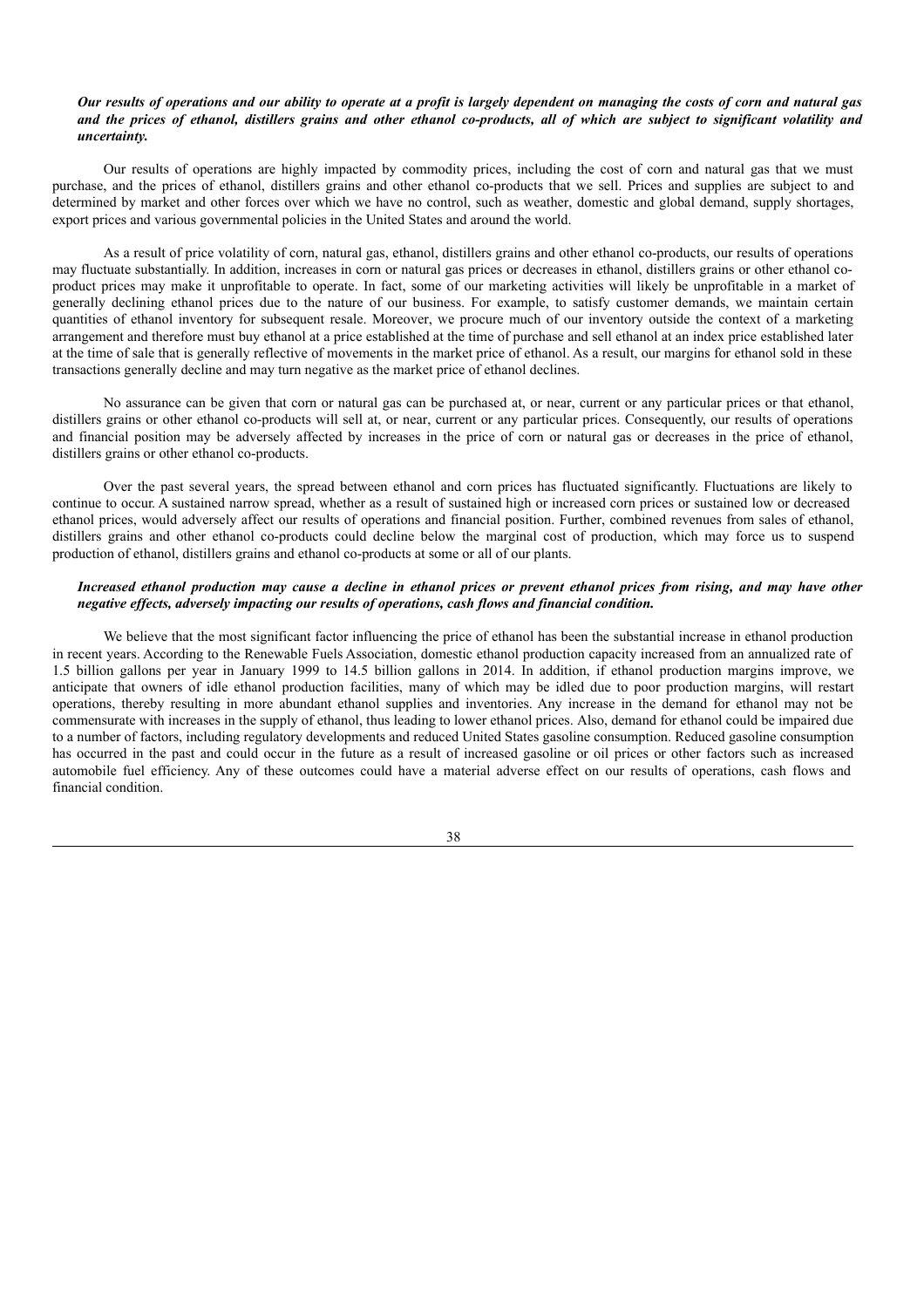### The market price of ethanol is volatile and subject to large fluctuations, which may cause our profitability or losses to fluctuate *significantly.*

The market price of ethanol is volatile and subject to large fluctuations. The market price of ethanol is dependent upon many factors, including the supply of ethanol and the price of gasoline, which is in turn dependent upon the price of petroleum which is highly volatile and difficult to forecast. For example, ethanol prices, as reported by the CBOT, ranged from \$1.50 to \$3.52 per gallon during 2014. Fluctuations in the market price of ethanol may cause our profitability or losses to fluctuate significantly.

## Some of our marketing activities will likely be unprofitable in a market of generally declining ethanol prices due to the nature of our *business.*

Some of our marketing activities will likely be unprofitable in a market of generally declining ethanol prices due to the nature of our business. For example, to satisfy customer demands, we maintain certain quantities of ethanol inventory for subsequent resale. Moreover, we procure much of our inventory outside the context of a marketing arrangement and therefore must buy ethanol at a price established at the time of purchase and sell ethanol at an index price established later at the time of sale that is generally reflective of movements in the market price of ethanol. As a result, our margins for ethanol sold in these transactions generally decline and may turn negative as the market price of ethanol declines.

### Disruptions in ethanol production infrastructure may adversely affect our business, results of operations and financial condition.

Our business depends on the continuing availability of rail, road, port, storage and distribution infrastructure. In particular, due to limited storage capacity at our plants and other considerations related to production efficiencies, our plants depend on just-in-time delivery of corn. The production of ethanol also requires a significant and uninterrupted supply of other raw materials and energy, primarily water, electricity and natural gas. The prices of electricity and natural gas have fluctuated significantly in the past and may fluctuate significantly in the future. Local water, electricity and gas utilities may not be able to reliably supply the water, electricity and natural gas that our plants need or may not be able to supply those resources on acceptable terms. Any disruptions in the ethanol production infrastructure, whether caused by labor difficulties, earthquakes, storms, other natural disasters or human error or malfeasance or other reasons, could prevent timely deliveries of corn or other raw materials and energy and may require us to halt production at one or more plants which could have a material adverse effect on our business, results of operations and financial condition.

# We may engage in hedging transactions and other risk mitigation strategies that could harm our results of operations.

In an attempt to partially offset the effects of volatility of ethanol prices and corn and natural gas costs, we may enter into contracts to fix the price of a portion of our ethanol production or purchase a portion of our corn or natural gas requirements on a forward basis. In addition, we may engage in other hedging transactions involving exchange-traded futures contracts for corn, natural gas and unleaded gasoline from time to time. The financial statement impact of these activities is dependent upon, among other things, the prices involved and our ability to sell sufficient products to use all of the corn and natural gas for which forward commitments have been made. Hedging arrangements also expose us to the risk of financial loss in situations where the other party to the hedging contract defaults on its contract or, in the case of exchange-traded contracts, where there is a change in the expected differential between the underlying price in the hedging agreement and the actual prices paid or received by us. As a result, our results of operations and financial condition may be adversely affected by fluctuations in the price of corn, natural gas, ethanol and unleaded gasoline.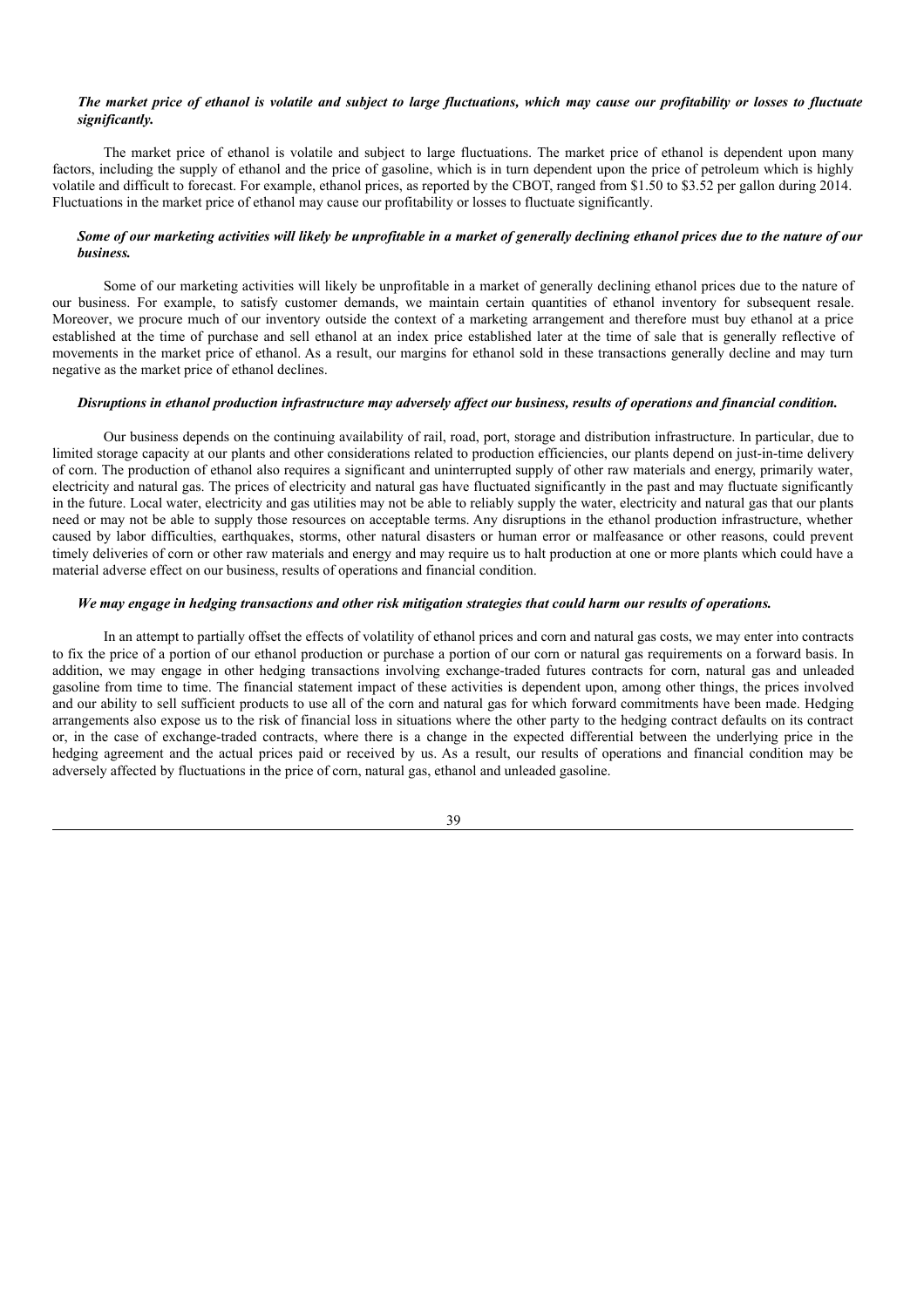### Operational difficulties at our plants could negatively impact sales volumes and could cause us to incur substantial losses.

Operations at our plants are subject to labor disruptions, unscheduled downtimes and other operational hazards inherent in the ethanol production industry, including equipment failures, fires, explosions, abnormal pressures, blowouts, pipeline ruptures, transportation accidents and natural disasters. Some of these operational hazards may cause personal injury or loss of life, severe damage to or destruction of property and equipment or environmental damage, and may result in suspension of operations and the imposition of civil or criminal penalties. Our insurance may not be adequate to fully cover the potential operational hazards described above or we may not be able to renew this insurance on commercially reasonable terms or at all.

Moreover, our plants may not operate as planned or expected. All of these facilities are designed to operate at or above a specified production capacity. The operation of these facilities is and will be, however, subject to various uncertainties. As a result, these facilities may not produce ethanol and its co-products at expected levels. In the event any of these facilities do not run at their expected capacity levels, our business, results of operations and financial condition may be materially and adversely affected.

# Future demand for ethanol is uncertain and may be affected by changes to federal mandates, public perception, consumer acceptance and overall consumer demand for transportation fuel, any of which could negatively affect demand for ethanol and our *results of operations.*

Although many trade groups, academics and governmental agencies have supported ethanol as a fuel additive that promotes a cleaner environment, others have criticized ethanol production as consuming considerably more energy and emitting more greenhouse gases than other biofuels and potentially depleting water resources. Some studies have suggested that corn-based ethanol is less efficient than ethanol produced from other feedstock and that it negatively impacts consumers by causing increased prices for dairy, meat and other food generated from livestock that consume corn. Additionally, ethanol critics contend that corn supplies are redirected from international food markets to domestic fuel markets. If negative views of corn-based ethanol production gain acceptance, support for existing measures promoting use and domestic production of corn-based ethanol could decline, leading to reduction or repeal of federal mandates, which would adversely affect the demand for ethanol. These views could also negatively impact public perception of the ethanol industry and acceptance of ethanol as an alternative fuel.

There are limited markets for ethanol beyond those established by federal mandates. Discretionary blending and E85 blending are important secondary markets. Discretionary blending is often determined by the price of ethanol versus the price of gasoline. In periods when discretionary blending is financially unattractive, the demand for ethanol may be reduced. Also, the demand for ethanol is affected by the overall demand for transportation fuel, which peaked in 2007 and has declined steadily since then. Demand for transportation fuel is affected by the number of miles traveled by consumers and the fuel economy of vehicles. Market acceptance of E15 may partially offset the effects of decreases in transportation fuel demand. A reduction in the demand for ethanol and ethanol co-products may depress the value of our products, erode our margins and reduce our ability to generate revenue or to operate profitably. Consumer acceptance of E15 and E85 fuels is needed before ethanol can achieve any significant growth in market share relative to other transportation fuels.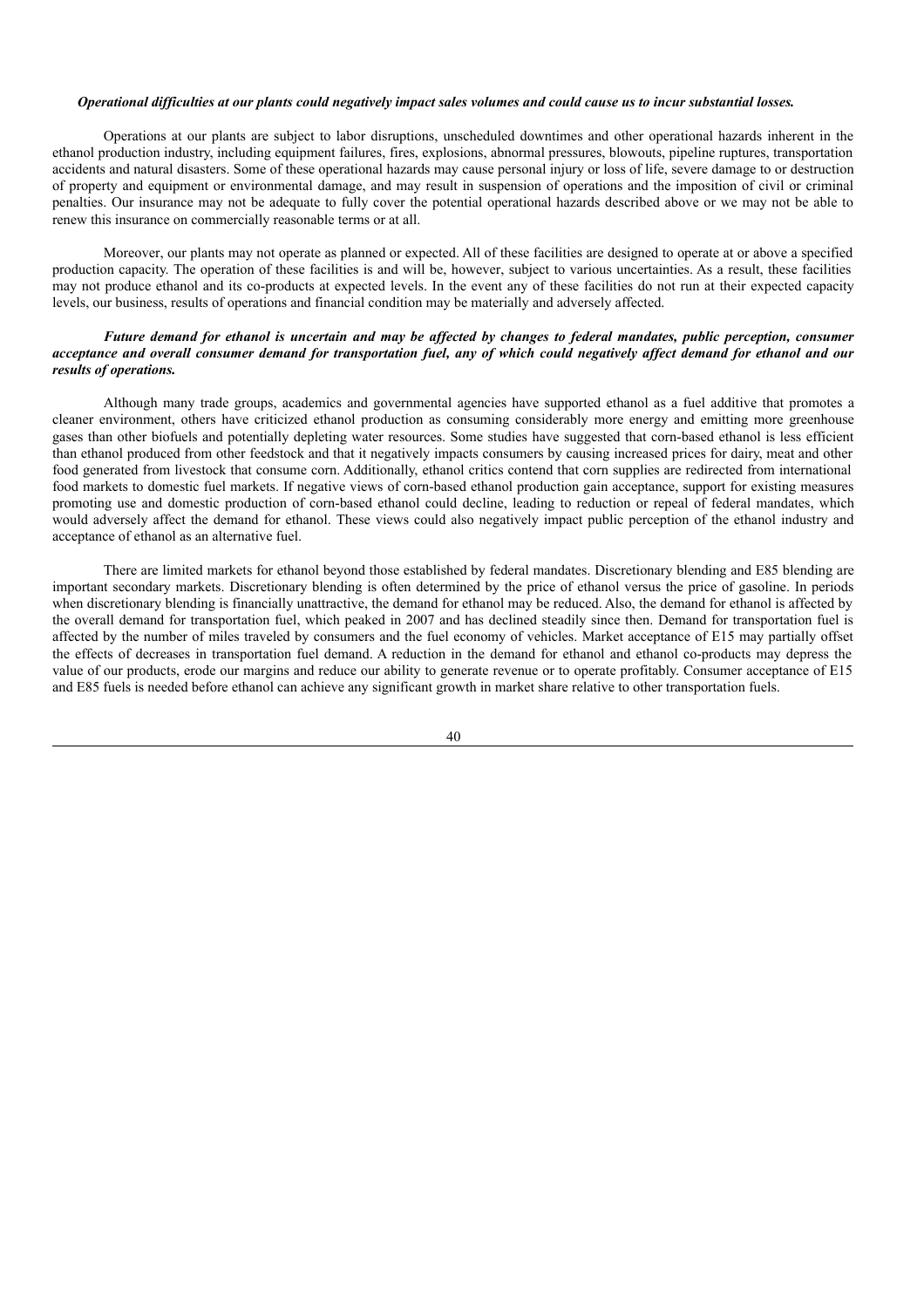## If we fail to integrate successfully the businesses of Pacific Ethanol and Aventine in the expected timeframe our results of operations *will be adversely af ected.*

The success of the Aventine acquisition will depend, in large part, on our ability to realize the anticipated benefits from combining the businesses of Pacific Ethanol and Aventine. To realize these anticipated benefits, we must successfully integrate the businesses of Pacific Ethanol and Aventine. This integration will be complex and time-consuming.

The failure to integrate successfully and to manage successfully the challenges presented by the integration process may result in our failure to achieve some or all of the anticipated benefits of the acquisition.

Potential difficulties that may be encountered in the integration process include the following:

- lost sales and customers as a result of customers of either of Pacific Ethanol or Aventine deciding not to do business with us;
- · complexities associated with managing the larger, more complex, combined business;
- integrating personnel:
- · potential unknown liabilities and unforeseen expenses, delays or regulatory conditions associated with the acquisition; and
- · performance shortfalls as a result of the diversion of management's attention caused by integrating Pacific Ethanol's and Aventine's operations.

# *Our future results will suf er if we do not ef ectively manage our expanded operations.*

Our business following the Aventine acquisition is significantly larger than the individual businesses of Pacific Ethanol and Aventine prior to the acquisition. Our future success depends, in part, upon our ability to manage our expanded business, which will pose substantial challenges for our management, including challenges related to the management and monitoring of new operations and associated increased costs and complexity. We cannot assure you that we will be successful or that we will realize the expected operating efficiencies, annual net operating synergies, revenue enhancements and other benefits currently anticipated to result from the acquisition.

### We are currently engaged in a dispute in connection with the storage of surplus beet sugar and amounts allegedly owed by us.

Pacific Ethanol, Inc., through a subsidiary acquired in its acquisition of Aventine, became involved in a pending lawsuit with Western Sugar that pre-dated the Aventine acquisition.

In 2013, Aventine's, and now our, wholly-owned subsidiary purchased surplus beet sugar through a United States Department of Agriculture program. Western Sugar was one of the entities that warehoused this surplus sugar. Western Sugar has asserted that Aventine's subsidiary breached its contract with Western Sugar by failing to pay certain penalty rates for the storage of its sugar or alternatively failing to pay a premium rate for storage because the subsidiary failed to take timely delivery or otherwise cause timely shipment of the sugar. On February 27, 2015, Western Sugar filed an action in the United States District Court, District of Colorado, seeking payment of the penalty storage fees as "expectation damages," in the amount of approximately \$8.6 million. We are evaluating Western Sugar's claims and may accrue a litigation reserve for this matter. Our inability to successfully defend this matter could have a material adverse effect on our financial condition.

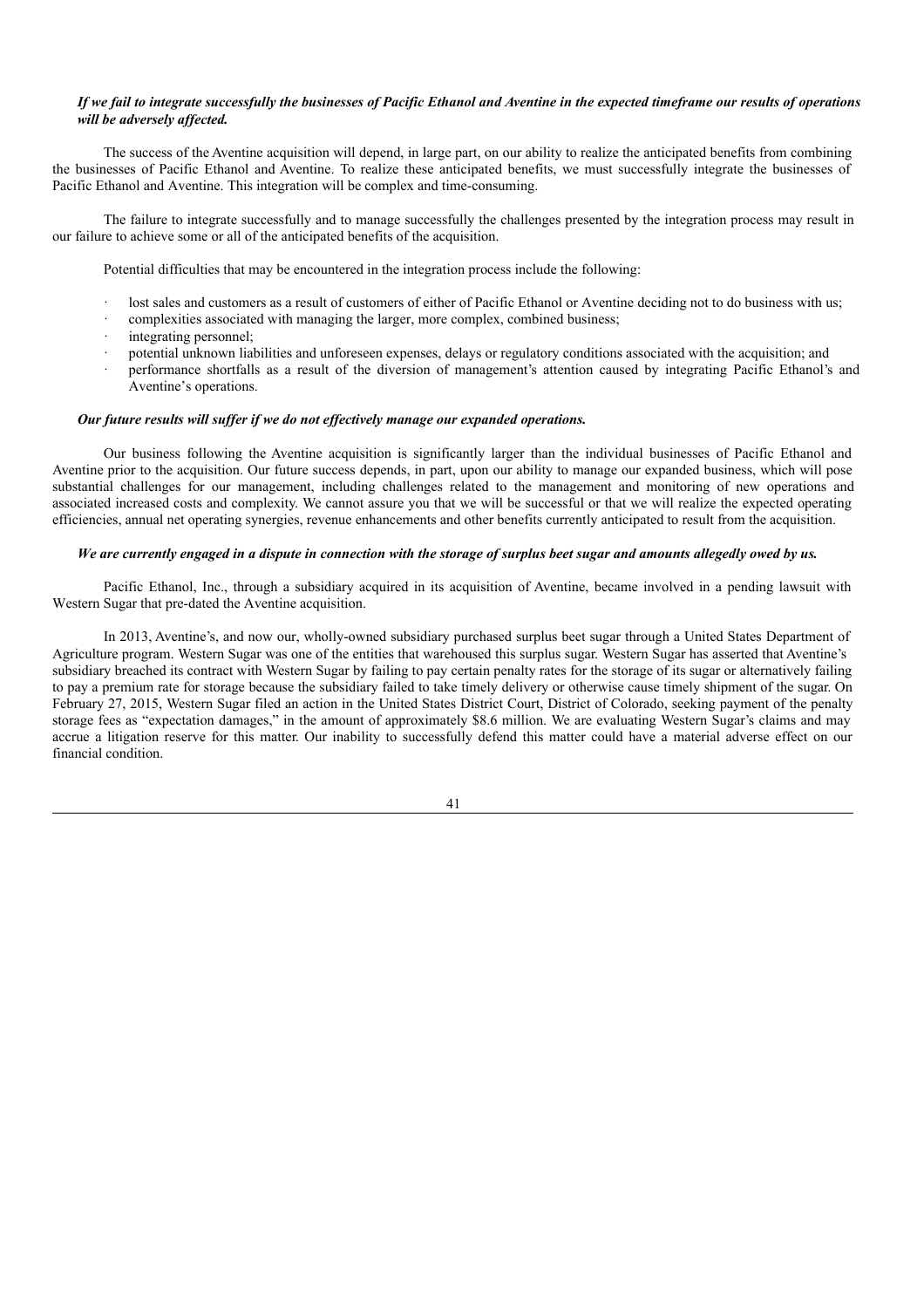# Our level of indebtedness, including Aventine's indebtedness, may make it more difficult for us to pay or refinance our debts and we may need to divert our cash flow from operations to debt service payments. Our indebtedness could limit our ability to pursue other *strategic opportunities and could increase our vulnerability to adverse economic and industry conditions.*

As a result of the Aventine acquisition, on a consolidated basis, we are responsible for Aventine's outstanding debt. Our total consolidated indebtedness immediately prior to the acquisition was approximately \$25.6 million. Our total consolidated indebtedness immediately after the acquisition was approximately \$171.2 million. Our debt service obligations with respect to this increased indebtedness could have an adverse impact on our earnings and cash flows for as long as the indebtedness is outstanding.

Our increased indebtedness could also have important consequences to holders of our common stock. For example, it could:

- make it more difficult to pay or refinance our debts as they become due during adverse economic and industry conditions because any decrease in revenues could cause us to not have sufficient cash flows from operations to make our scheduled debt payments;
- limit our flexibility to pursue other strategic opportunities or react to changes in our business and the industry in which we operates and, consequently, place us at a competitive disadvantage to our competitors who have less debt; or
- require a substantial portion of our cash flows from operations to be used for debt service payments, thereby reducing the availability of our cash flow to fund working capital, capital expenditures, acquisitions, dividend payments and other general corporate purposes.

Based upon current levels of operations, we expect to generate sufficient cash on a consolidated basis to make all of the principal and interest payments when such payments are due under our existing credit facilities, indentures and other instruments governing our outstanding indebtedness, including Aventine's outstanding debt, but there can be no assurance that we will be able to repay or refinance such borrowings and obligations.

# If Kinergy fails to satisfy its financial covenants under its credit facility, it may experience a loss or reduction of that facility, which *would have a material adverse ef ect on our financial condition and results of operations.*

We are substantially dependent on Kinergy's credit facility to help finance its operations. Kinergy must satisfy monthly financial covenants under its credit facility, including fixed-charge coverage ratio covenants. Kinergy will be in default under its credit facility if it fails to satisfy any financial covenant. A default may result in the loss or reduction of the credit facility. The loss of Kinergy's credit facility, or a significant reduction in Kinergy's borrowing capacity under the facility, would result in Kinergy's inability to finance a significant portion of its business and would have a material adverse effect on our financial condition and results of operations.

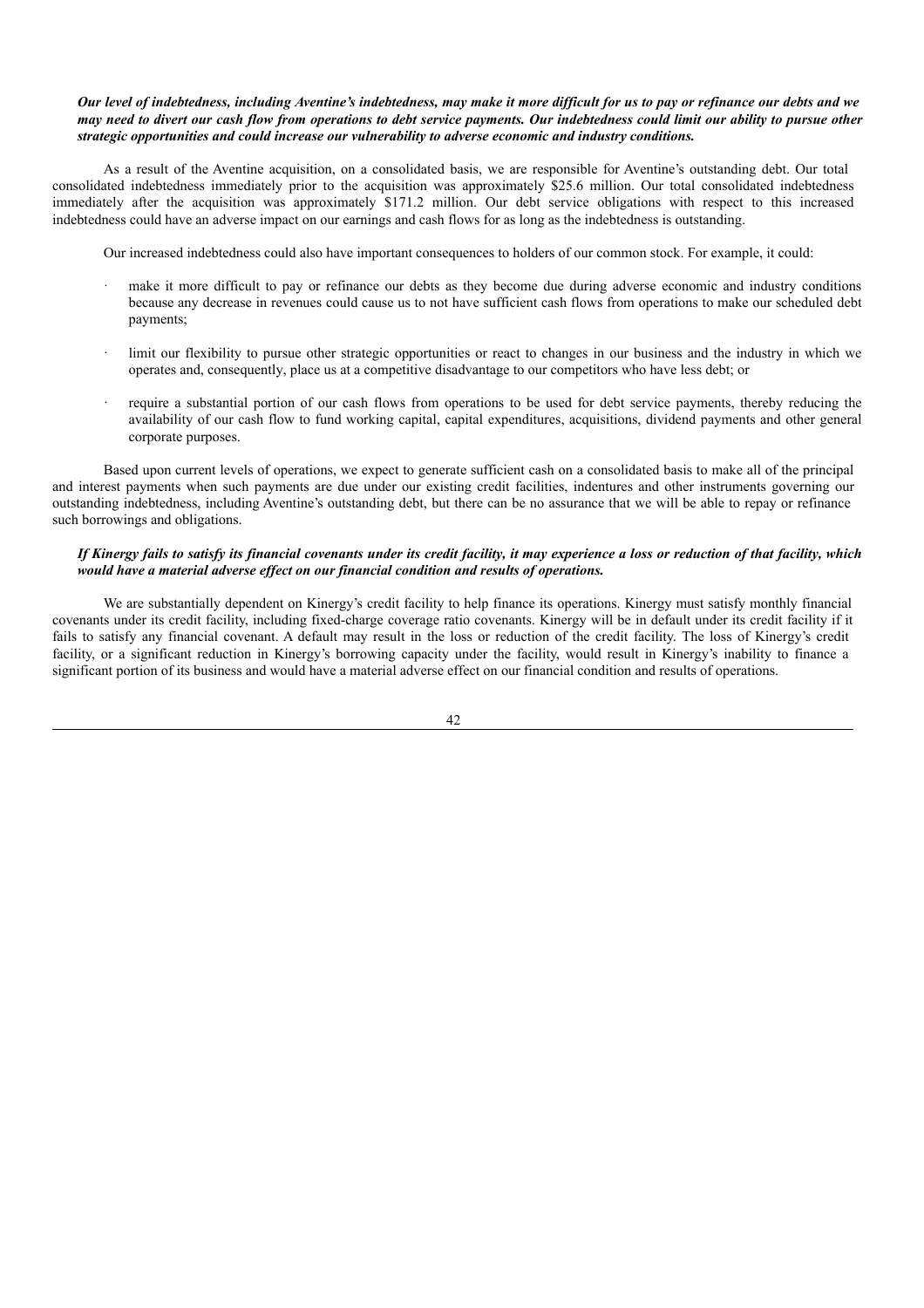### The United States ethanol industry is highly dependent upon certain federal and state legislation and regulation and any changes in legislation or regulation could have a material adverse effect on our results of operations, cash flows and financial condition.

The Environmental Protection Agency, or EPA, has implemented the national Renewable Fuel Standard, or national RFS, pursuant to the Energy Policy Act of 2005 and the Energy Independence and Security Act of 2007. The national RFS program sets annual quotas for the quantity of renewable fuels (such as ethanol) that must be blended into motor fuels consumed in the United States. The domestic market for ethanol is significantly impacted by federal mandates under the national RFS program for volumes of renewable fuels (such as ethanol) required to be blended with gasoline. Future demand for ethanol will be largely dependent upon incentives to blend ethanol into motor fuels, including the relative price of gasoline versus ethanol, the relative octane value of ethanol, constraints in the ability of vehicles to use higher ethanol blends, the national RFS, and other applicable environmental requirements. Any significant increase in production capacity above the national RFS minimum requirements may have an adverse impact on ethanol prices.

Legislation aimed at reducing or eliminating the renewable fuel use required by the national RFS has been introduced in the United States Congress. On January 21, 2015, the *Leave Ethanol Volumes at Existing Levels (LEVEL) Act* (H.R. 434) was introduced in the House. The bill would amend the national RFS by decreasing the required volume of renewable fuels in 2015-2022 to 7.5 billion gallons per year. On February 4, 2015, the *RFS Elimination Act* (H.R. 703) was introduced in the House of Representatives. The bill would fully repeal the national RFS. Also introduced on February 4, 2015, was the *RFS Reform Act* (H.R. 704), which prohibits corn-based ethanol from meeting the national RFS requirements, caps the amount of ethanol that can be blended into conventional gasoline at 10%, and requires the EPA to set requirements for cellulosic biofuels at actual production levels. On January 6, 2015, a bill ( H.R. 21) was introduced in the House of Representatives to vacate the waiver issued by EPA allowing the use of 15% ethanol blends in certain light-duty vehicles. On February 26, 2015, the *Corn Ethanol Mandate Elimination Act of 2015* (S. 577) was introduced in the Senate. The bill would eliminate corn ethanol as qualifying as a renewable fuel under the national RFS. *The American Energy Renaissance Act* (S. 791 and H.R. 1487), which was introduced in the Senate on March 18, 2015 and the House on March 19, 2015, would phase out the national RFS over a fiveyear period. The *Renewable Fuel Standard Repeal Act* (S. 1584), which would fully repeal the national RFS, was introduced in the Senate on June 16, 2015. All of these bills were assigned to a congressional committee, which will consider them before possibly sending any of them on to the House of Representatives or the Senate as a whole. Our operations could be adversely impacted if any legislation is enacted that reduces or eliminates the national RFS volume requirements or that reduces or eliminates corn ethanol as qualifying as a renewable fuel under the national RFS.

Under the provisions of the Clean Air Act, as amended by the Energy Independence and Security Act of 2007, the EPA has limited authority to waive or reduce the mandated national RFS requirements, which authority is subject to consultation with the Secretaries of Agriculture and Energy, and based on a determination that there is inadequate domestic renewable fuel supply or implementation of the applicable requirements would severely harm the economy or environment of a state, region or the United States. On November 15, 2013, the EPA released its Notice of Proposed Rulemaking for the national RFS for 2014. The EPA proposed to reduce the Renewable Volume Obligations, or RVO, for 2014 for key categories of biofuel covered by the national RFS below the 2014 volumes specified in 2007 by the Energy Independence and Security Act of 2007 and below the RVO for 2013. However, the EPA withdrew its proposal on December 9, 2014, and announced that it would not finalize the RVO for 2014 until 2015. In addition, the EPA announced that it would propose the RVO for 2015 and 2016 simultaneously in 2015. On May 29, 2015, the EPA published its proposed rule for RFS blending requirements for 2014-2016. Because 2014 has passed, the EPA proposes to base the 2014 blending requirement on the market's actual use of renewable fuel. For 2015, the EPA is proposing to reduce the portion of the national RFS mandate for which corn ethanol qualifies from the statutory level of 15.0 billion gallons to 13.4 billion gallons. For 2016, the EPA is proposing to reduce this portion of the national RFS from the statutory level of 15.0 billion gallons to 14.0 billion gallons. The EPA's decision to propose cuts to the Congressionally established volumes is based on the EPA's perception that the nation's refueling infrastructure is currently unable to distribute the statutorily-required volumes to consumers. The EPA held a public hearing on its proposal on June 25, 2015, and accepted written comments from the public through July 27, 2015. A final rule for the 2014-2016 national RFS requirements is expected to be published by the EPA no later than November 30, 2015. Our operations could be adversely impacted if the EPA finalizes RVO levels that are below the levels specified in the national RFS.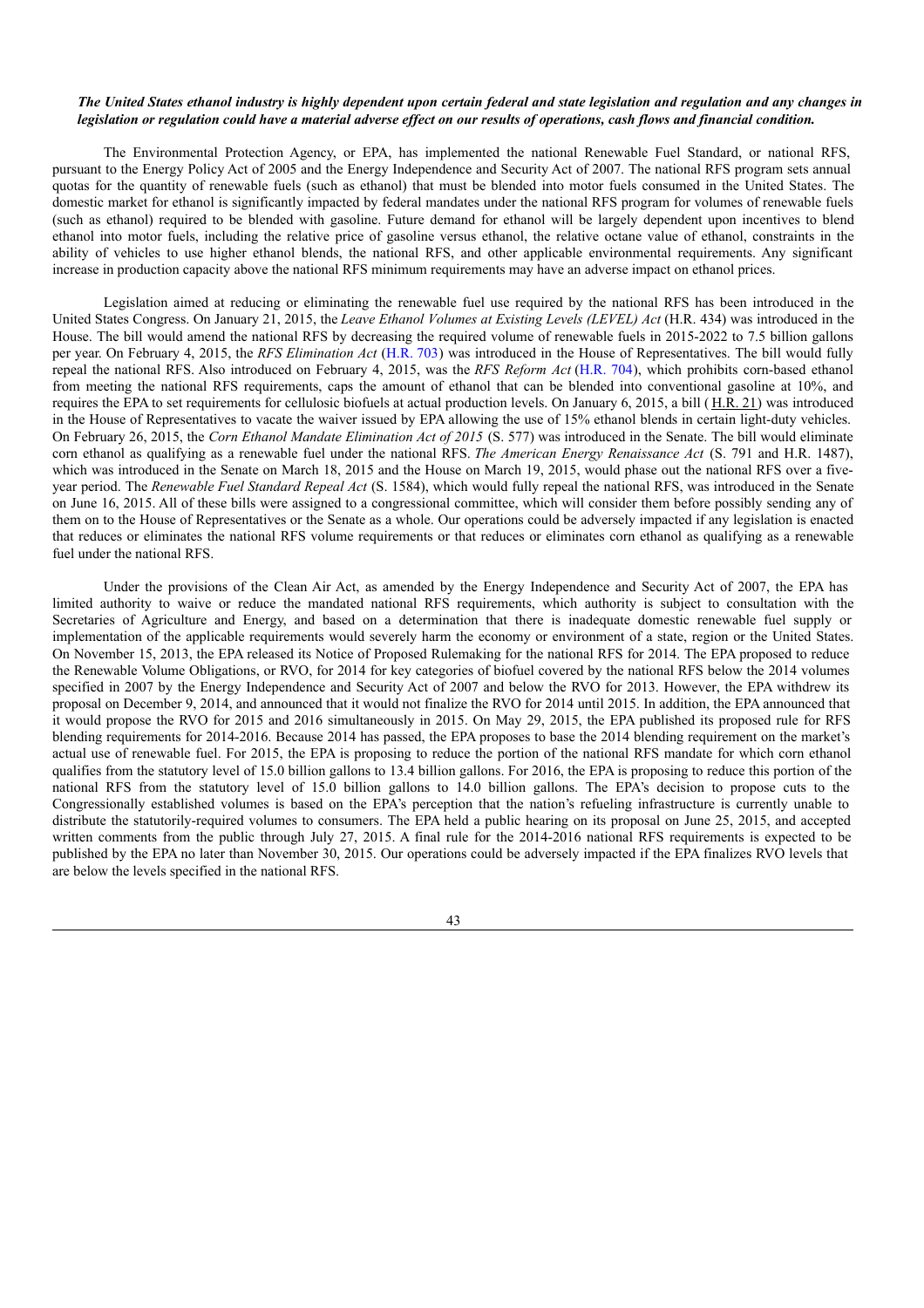# The ethanol production and marketing industry is extremely competitive. Many of our significant competitors have greater production and financial resources and one or more of these competitors could use their greater resources to gain market share at our expense. In addition, a number of Kinergy's suppliers may circumvent the marketing services we provide, causing our sales and *profitability to decline.*

The ethanol production and marketing industry is extremely competitive. Many of our significant competitors in the ethanol production and marketing industry, including Archer Daniels Midland Company and Valero Energy Corporation, have substantially greater production and/or financial resources. As a result, our competitors may be able to compete more aggressively and sustain that competition over a longer period of time. Successful competition will require a continued high level of investment in marketing and customer service and support. Our limited resources relative to many significant competitors may cause us to fail to anticipate or respond adequately to new developments and other competitive pressures. This failure could reduce our competitiveness and cause a decline in market share, sales and profitability. Even if sufficient funds are available, we may not be able to make the modifications and improvements necessary to compete successfully.

We also face increasing competition from international suppliers. Currently, international suppliers produce ethanol primarily from sugar cane and have cost structures that are generally substantially lower than our cost structures. Any increase in domestic or foreign competition could cause us to reduce our prices and take other steps to compete effectively, which could adversely affect our business, financial condition and results of operations.

In addition, some of our suppliers are potential competitors and, especially if the price of ethanol reaches historically high levels, they may seek to capture additional profits by circumventing our marketing services in favor of selling directly to our customers. If one or more of our major suppliers, or numerous smaller suppliers, circumvent our marketing services, our sales and profitability may decline.

# Our success will depend on relationships with third parties and pre-existing customers of Pacific Ethanol and Aventine, which relationships may be affected by customer preferences or public attitudes about the Aventine acquisition. Any adverse changes in *these relationships could adversely af ect our business, financial condition and results of operations.*

Our success will depend on our ability to maintain and renew business relationships, including relationships with preexisting customers of both Pacific Ethanol and Aventine, and to establish new business relationships. There can be no assurance that we will be able to maintain preexisting customer contracts and other business relationships, or enter into or maintain new customer contracts and other business relationships, on acceptable terms, if at all. The failure to maintain important business relationships could have a material adverse effect on our business, financial condition or results of operations.

# Business issues faced by Pacific Ethanol or Aventine may be imputed to our operations as a whole or to the operations of the other *company.*

To the extent that Pacific Ethanol or Aventine has or is perceived by customers to have operational challenges or other business issues, those challenges or issues may raise concerns by existing customers as to our operations as a whole or as to the operations of the other company, which may limit or impede our ability to maintain relationships with those customers.

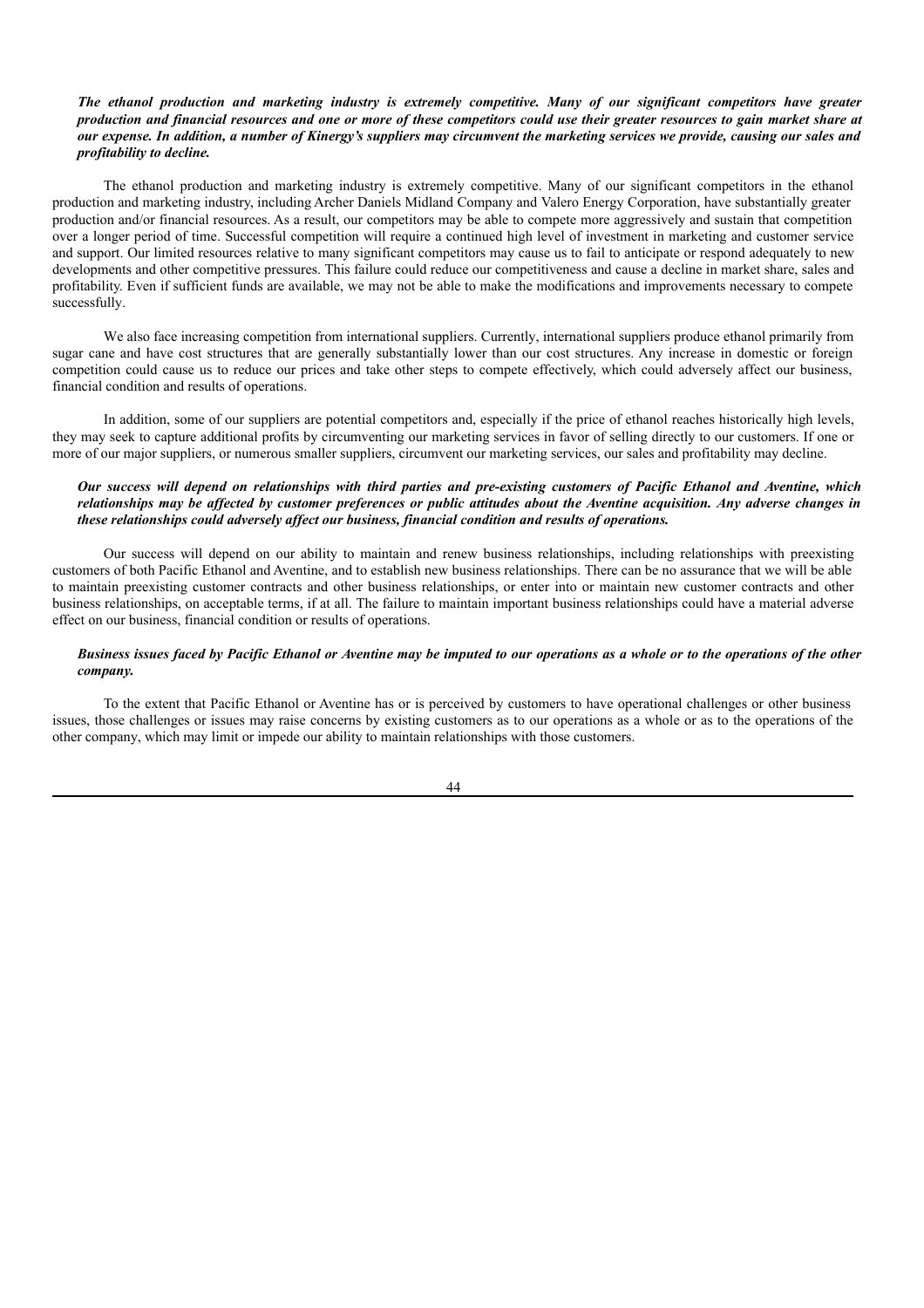#### *We have incurred and will incur significant costs in connection with the Aventine acquisition.*

We have incurred and expect to incur significant costs associated with the Aventine acquisition and combining the operations of Pacific Ethanol and Aventine. Although the exact amount of these costs is not yet known, we estimate that these costs will be approximately \$2.7 million in the aggregate. In addition, there may be unanticipated costs associated with the integration. Although we expect that the elimination of duplicative costs and other efficiencies may offset incremental transaction and acquisition-related costs over time, these benefits may not be achieved in the near term or at all.

## Our ability to utilize net operating loss carryforwards and certain other tax attributes may be limited as a result of the Aventine *acquisition.*

Federal and state income tax laws impose restrictions on the utilization of net operating loss, or NOL, and tax credit carryforwards in the event that an "ownership change" occurs for tax purposes, as defined by Section 382 of the Internal Revenue Code. In general, an ownership change occurs when stockholders owning 5% or more of a "loss corporation" (a corporation entitled to use NOL or other loss carryovers) have increased their ownership of stock in such corporation by more than 50 percentage points during any three-year period. The annual base limitation under Section 382 of the Code is calculated by multiplying the loss corporation's value at the time of the ownership change by the greater of the long-term tax-exempt rate determined by the Internal Revenue Service in the month of the ownership change or the two preceding months.

As of December 31, 2014, Pacific Ethanol and Aventine had \$28.3 million and \$63.5 million, respectively, of NOLs that are currently limited in their annual use. As a result of the Aventine acquisition, it is possible that either or both Pacific Ethanol and Aventine will be deemed to have undergone an "ownership change" for purposes of Section 382 of the Code. Accordingly, our ability to utilize these NOL carryforwards may be substantially limited. These limitations could in turn result in increased future tax obligations, which could have a material adverse effect on our business, financial condition or results of operations.

# The high concentration of our sales within the ethanol production and marketing industry could result in a significant reduction in *sales and negatively af ect our profitability if demand for ethanol declines*.

We expect to be completely focused on the production and marketing of ethanol and its co-products for the foreseeable future. We may be unable to shift our business focus away from the production and marketing of ethanol to other renewable fuels or competing products. Accordingly, an industry shift away from ethanol or the emergence of new competing products may reduce the demand for ethanol. A downturn in the demand for ethanol would likely materially and adversely affect our sales and profitability.

# We depend in part on one third-party supplier for a significant portion of the ethanol we sell. If this supplier does not continue to supply us with ethanol in adequate amounts, we may be unable to satisfy the demands of our customers and our sales, profitability *and relationships with our customers will be adversely af ected.*

We depend in part, and expect to continue to depend for the foreseeable future, on one third-party supplier for a significant portion of the total amount of ethanol that we sell. During 2014, 2013 and 2012, one supplier provided in excess of 10% of the total volume of ethanol we sold, accounting for an aggregate of approximately \$134.6 million, \$145.2 million and \$109.9 million in net sales, representing 12%, 16% and 13% of our net sales, respectively, for those periods. This third-party supplier is located in the Midwest. The delivery of ethanol from this supplier is therefore subject to delays resulting from inclement weather and other conditions. If this supplier is unable or declines for any reason to continue to supply us with ethanol in adequate amounts, we may be unable to replace that supplier and source other supplies of ethanol in a timely manner, or at all, to satisfy the demands of our customers. If this occurs, our sales, profitability and our relationships with our customers will be adversely affected.

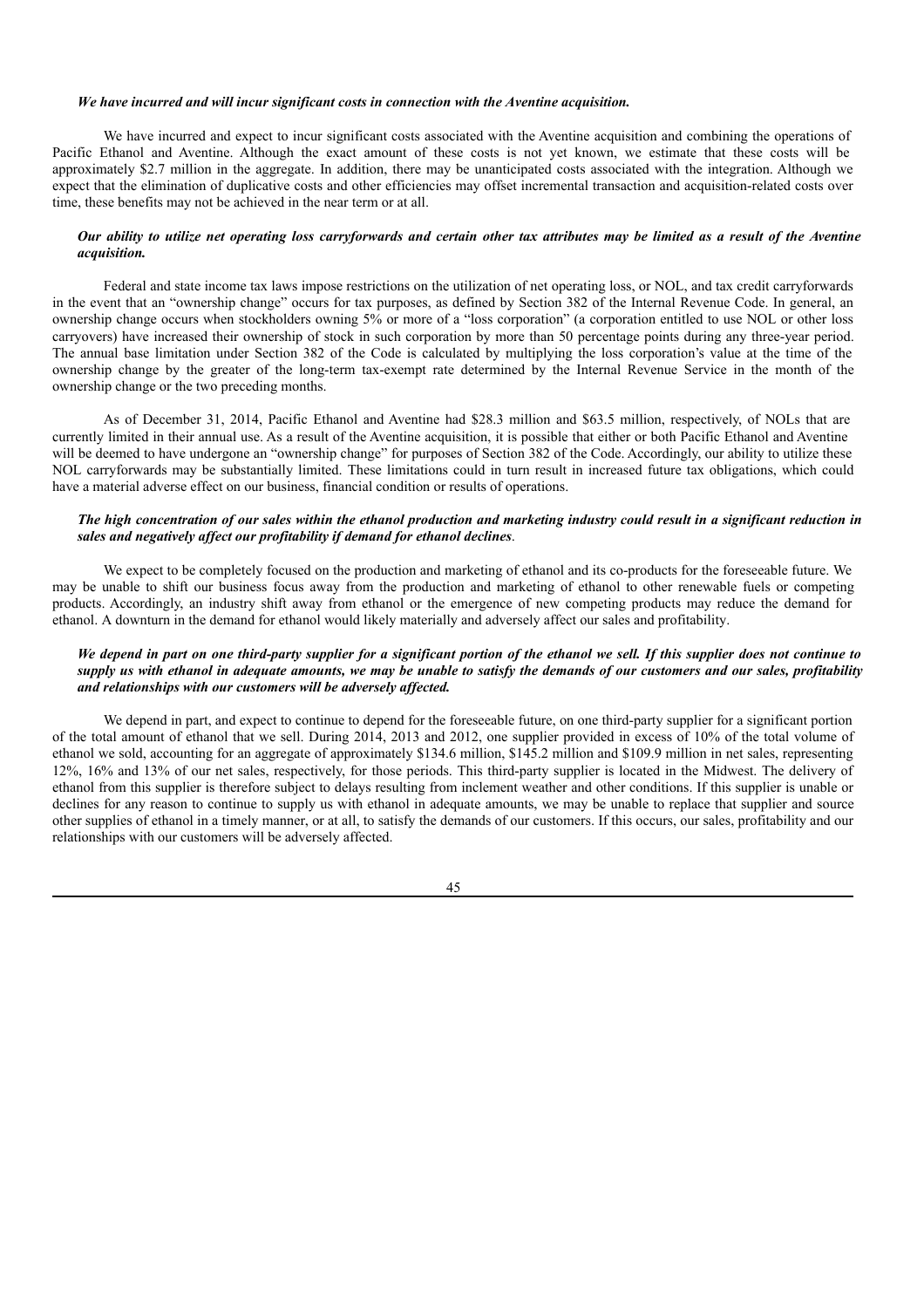### *We may be adversely af ected by environmental, health and safety laws, regulations and liabilities*.

We are subject to various federal, state and local environmental laws and regulations, including those relating to the discharge of materials into the air, water and ground, the generation, storage, handling, use, transportation and disposal of hazardous materials and wastes, and the health and safety of our employees. In addition, some of these laws and regulations require us to operate under permits that are subject to renewal or modification. These laws, regulations and permits can often require expensive pollution control equipment or operational changes to limit actual or potential impacts to the environment. A violation of these laws and regulations or permit conditions can result in substantial fines, natural resource damages, criminal sanctions, permit revocations and/or facility shutdowns. In addition, we have made, and expect to make, significant capital expenditures on an ongoing basis to comply with increasingly stringent environmental laws, regulations and permits.

We may be liable for the investigation and cleanup of environmental contamination at each of our plants and at off-site locations where we arrange for the disposal of hazardous substances or wastes. If these substances or wastes have been or are disposed of or released at sites that undergo investigation and/or remediation by regulatory agencies, we may be responsible under the Comprehensive Environmental Response, Compensation and Liability Act of 1980, or other environmental laws for all or part of the costs of investigation and/or remediation, and for damages to natural resources. We may also be subject to related claims by private parties alleging property damage and personal injury due to exposure to hazardous or other materials at or from those properties. Some of these matters may require us to expend significant amounts for investigation, cleanup or other costs.

In addition, new laws, new interpretations of existing laws, increased governmental enforcement of environmental laws or other developments could require us to make significant additional expenditures. Continued government and public emphasis on environmental issues can be expected to result in increased future investments for environmental controls at our plants. Present and future environmental laws and regulations, and interpretations of those laws and regulations, applicable to our operations, more vigorous enforcement policies and discovery of currently unknown conditions may require substantial expenditures that could have a material adverse effect on our results of operations and financial condition.

The hazards and risks associated with producing and transporting our products (including fires, natural disasters, explosions and abnormal pressures and blowouts) may also result in personal injury claims or damage to property and third parties. As protection against operating hazards, we maintain insurance coverage against some, but not all, potential losses. However, we could sustain losses for uninsurable or uninsured risks, or in amounts in excess of existing insurance coverage. Events that result in significant personal injury or damage to our property or third parties or other losses that are not fully covered by insurance could have a material adverse effect on our results of operations and financial condition.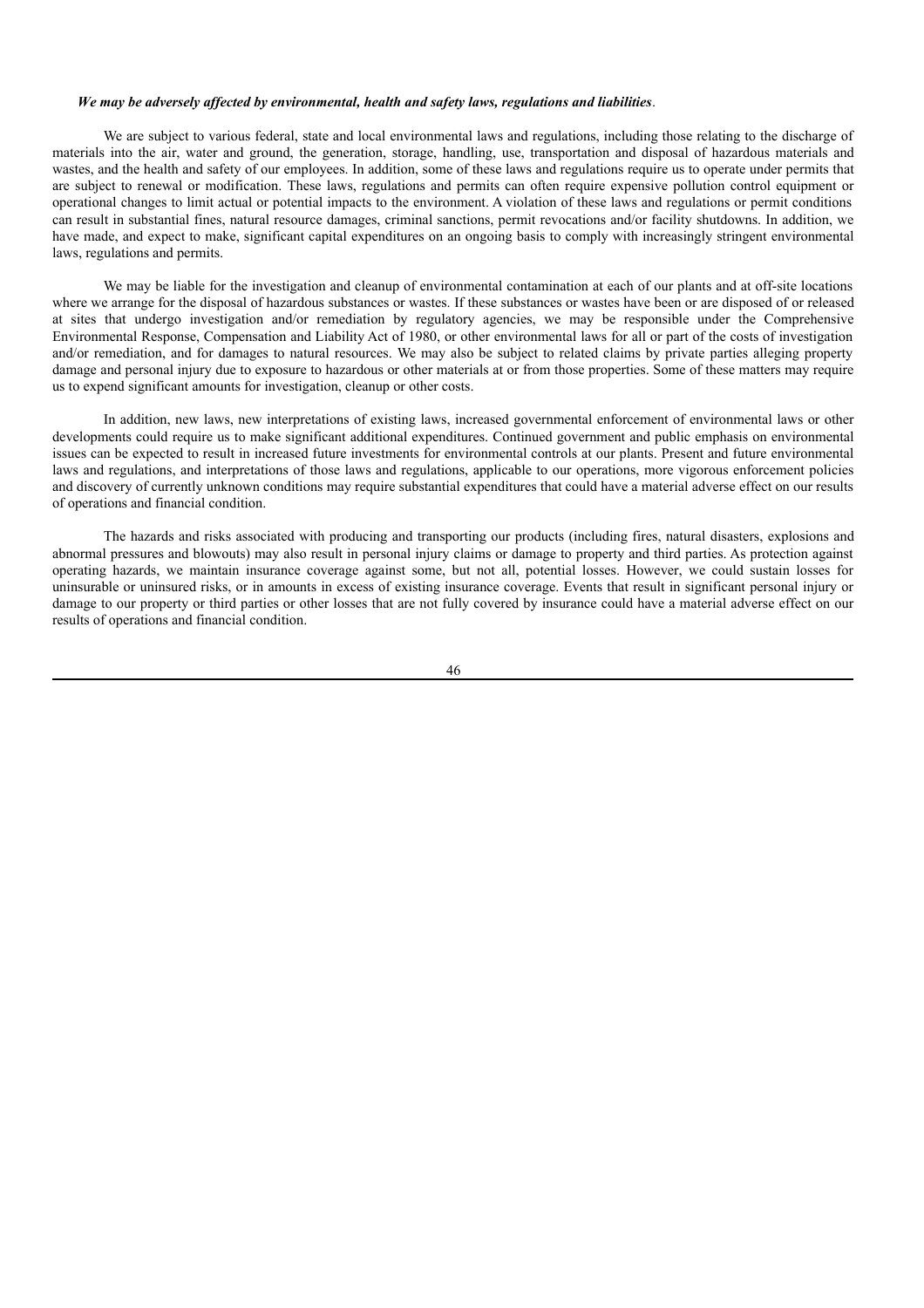## If we are unable to attract or retain key personnel, including as a result of the Aventine acquisition, our ability to operate effectively may be impaired, which could have a material adverse effect on our business, financial condition and results of operations.

Our ability to operate our business and implement strategies depends, in part, on the efforts of our executive officers and other key personnel. Our future success will depend on, among other factors, our ability to retain our current key personnel and attract and retain qualified future key personnel, particularly executive management. In addition, the success of the Aventine acquisition will depend in part on our ability to retain key personnel. It is possible that these personnel might decide not to remain with us now that the acquisition is completed. If these key personnel terminate their employment, our business activities might be adversely affected and management's attention might be diverted from integrating the businesses of Pacific Ethanol and Aventine to recruiting suitable replacement personnel. We may be unable to locate suitable replacements for any such key personnel or offer employment to potential replacement personnel on reasonable terms. If we are unable to attract or retain key personnel, our ability to operate effectively may be impaired, which could have a material adverse effect on our business, financial condition and results of operations.

# We depend on a small number of customers for the maiority of our sales. A reduction in business from any of these customers could *cause a significant decline in our overall sales and profitability.*

The majority of our sales are generated from a small number of customers. During 2014, 2013 and 2012, four customers accounted for an aggregate of approximately \$659 million, \$521 million and \$410 million in net sales, representing 59%, 58% and 51% of our net sales, respectively, for those periods. We expect that we will continue to depend for the foreseeable future upon a small number of customers for a significant portion of our sales. Our agreements with these customers generally do not require them to purchase any specified amount of ethanol or dollar amount of sales or to make any purchases whatsoever. Therefore, in any future period, our sales generated from these customers, individually or in the aggregate, may not equal or exceed historical levels. If sales to any of these customers cease or decline, we may be unable to replace these sales with sales to either existing or new customers in a timely manner, or at all. A cessation or reduction of sales to one or more of these customers could cause a significant decline in our overall sales and profitability.

# Our lack of long-term ethanol orders and commitments by our customers could lead to a rapid decline in our sales and profitability.

We cannot rely on long-term ethanol orders or commitments by our customers for protection from the negative financial effects of a decline in the demand for ethanol or a decline in the demand for our marketing services. The limited certainty of ethanol orders can make it difficult for us to forecast our sales and allocate our resources in a manner consistent with our actual sales. Moreover, our expense levels are based in part on our expectations of future sales and, if our expectations regarding future sales are inaccurate, we may be unable to reduce costs in a timely manner to adjust for sales shortfalls. Furthermore, because we depend on a small number of customers for a significant portion of our sales, the magnitude of the ramifications of these risks is greater than if our sales were less concentrated. As a result of our lack of long-term ethanol orders and commitments, we may experience a rapid decline in our sales and profitability.

# *There are limitations on our ability to receive distributions from our subsidiaries.*

We conduct most of our operations through subsidiaries and are dependent upon dividends or other intercompany transfers of funds from our subsidiaries to generate free cash flow. Moreover, some of our subsidiaries are limited in their ability to pay dividends or make distributions to us by the terms of their financing arrangements.

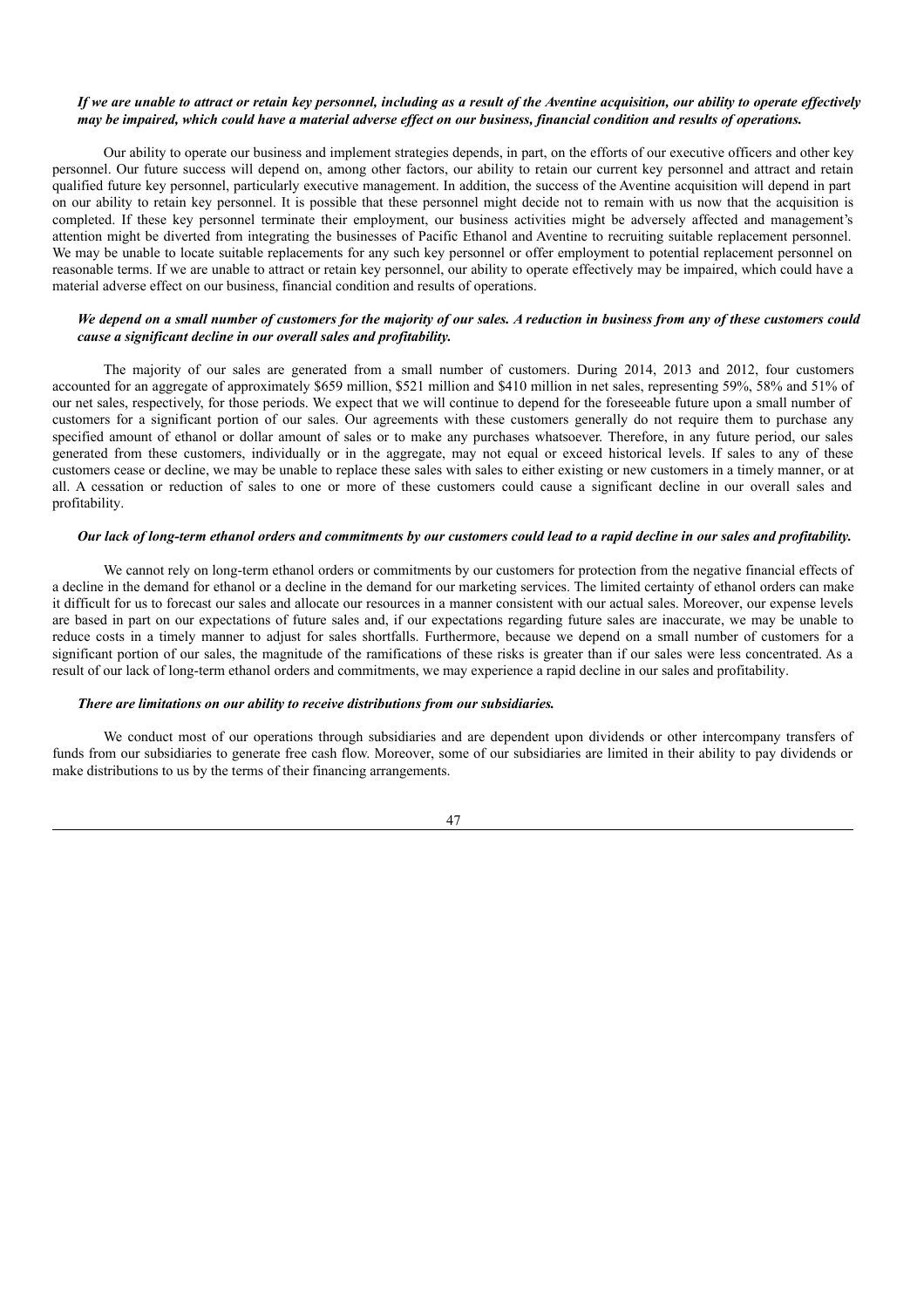### **Risks Related to Ownership of our Common Stock**

## Resales of shares of our common stock issued upon closing the Aventine acquisition, or a perception that a substantial number of such shares will be resold into the market, may cause the market price of our common stock and the value of your investment to *decline significantly.*

We issued an aggregate of approximately 17.8 million shares of our common stock and non-voting common stock upon the closing the Aventine acquisition. A majority of the newly issued shares are subject to stockholders agreements entered into by us and certain former Aventine stockholders prohibiting the sale of our shares issued in connection with the acquisition for various periods of time. The issuance of these new shares of our common stock and non-voting common stock, and the sale of these new shares of common stock (including shares of common stock issuable upon conversion of shares of non-voting common stock issued in the acquisition) by former Aventine stockholders (i) after the acquisition, for those former Aventine stockholders not subject to the stockholders agreements, or (ii) after applicable restrictive periods have passed for those former Aventine stockholders subject to the stockholders agreements, or the perception that these sales could occur, could have the effect of depressing the market price for shares of our common stock.

# Our stock price is highly volatile, which could result in substantial losses for investors purchasing shares of our common stock and *in litigation against us.*

The market price of our common stock has fluctuated significantly in the past and may continue to fluctuate significantly in the future. The market price of our common stock may continue to fluctuate in response to one or more of the following factors, many of which are beyond our control:

- fluctuations in the market prices of ethanol and its co-products;
- · the cost of key inputs to the production of ethanol, including corn and natural gas;
- the volume and timing of the receipt of orders for ethanol from major customers;
- competitive pricing pressures;
- our ability to timely and cost-effectively produce, sell and deliver ethanol;
- the announcement, introduction and market acceptance of one or more alternatives to ethanol;
- losses resulting from adjustments to the fair values of our outstanding warrants to purchase our common stock;
- changes in market valuations of companies similar to us;
- stock market price and volume fluctuations generally;
- the possibility that the anticipated benefits from our acquisition of Aventine cannot be fully realized in a timely manner or at all, or that integrating the acquired operations will be more difficult, disruptive or costly than anticipated;
- regulatory developments or increased enforcement;
- fluctuations in our quarterly or annual operating results;
- additions or departures of key personnel;
- our inability to obtain any necessary financing;
- our financing activities and future sales of our common stock or other securities; and
- our ability to maintain contracts that are critical to our operations.

Furthermore, we believe that the economic conditions in California and other Western states, as well as the United States as a whole, could have a negative impact on our results of operations. Demand for ethanol could also be adversely affected by a slow-down in the overall demand for oxygenate and gasoline additive products. The levels of our ethanol production and purchases for resale will be based upon forecasted demand. Accordingly, any inaccuracy in forecasting anticipated revenues and expenses could adversely affect our business. The failure to receive anticipated orders or to complete delivery in any quarterly period could adversely affect our results of operations for that period. Quarterly results are not necessarily indicative of future performance for any particular period, and we may not experience revenue growth or profitability on a quarterly or an annual basis.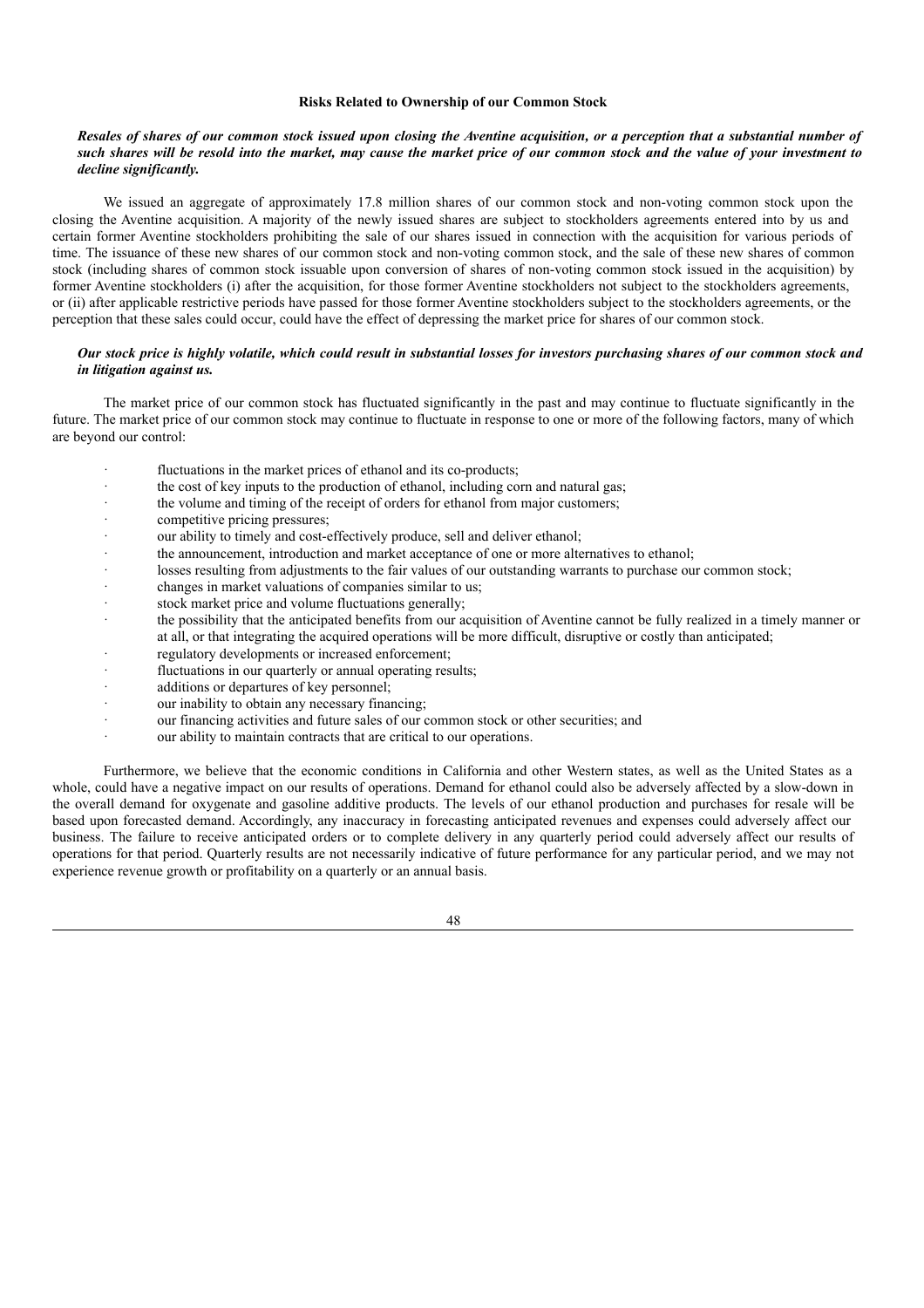The price at which you purchase shares of our common stock may not be indicative of the price that will prevail in the trading market. You may be unable to sell your shares of common stock at or above your purchase price, which may result in substantial losses to you and which may include the complete loss of your investment. In the past, securities class action litigation has often been brought against a company following periods of high stock price volatility. We may be the target of similar litigation in the future. Securities litigation could result in substantial costs and divert management's attention and our resources away from our business.

Any of the risks described above could have a material adverse effect on our results of operations or the price of our common stock, or both.

# The Aventine acquisition may not be accretive, and may be dilutive, to our earnings per share, which may negatively affect the *market price of our common stock.*

Although the Aventine acquisition is expected to be accretive to earnings per share, the acquisition may not be accretive, and may be dilutive, to our earnings per share. The expectation that the acquisition will be accretive is based on preliminary estimates that may materially change. All of the risk factors applicable to the ethanol industry and our business as a marketer and producer of ethanol are also be applicable to Aventine's business. In addition, future events and conditions could decrease or delay any accretion, result in dilution or cause greater dilution than may be expected, including:

- adverse changes in market conditions;
- commodity prices for corn, ethanol, gasoline and crude oil;
- production levels:
- · operating results;
- competitive conditions;
- laws and regulations affecting the ethanol business;
- capital expenditure obligations; and
- general economic conditions.

Any dilution of, or decrease or delay of any accretion to, our earnings per share could cause the price of our common stock to decline.

# We will record goodwill in connection with the Aventine acquisition that could become impaired and adversely affect our results of *operations.*

The Aventine acquisition will be accounted for as an acquisition by Pacific Ethanol in accordance with accounting principles generally accepted in the United States. Under the acquisition method of accounting, the assets and liabilities of Aventine will be recorded, as of completion, at their respective fair values and added to Pacific Ethanol's assets and liabilities. The reported financial condition and results of operations of Pacific Ethanol issued after completion of the acquisition will reflect Aventine balances and results after completion of the acquisition, but will not be restated retroactively to reflect the historical financial position or results of operations of Aventine for periods prior to the acquisition.

Under the acquisition method of accounting, the total purchase price will be allocated to Aventine's tangible assets and liabilities and identifiable intangible assets based on their fair values as of the date of completion of the acquisition. The excess of the purchase price over those fair values will be recorded as goodwill. We expect that the acquisition will result in the creation of goodwill based upon the application of the acquisition method of accounting. To the extent the value of goodwill or intangibles becomes impaired, we may be required to incur material non-cash charges relating to such impairment. Such an impairment charge could have a material impact on our results of operations.

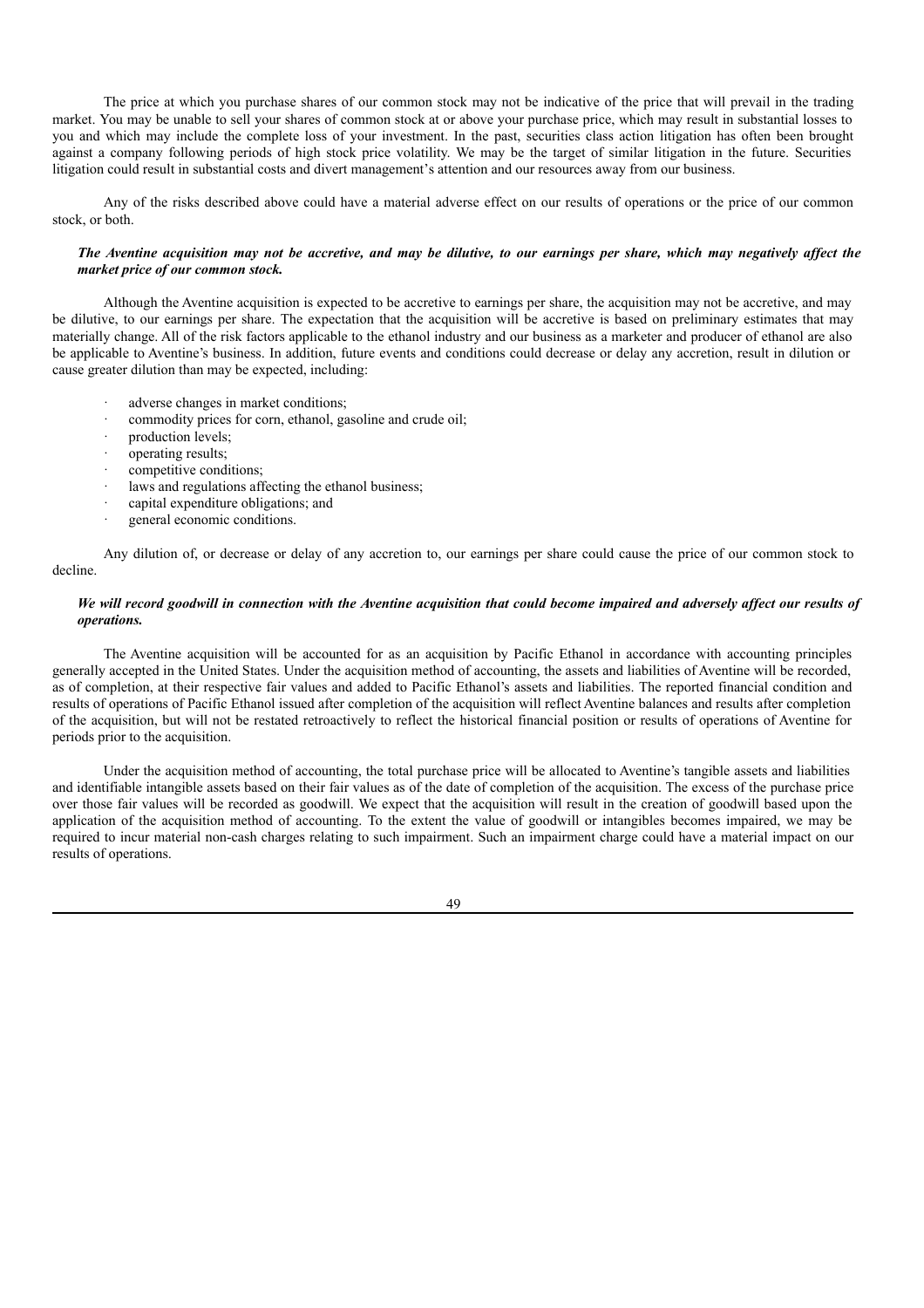## We may incur significant non-cash expenses in future periods due to adjustments to the fair values of our outstanding warrants. These non-cash expenses may materially and adversely affect our reported net income or losses and cause our stock price to decline.

From 2010 through 2013, we issued in various financing transactions warrants to purchase shares of our common stock. The warrants were initially recorded at their fair values, which are adjusted quarterly, generally resulting in non-cash expenses or income if the market price of our common stock increases or decreases, respectively, during the period. For example, due to the substantial increase in the market price of our common stock in the first quarter of 2014 and because the exercise prices of these warrants were, as of March 31, 2014, well below the market price of our common stock, the fair values of the warrants and the related non-cash expenses were significantly higher in the first quarter of 2014 than in prior quarterly periods, which resulted in an unusually large non-cash expense for the quarter. These fair value adjustments will continue in future periods until all of our warrants are exercised or expire. We may incur additional significant non-cash expenses in future periods due to adjustments to the fair values of our outstanding warrants resulting from increases in the market price of our common stock during those periods. These non-cash expenses may materially and adversely affect our reported net income or losses and cause our stock price to decline.

## The conversion or exercise of our outstanding derivative securities could substantially dilute your investment, reduce your voting power, and, if the resulting shares of common stock are resold into the market, or if a perception exists that a substantial number of shares may be issued and then resold into the market, the market price of our common stock and the value of your investment could *decline significantly.*

Our outstanding options to acquire our common stock issued to employees, directors and others, and warrants to purchase our common stock, allow the holders of these derivative securities an opportunity to profit from a rise in the market price of our common stock. We have issued common stock in respect of our derivative securities in the past and may do so in the future. If the prices at which our derivative securities are converted or exercised, are lower than the price at which you made your investment, immediate dilution of the value of your investment will occur. Our issuance of shares of common stock under these circumstances will also reduce your voting power. In addition, sales of a substantial number of shares of common stock resulting from any of these issuances, or even the perception that these sales could occur, could adversely affect the market price of our common stock. As a result, you could experience a significant decline in the value of your investment as a result of both the actual and potential issuance of shares of our common stock.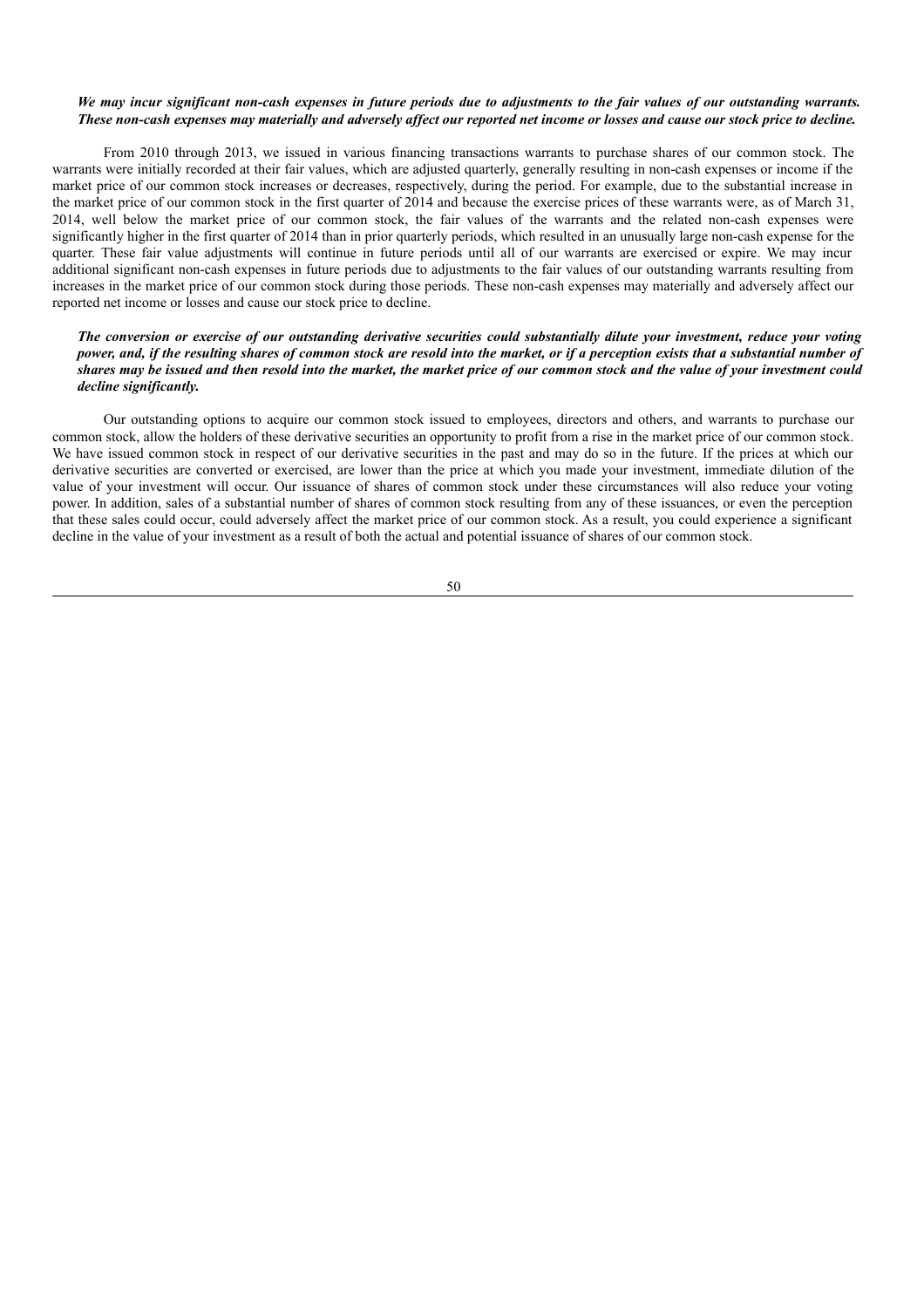# **ITEM 2. UNREGISTERED SALES OF EQUITY SECURITIES AND USE OF PROCEEDS.**

# **Unregistered Sales of Equity Securities**

### None.

# **Dividends**

Our current and future debt financing arrangements may limit or prevent cash distributions from our subsidiaries to us, depending upon the achievement of specified financial and other operating conditions and our ability to properly service our debt, thereby limiting or preventing us from paying cash dividends.

For each of the three months ended June 30, 2015 and 2014, we declared and paid in cash an aggregate of \$0.3 million in dividends on our Series B Preferred Stock. We have never declared or paid cash dividends on our common stock and do not currently intend to pay cash dividends on our common stock in the foreseeable future. We currently anticipate that we will retain any earnings for use in the continued development of our business. The holders of our outstanding Series B Preferred Stock are entitled to dividends of 7% per annum, payable quarterly. Accumulated and unpaid dividends in respect of our Series B Preferred Stock must be paid prior to the payment of any dividends in respect of our common stock.

# **ITEM 3. DEFAULTS UPON SENIOR SECURITIES.**

Not applicable.

# **ITEM 4. MINE SAFETY DISCLOSURES.**

Not applicable.

# **ITEM 5. OTHER INFORMATION.**

None.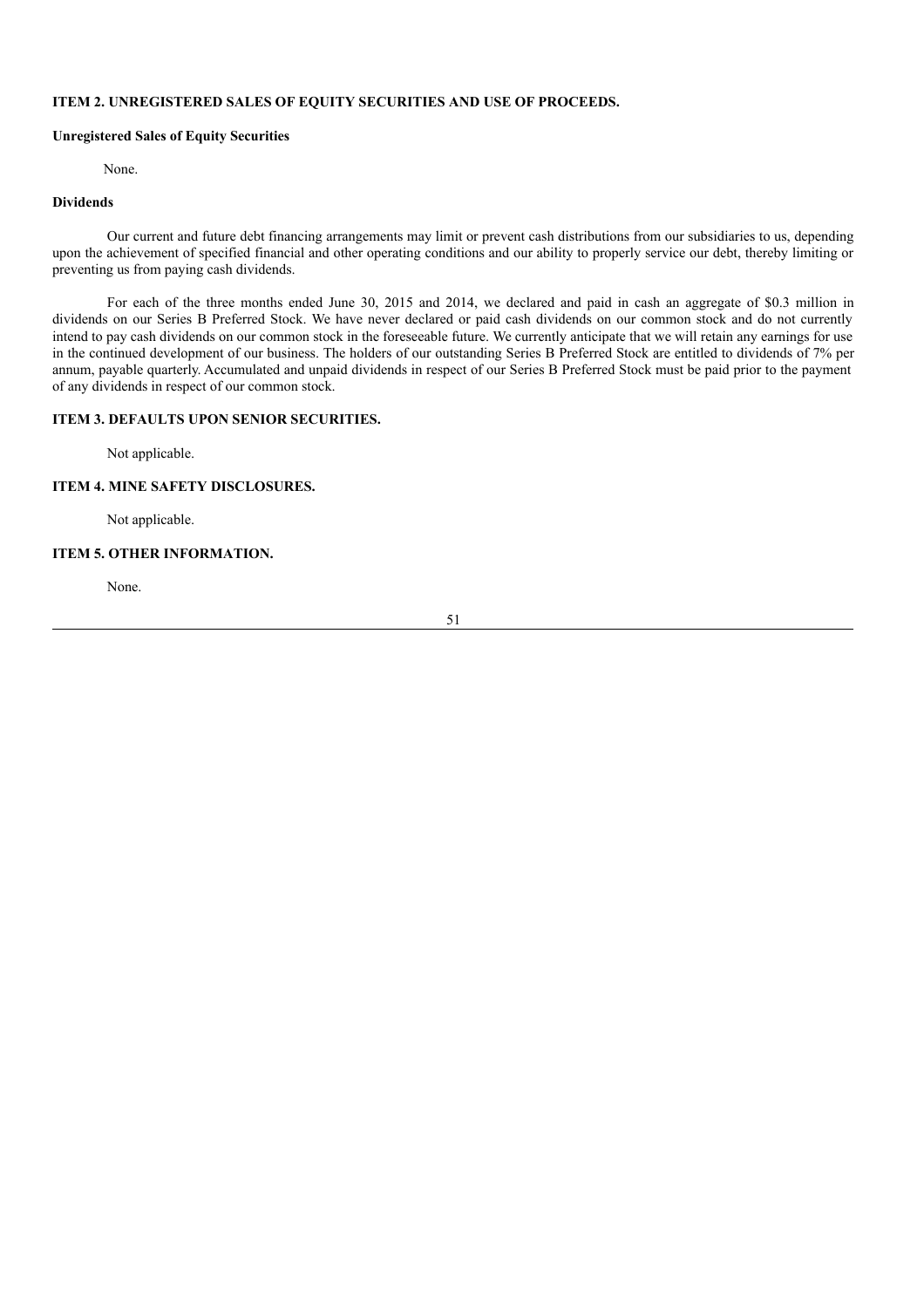# **ITEM 6. EXHIBITS.**

|       | Exhibit |                                                                                                                      |
|-------|---------|----------------------------------------------------------------------------------------------------------------------|
|       | Number  | Description                                                                                                          |
|       | 31.1    | Certifications Required by Rule 13a-14(a) of the Securities Exchange Act of 1934, as amended, as Adopted Pursuant to |
|       |         | Section 302 of the Sarbanes-Oxley Act of 2002 (*)                                                                    |
|       | 31.2    | Certifications Required by Rule 13a-14(a) of the Securities Exchange Act of 1934, as amended, as Adopted Pursuant to |
|       |         | Section 302 of the Sarbanes-Oxley Act of 2002 (*)                                                                    |
|       | 32.1    | Certification of Chief Executive Officer and Chief Financial Officer Pursuant to 18 U.S.C. Section 1350, as Adopted  |
|       |         | Pursuant to Section 906 of the Sarbanes-Oxley Act of 2002 (*)                                                        |
|       | 101.INS | XBRL Instance Document (*)                                                                                           |
|       | 101.SCH | XBRL Taxonomy Extension Schema (*)                                                                                   |
|       | 101.CAL | XBRL Taxonomy Extension Calculation Linkbase (*)                                                                     |
|       | 101.DEF | XBRL Taxonomy Extension Definition Linkbase (*)                                                                      |
|       | 101.LAB | XBRL Taxonomy Extension Label Linkbase (*)                                                                           |
|       | 101.PRE | XBRL Taxonomy Extension Presentation Linkbase (*)                                                                    |
|       |         |                                                                                                                      |
| $(*)$ |         | Filed herewith.                                                                                                      |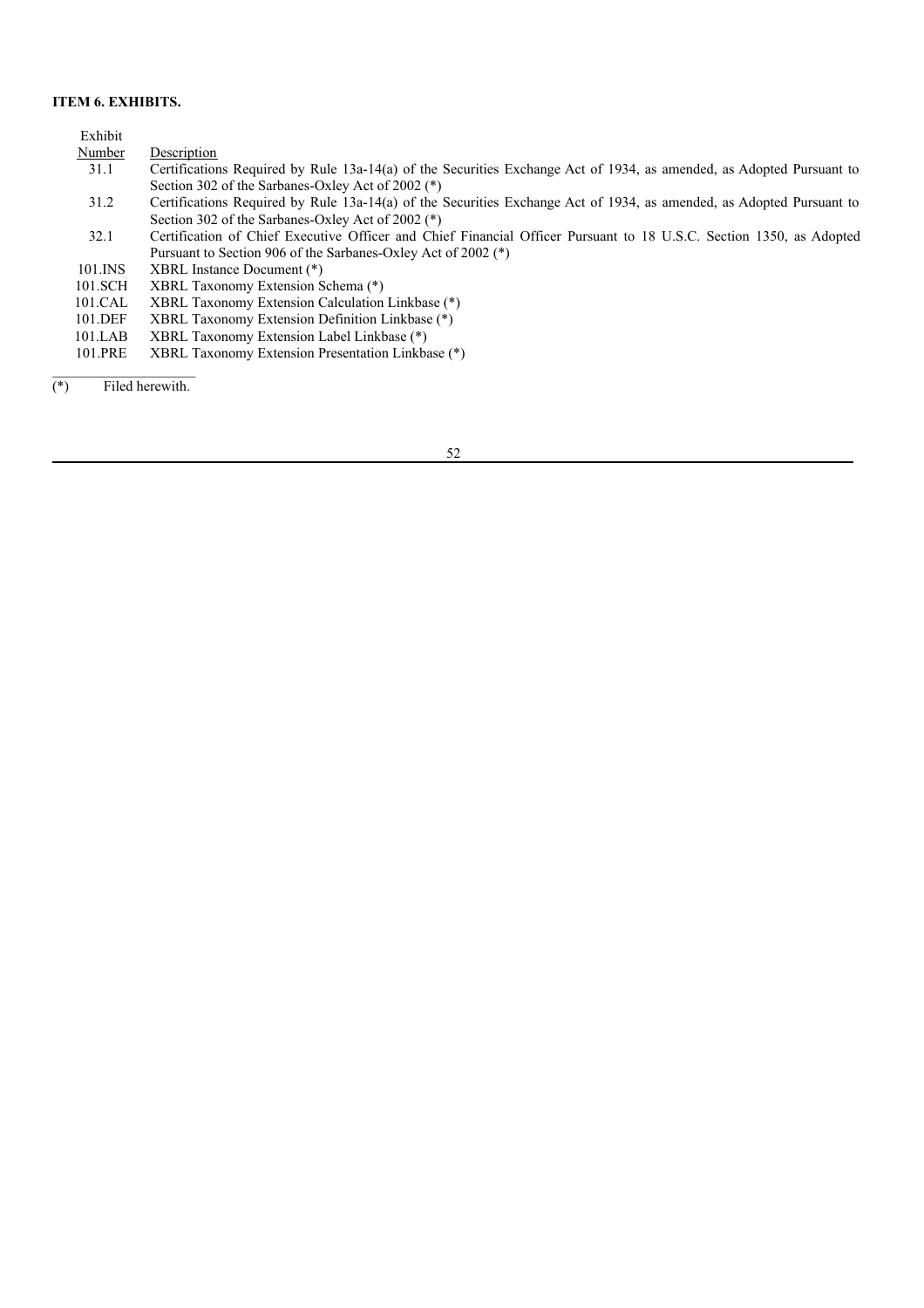# **SIGNATURES**

Pursuant to the requirements of the Securities Exchange Act of 1934, the registrant has duly caused this report to be signed on its behalf by the undersigned thereunto duly authorized.

# **PACIFIC ETHANOL, INC.**

Dated: August 10, 2015 By: /S/ BRYON T. MCGREGOR Bryon T. McGregor Chief Financial Officer (Principal Financial and Accounting Officer)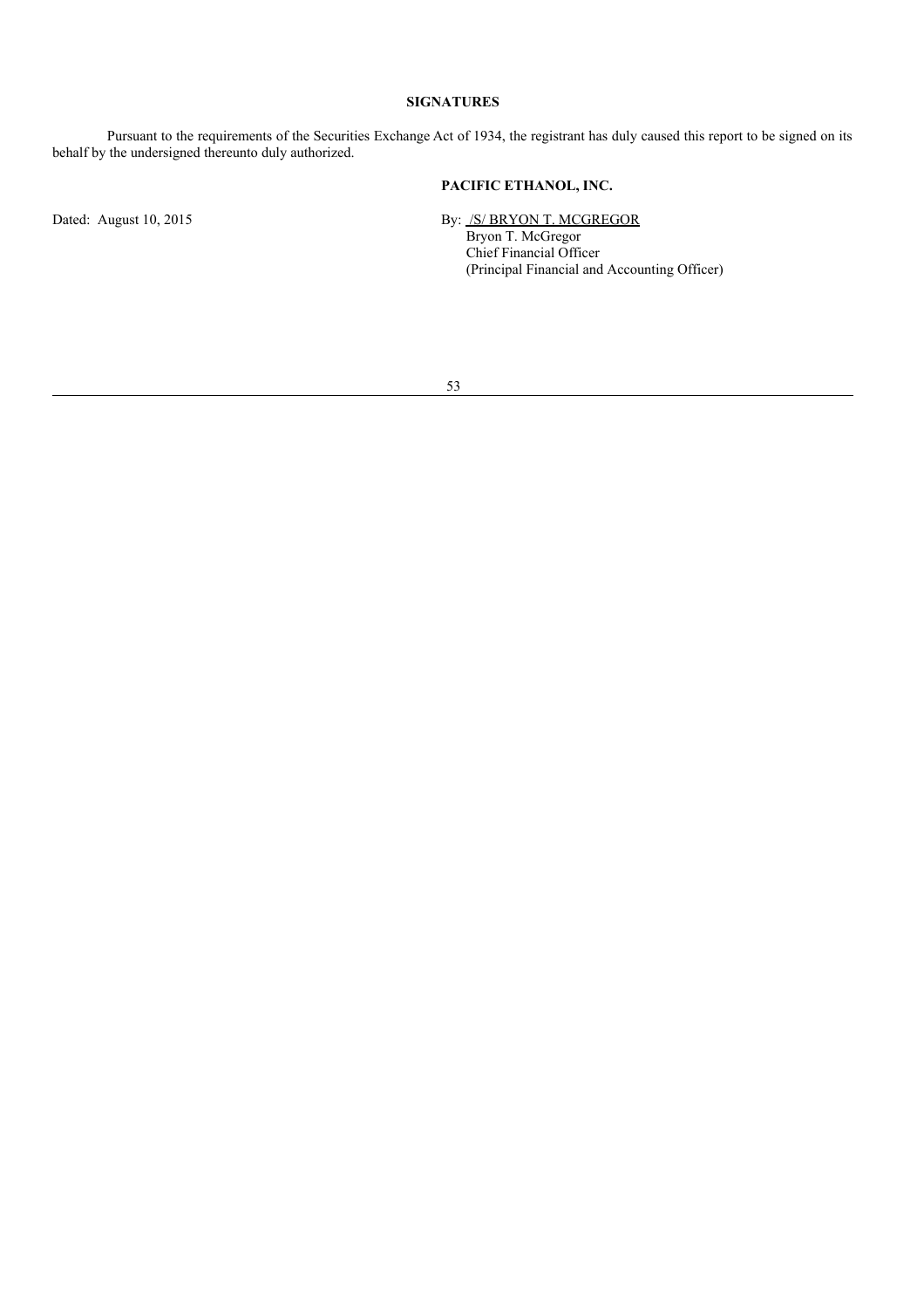# **EXHIBITS FILED WITH THIS REPORT**

| Exhibit |                                                                                                                                                                                  |
|---------|----------------------------------------------------------------------------------------------------------------------------------------------------------------------------------|
| Number  | Description                                                                                                                                                                      |
| 31.1    | Certification Required by Rule 13a-14(a) of the Securities Exchange Act of 1934, as amended, as Adopted Pursuant to<br>Section 302 of the Sarbanes-Oxley Act of 2002             |
|         |                                                                                                                                                                                  |
| 31.2    | Certification Required by Rule 13a-14(a) of the Securities Exchange Act of 1934, as amended, as Adopted Pursuant to<br>Section 302 of the Sarbanes-Oxley Act of 2002             |
|         |                                                                                                                                                                                  |
| 32.1    | Certification of Chief Executive Officer and Chief Financial Officer Pursuant to 18 U.S.C. Section 1350, as Adopted<br>Pursuant to Section 906 of the Sarbanes-Oxley Act of 2002 |
|         |                                                                                                                                                                                  |
| 101.INS | <b>XBRL</b> Instance Document                                                                                                                                                    |
|         |                                                                                                                                                                                  |
| 101.SCH | XBRL Taxonomy Extension Schema                                                                                                                                                   |
|         |                                                                                                                                                                                  |
| 101.CAL | <b>XBRL Taxonomy Extension Calculation Linkbase</b>                                                                                                                              |
|         |                                                                                                                                                                                  |
| 101.DEF | <b>XBRL Taxonomy Extension Definition Linkbase</b>                                                                                                                               |
|         |                                                                                                                                                                                  |
| 101.LAB | <b>XBRL Taxonomy Extension Label Linkbase</b>                                                                                                                                    |
|         |                                                                                                                                                                                  |
| 101.PRE | <b>XBRL Taxonomy Extension Presentation Linkbase</b>                                                                                                                             |
|         |                                                                                                                                                                                  |
|         |                                                                                                                                                                                  |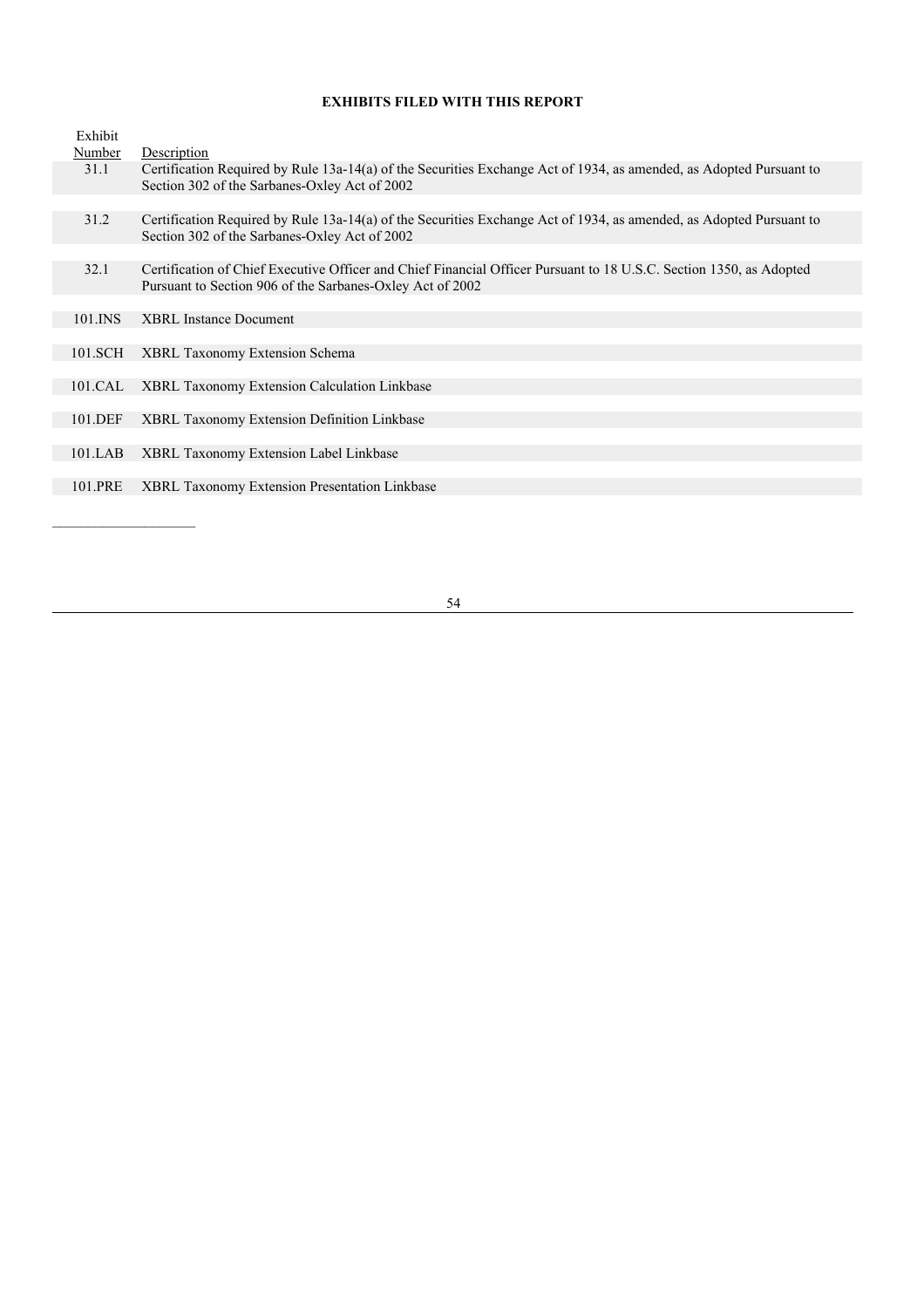# **CERTIFICATION OF PRINCIPAL EXECUTIVE OFFICER PURSUANT TO SECTION 302 OF THE SARBANES-OXLEY ACT OF 2002**

I, Neil M. Koehler, certify that:

1. I have reviewed this Quarterly Report on Form 10-Q of Pacific Ethanol, Inc.;

2. Based on my knowledge, this report does not contain any untrue statement of a material fact or omit to state a material fact necessary to make the statements made, in light of the circumstances under which such statements were made, not misleading with respect to the period covered by this report;

3. Based on my knowledge, the financial statements, and other financial information included in this report, fairly present in all material respects the financial condition, results of operations and cash flows of the registrant as of, and for, the periods presented in this report;

4. The registrant's other certifying officer and I are responsible for establishing and maintaining disclosure controls and procedures (as defined in Exchange Act Rules 13a-15(e) and 15d-15(e)) and internal control over financial reporting (as defined in Exchange Act Rules  $13a-15(f)$  and  $15d-15(f)$  for the registrant and have:

(a) Designed such disclosure controls and procedures, or caused such disclosure controls and procedures to be designed under our supervision, to ensure that material information relating to the registrant, including its consolidated subsidiaries, is made known to us by others within those entities, particularly during the period in which this report is being prepared;

(b) Designed such internal control over financial reporting, or caused such internal control over financial reporting to be designed under our supervision, to provide reasonable assurance regarding the reliability of financial reporting and the preparation of financial statements for external purposes in accordance with generally accepted accounting principles;

(c) Evaluated the effectiveness of the registrant's disclosure controls and procedures and presented in this report our conclusions about the effectiveness of the disclosure controls and procedures, as of the end of the period covered by this report based on such evaluation; and

(d) Disclosed in this report any change in the registrant's internal control over financial reporting that occurred during the registrant's most recent fiscal quarter (the registrant's fourth fiscal quarter in the case of an annual report) that has materially affected, or is reasonably likely to materially affect, the registrant's internal control over financial reporting; and

5. The registrant's other certifying officers and I have disclosed, based on our most recent evaluation of internal control over financial reporting, to the registrant's auditors and the audit committee of the registrant's board of directors (or persons performing the equivalent functions):

(a) All significant deficiencies and material weaknesses in the design or operation of internal control over financial reporting which are reasonably likely to adversely affect the registrant's ability to record, process, summarize and report financial information; and

(b) Any fraud, whether or not material, that involves management or other employees who have a significant role in the registrant's internal control over financial reporting.

> /S/ NEIL M. KOEHLER Neil M. Koehler President and Chief Executive Officer (Principal Executive Officer)

Date: August 10, 2015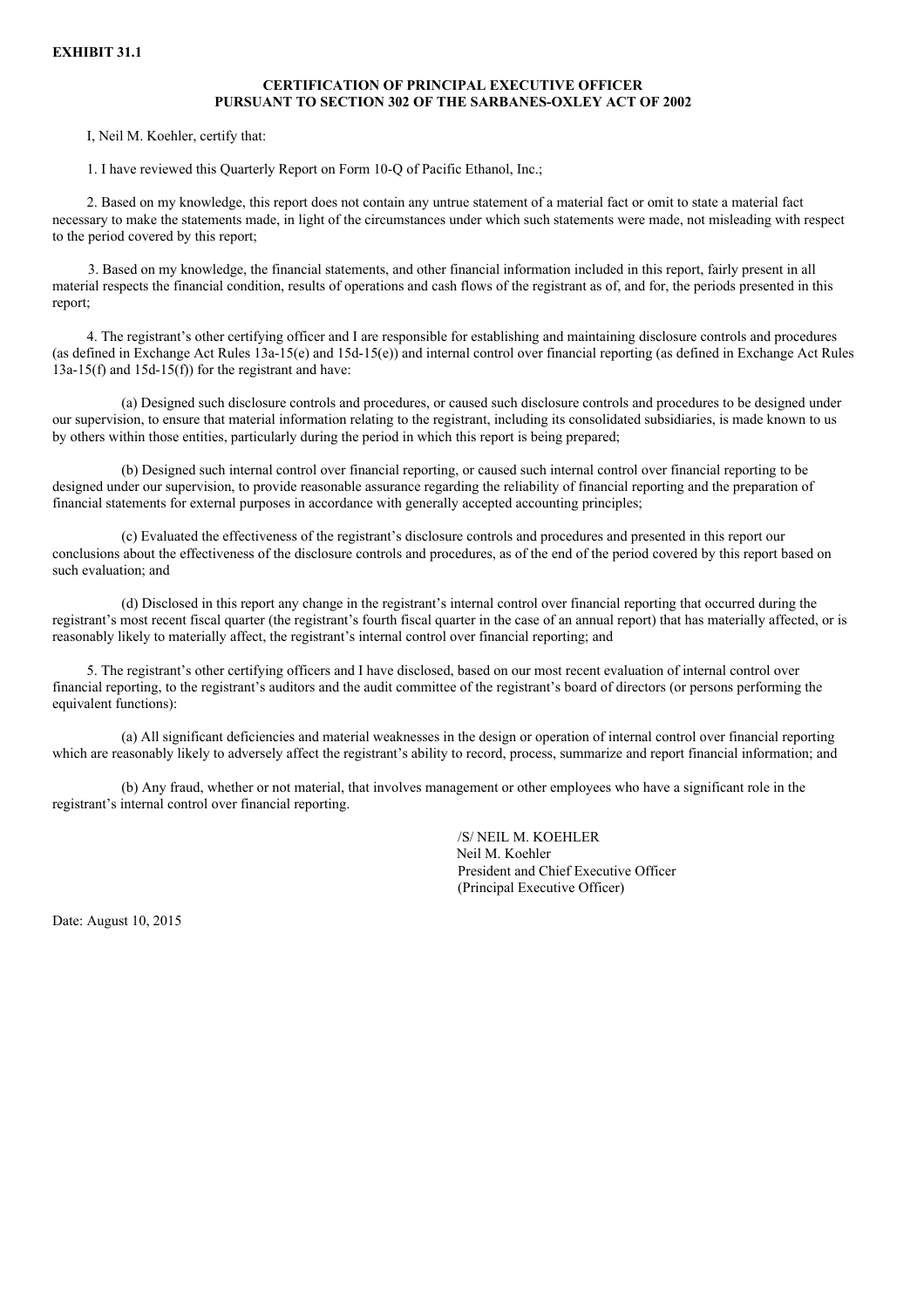### **CERTIFICATION OF PRINCIPAL FINANCIAL OFFICER PURSUANT TO SECTION 302 OF THE SARBANES-OXLEY ACT OF 2002**

I, Bryon T. McGregor, certify that:

1. I have reviewed this Quarterly Report on Form 10-Q of Pacific Ethanol, Inc.;

2. Based on my knowledge, this report does not contain any untrue statement of a material fact or omit to state a material fact necessary to make the statements made, in light of the circumstances under which such statements were made, not misleading with respect to the period covered by this report;

3. Based on my knowledge, the financial statements, and other financial information included in this report, fairly present in all material respects the financial condition, results of operations and cash flows of the registrant as of, and for, the periods presented in this report;

4. The registrant's other certifying officer and I are responsible for establishing and maintaining disclosure controls and procedures (as defined in Exchange Act Rules 13a-15(e) and 15d-15(e)) and internal control over financial reporting (as defined in Exchange Act Rules  $13a-15(f)$  and  $15d-15(f)$  for the registrant and have:

(a) Designed such disclosure controls and procedures, or caused such disclosure controls and procedures to be designed under our supervision, to ensure that material information relating to the registrant, including its consolidated subsidiaries, is made known to us by others within those entities, particularly during the period in which this report is being prepared;

(b) Designed such internal control over financial reporting, or caused such internal control over financial reporting to be designed under our supervision, to provide reasonable assurance regarding the reliability of financial reporting and the preparation of financial statements for external purposes in accordance with generally accepted accounting principles;

(c) Evaluated the effectiveness of the registrant's disclosure controls and procedures and presented in this report our conclusions about the effectiveness of the disclosure controls and procedures, as of the end of the period covered by this report based on such evaluation; and

(d) Disclosed in this report any change in the registrant's internal control over financial reporting that occurred during the registrant's most recent fiscal quarter (the registrant's fourth fiscal quarter in the case of an annual report) that has materially affected, or is reasonably likely to materially affect, the registrant's internal control over financial reporting; and

5. The registrant's other certifying officer(s) and I have disclosed, based on our most recent evaluation of internal control over financial reporting, to the registrant's auditors and the audit committee of the registrant's board of directors (or persons performing the equivalent functions):

(a) All significant deficiencies and material weaknesses in the design or operation of internal control over financial reporting which are reasonably likely to adversely affect the registrant's ability to record, process, summarize and report financial information; and

(b) Any fraud, whether or not material, that involves management or other employees who have a significant role in the registrant's internal control over financial reporting.

> /S/ BRYON T. MCGREGOR Bryon T. McGregor Chief Financial Officer (Principal Financial Officer)

Date: August 10, 2015